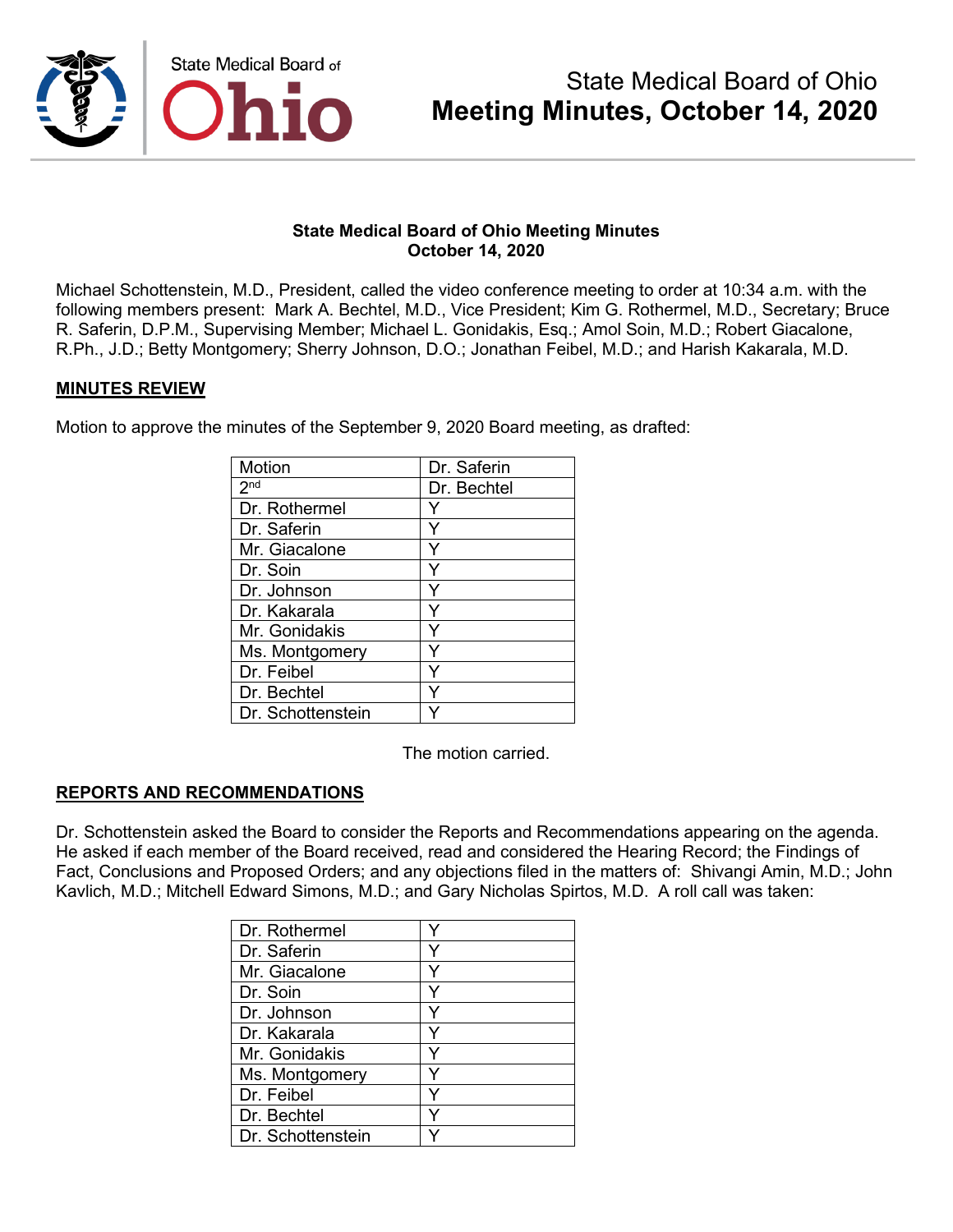Dr. Schottenstein further asked if each member of the Board understands that the Board's disciplinary guidelines do not limit any sanction to be imposed, and that the range of sanctions available in each matter runs from Dismissal to Permanent Revocation or Permanent Denial. A roll call was taken:

| Dr. Rothermel     |  |
|-------------------|--|
| Dr. Saferin       |  |
| Mr. Giacalone     |  |
| Dr. Soin          |  |
| Dr. Johnson       |  |
| Dr. Kakarala      |  |
| Mr. Gonidakis     |  |
| Ms. Montgomery    |  |
| Dr. Feibel        |  |
| Dr. Bechtel       |  |
| Dr. Schottenstein |  |

Dr. Schottenstein further asked if each member of the Board understands that in each matter eligible for a fine, the Board's fining guidelines allow for imposition of the range of civil penalties, from no fine to the statutory maximum amount of \$20,000. A roll call was taken:

| Dr. Rothermel     |   |
|-------------------|---|
| Dr. Saferin       |   |
| Mr. Giacalone     |   |
| Dr. Soin          |   |
| Dr. Johnson       | Y |
| Dr. Kakarala      | Y |
| Mr. Gonidakis     |   |
| Ms. Montgomery    |   |
| Dr. Feibel        |   |
| Dr. Bechtel       |   |
| Dr. Schottenstein |   |

Dr. Schottenstein stated that in accordance with the provision in section 4731.22(F)(2), Ohio Revised Code, specifying that no member of the Board who supervises the investigation of a case shall participate in further adjudication of the case, the Secretary and Supervising Member must abstain from further participation in the adjudication of any disciplinary matters. In the disciplinary matters before the Board today, Dr. Rothermel served as Secretary and Dr. Saferin served as Supervising Member. In addition, Dr. Bechtel served as Secretary and/or Supervising Member in the matters of Dr. Kavlich and Dr. Simons.

During these proceedings, no oral motions were allowed by either party. No respondent on today's agenda have requested to address the Board during this video conference meeting. The respondents and their attorneys are still viewing the meeting remotely and have a number to call in the event of an emergency or procedural concern.

## **Shivangi Amin, M.D**

Dr. Schottenstein directed the Board's attention to the matter of Shivangi Amin, M.D. Objections have been filed and were previously distributed to Board members. Mr. Porter was the Hearing Examiner.

Dr. Schottenstein stated that a request to address the Board has been made on behalf of Dr. Amin. Five minutes will be allowed for that address.

Dr. Amin was represented by her attorney, Todd Newkirk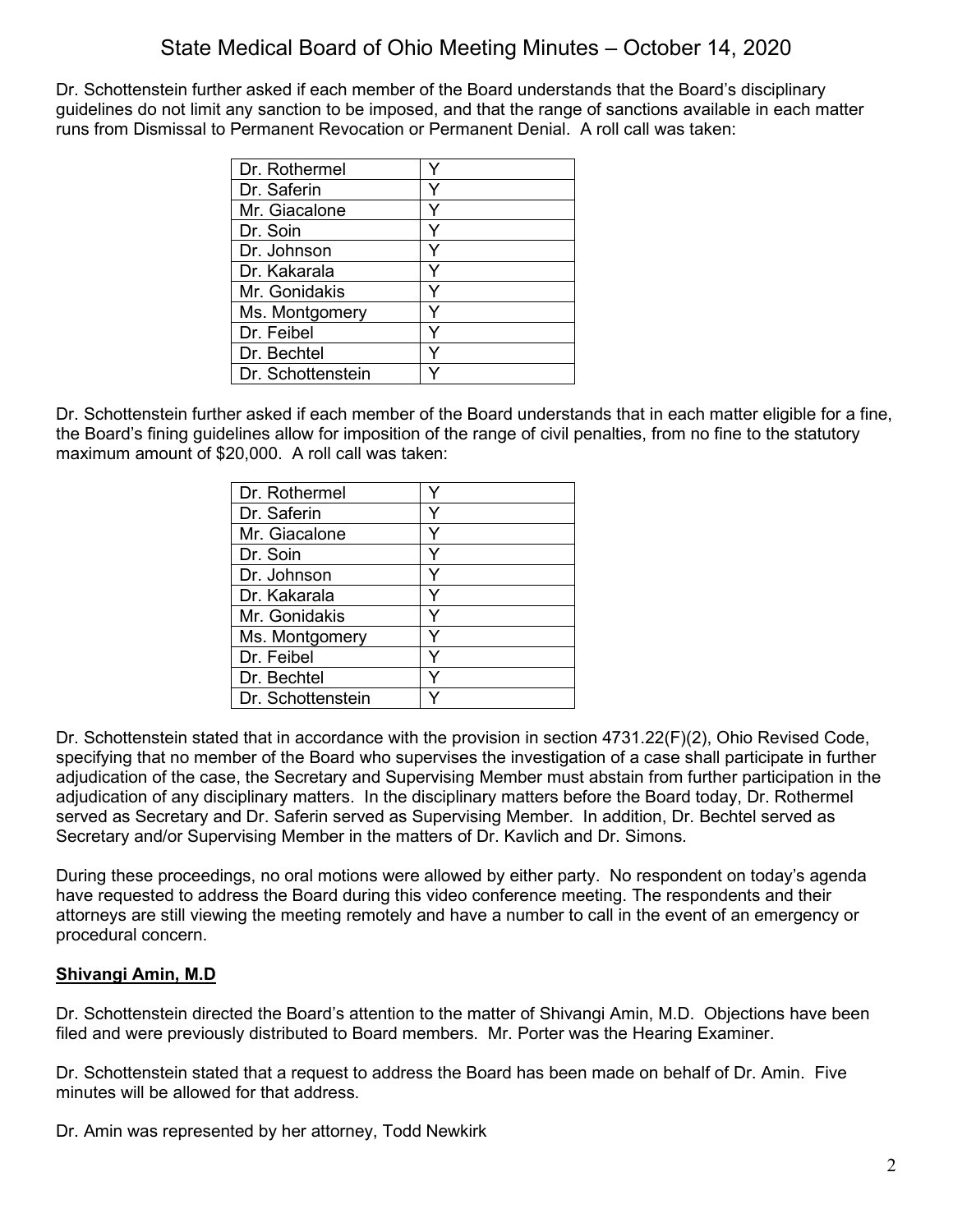Mr. Newkirk stated that in August 2019, Dr. Amin entered into a consent agreement with the Maryland Board of Physicians which required completion of courses in prescribing and documentation. Dr. Amin has completed those courses in the PACE program at the University of San Diego and she is in compliance with all other aspects of the Maryland agreement.

Mr. Newkirk stated that the Hearing Examiner has recommended a reprimand, a fine, and probationary terms. Mr. Newkirk did not objection to these provisions, with the exception of the fine. Mr. Newkirk stated that this is purely a bootstrap action based on action taken by the Maryland Board, noting that Dr. Amin has never practiced in Ohio. Since Dr. Amin is in full compliance with her Maryland agreement, Mr. Newkirk felt that the proposed fine in this matter seems punitive. Mr. Newkirk asked the Board to reject the proposed fine.

Dr. Amin stated that she regrets the six months she spent in that clinic early in her career. Dr. Amin stated that she has renewed her Maryland medical license and she has been in full compliance with the agreement in her home state. Even though she holds an Ohio medical license, Dr. Amin has never practiced in Ohio and does not intend to do so in the near future. Dr. Amin asked the Board to take this into consideration and remove the proposed \$3,500 fine from the Order.

Dr. Schottenstein asked if the Assistant Attorney General wished to respond. Mr. Wilcox stated that he did not wish to respond.

Motion to approve and confirm the Proposed Findings of Fact, Conclusions, and Order in the matter of Dr. Amin:

| Motion          | Dr. Johnson |
|-----------------|-------------|
| 2 <sub>nd</sub> | Dr. Soin    |

Dr. Schottenstein stated that he will now entertain discussion in the above matter.

Dr. Schottenstein appreciated the defense counsel's concern regarding the proposed fine. Dr. Schottenstein opined that the Proposed Order is rather light on Dr. Amin given the nature of the prescribing that is alleged, but added that a case could be made that the Proposed Order is justified due to multiple mitigating circumstances:

- Dr. Amin is a young physician.
- Dr. Amin has no prior disciplinary record.
- There was no selfish or dishonest motive.
- This situation is isolated and unlikely to recur.
- Dr. Amin has made full and free disclosure to the Board.
- Dr. Amin has taken interim remedial measures and multiple continuing medical education (CME) courses to better understand the needs of her patients.
- There was no adverse impact of Dr. Amin's conduct on others of which the Board aware.
- Dr. Amin's conduct was not willful or reckless.
- Dr. Amin attempted to correct her misconduct by threatening to quit the clinic when she realized she was in over her head.
- Dr. Amin contacted the patients' psychiatrist about weaning them off benzodiazepines.
- Dr. Amin did not initiate the patient's opioids, but inherited them from other practices.
- Dr. Amin never increased a patient's opioid regimen.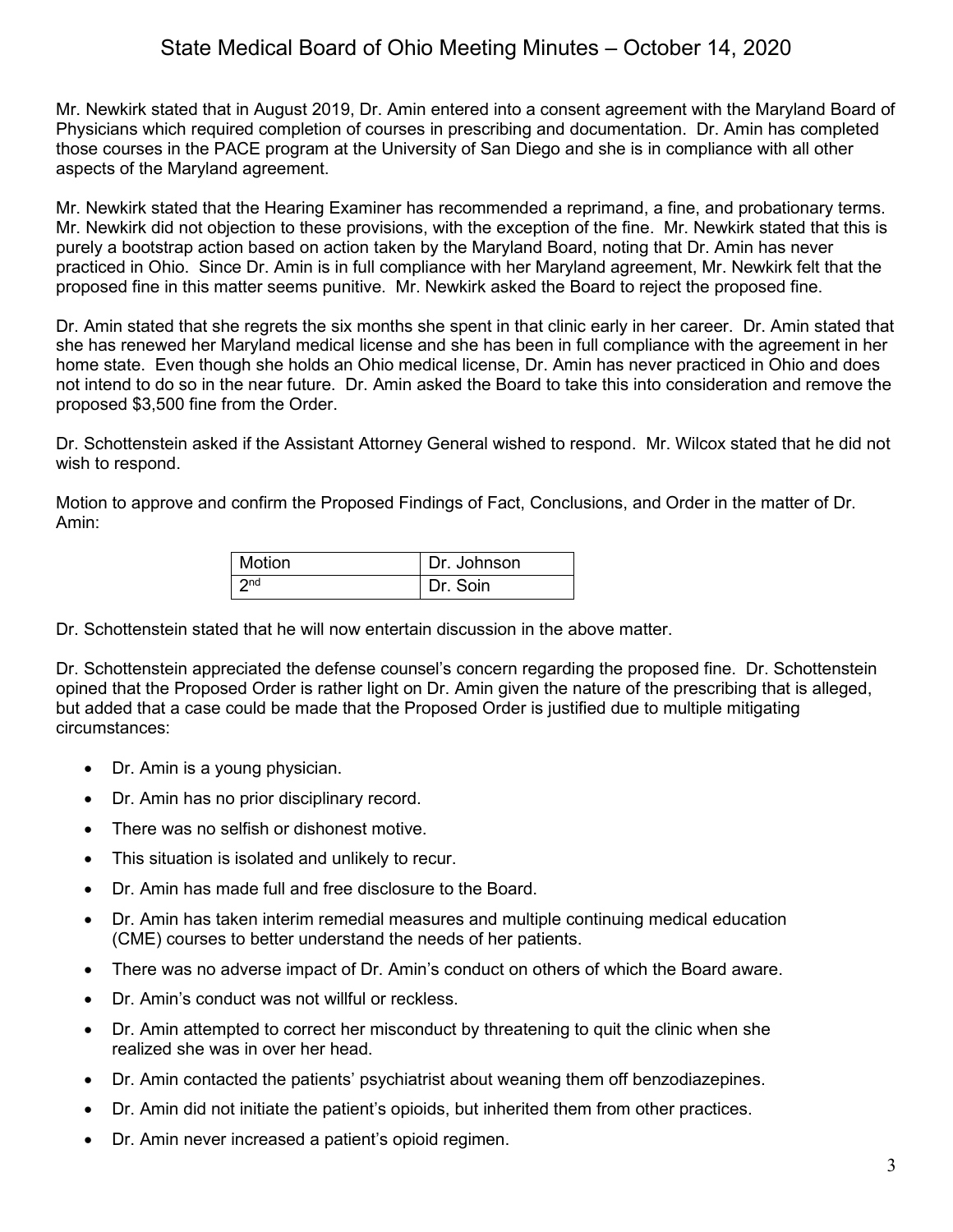- Dr. Amin has never practiced in Ohio and has no plans to come to this state.
- Dr. Amin is not currently prescribing any controlled substances and has no plans to do so.

Based on the preceding, Dr. Schottenstein felt that the Proposed Order was fair and he supported it. Dr. Schottenstein stated that he is ambivalent on the issue of the fine.

Ms. Montgomery, also ambivalent about the fine, asked what the Board is trying to accomplish by placing Dr. Amin on a three-year probation, as stipulated in the Proposed Order. Dr. Schottenstein replied that the probation will ensure that Dr. Amin is compliant with her Maryland Consent Order and will also require her to check in with the Ohio Board periodically. Dr. Schottenstein commented that the prescribing in this case was substantially concerning and he was not opposed to the probation. Dr. Schottenstein also appreciated the requirement of a practice plan should Dr. Amin ever practice in Ohio.

Dr. Feibel stated that though this is a bootstrap action based on her discipline in Maryland, it still required resources of the Ohio Board to investigate her actions and there were costs associated with that. Dr. Feibel was uncertain if the \$3,500 fine in the Proposed Order is appropriate, but stated that some level of fine would be proper.

Dr. Feibel appreciated that Dr. Amin has been forthright with the Board and is not planning to practice in Ohio. However, should she choose to practice in Ohio, Dr. Feibel felt that Dr. Amin should not be able to prescribe controlled substances during her probationary term, similar to what had been outlined in her Maryland Order. Dr. Feibel wished to hear the opinions of other Board members before offering a motion to amend.

Dr. Bechtel agreed that probation is appropriate in Dr. Amin's situation, opining that the most critical part is the practice plan. Dr. Bechtel observed that after two years of family practice residency, Dr. Amin elected to leave and focus on business. Dr. Bechtel stated that Dr. Amin had obviously gotten in over her head with the opioid situation. Dr. Bechtel was also ambivalent on the matter of the fine.

Dr. Soin supported the Proposed Order and the proposed fine of \$3,500. Dr. Soin understood that Dr. Amin was young, this was one of her first jobs, and she had been fresh out of her residency. However, Dr. Soin stated that being young and naïve is not an excuse for not meeting the standard of care. Dr. Soin noted that Medicare pays the same fee schedule whether the physician is one day out of fellowship or has 30 years of experience, and regardless of where the physician attended medical school. The reason for this is that Medicare assumes the physician is meeting the standard of care.

Dr. Soin noted that Dr. Amin is not board-certified in any specialty. Dr. Amin is a family physician who had elected to take a job in a pain management clinic in which she was the only physician present at times and was prescribing high doses of opioids. Dr. Soin questioned the decision-making process that led to that situation.

Dr. Soin noted several findings in the Maryland Board Order, such as Dr. Amin's failure to obtain updated imaging studies or other clinical indications of a patient's pain. Dr. Soin commented that it is common for chronic pain patients to have long periods of time with no symptomatic changes; Dr. Soin was uncertain why an update would be needed if there had been no change in the patient's situation. Another Maryland finding stated that Dr. Amin had failed to taper or wean a patient from excessive dosages of opioids in spite of a lack of functional improvement or pain control over extended periods of time. Dr. Soin found this to be an odd thing to complain about in a chronic pain patient because there is a mountain of clinical data showing there is very little functional improvement or pain control improvement over time because of the way the body equilibrates the opioid.

Dr. Soin observed another finding of the Maryland Board about guidelines from the Centers for Disease Control (CDC) which indicate that as a family physician, Dr. Amin should not prescribe more than 50 milliequivalents of morphine for a new patient. Dr. Soin pointed out that those are guidelines, not hard and fast rules, and there is a lot of room for physician discretion.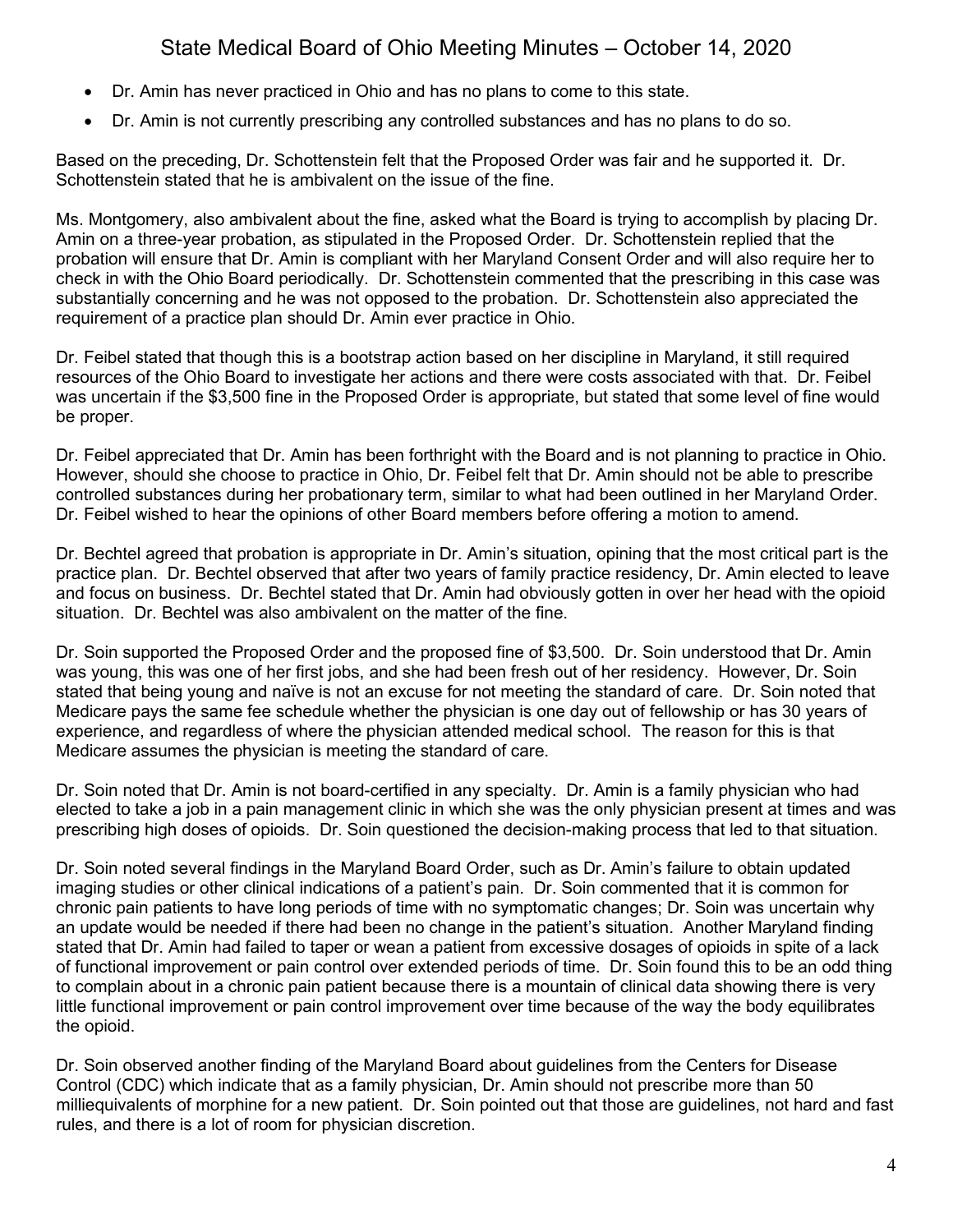Dr. Soin opined that the Proposed Order is fair and he supported the fine of \$3,500. Dr. Soin also supported the practice plan requirement. Dr. Soin noted that as a family physician, Dr. Amin may need to prescribe controlled substances in some situations because any new medication that is a central nervous system (CNS) depressant ends up as a Schedule V medication. Consequently, a family physician treating a pediatric patient with a seizure disorder would need to prescribe a scheduled controlled substance. Dr. Soin did not recommend that Dr. Amin prescribe controlled substances for the treatment of pain. Dr. Soin further noted that such practice would be prevented in Ohio by Ohio's pain rules and guidelines.

Dr. Soin agreed that there was no criminal intent in Dr. Amin's actions, though some of the practice patterns were not acceptable. Dr. Soin supported the Proposed Order.

Mr. Giacalone stated that in 2016 and 2017 the opioid crisis was in full bloom. Mr. Giacalone expressed concern that Dr. Amin prescribed large amounts of opiates during that time and he questioned how she could have been unaware of what was happening in the community. Mr. Giacalone stated that Dr. Amin has a responsibility when she walks into a practice, and he opined that the Maryland Board Order was light. Mr. Giacalone questioned Dr. Amin's expertise in general if she can walk into a situation like the opioid crisis and continue the process without knowing that people outside are dying and becoming addicted.

Mr. Giacalone supported Dr. Feibel's suggestion to temporarily limit Dr. Amin's ability to prescribe controlled substances if she chooses to practice in Ohio.

Upon reflection, Dr. Feibel recommended a practice restriction on prescribing controlled substances for two years, commencing when and if Dr. Amin begins practice in Ohio. This would mimic the Maryland Board's twoyear prescribing prohibition.

Motion to amend the Proposed Order to include a practice restriction on prescribing controlled substances for two years, commencing when and if Dr. Amin begins practice in Ohio:

| <b>Motion</b>   | Dr. Feibel    |
|-----------------|---------------|
| 2n <sub>d</sub> | Mr. Giacalone |

Dr. Soin appreciated the spirit of Dr. Feibel's motion to amend, but he did not support the motion because it seemed somewhat heavy-handed. Dr. Soin was concerned that the proposed practice limitation may impact Dr. Amin's ability to practice family medicine and treat conditions that require non-opioid controlled substances. Dr. Feibel asked if restricting Dr. Amin's ability to prescribe Schedule II and Schedule III controlled substances, instead of all controlled substances, would address Dr. Soin's concerns. Dr. Soin agreed that that would solve the problem.

**Dr. Feibel wished to change his motion to amend so that Dr. Amin is restricted from prescribing Schedule II and Schedule III controlled substances for two years following the beginning of practice in Ohio.** No Board member objected to the change in the motion. The change in the motion to amend was accepted.

A vote was taken on Dr. Feibel's motion to amend:

| Dr. Rothermel  | Abstain |
|----------------|---------|
| Dr. Saferin    | Abstain |
| Mr. Giacalone  |         |
| Dr. Soin       | N       |
| Dr. Johnson    |         |
| Dr. Kakarala   |         |
| Mr. Gonidakis  |         |
| Ms. Montgomery |         |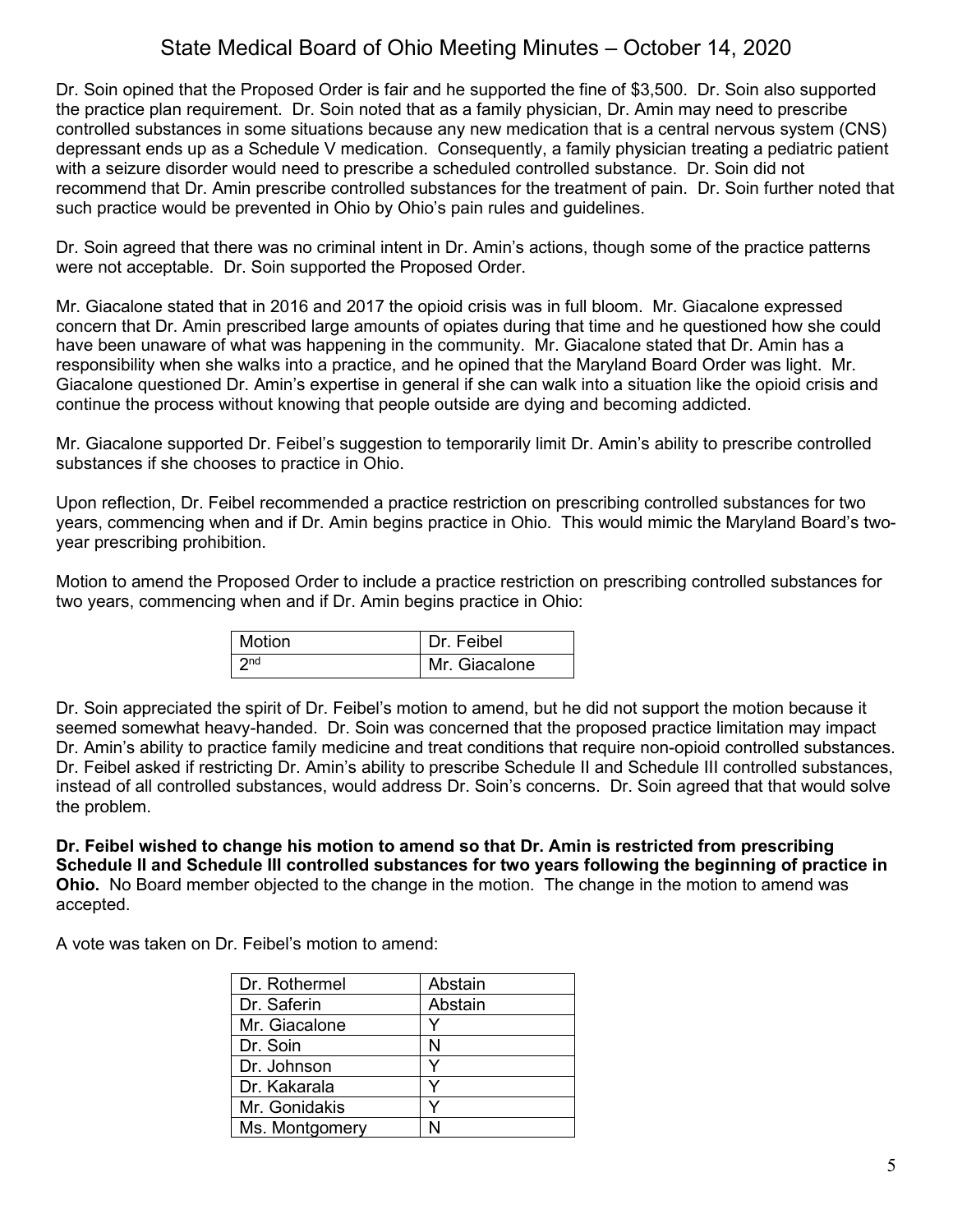| Dr. Feibel        |  |
|-------------------|--|
| Dr Bechtel        |  |
| Dr. Schottenstein |  |

the motion to amend carried.

Motion to approve and confirm the Proposed Findings of Fact, Conclusions, and Order, as amended, in the matter of Dr. Amin:

| <b>Motion</b>     | Dr. Kakarala |
|-------------------|--------------|
| 2 <sup>nd</sup>   | Dr. Bechtel  |
| Dr. Rothermel     | Abstain      |
| Dr. Saferin       | Abstain      |
| Mr. Giacalone     |              |
| Dr. Soin          | N            |
| Dr. Johnson       | Y            |
| Dr. Kakarala      | Y            |
| Mr. Gonidakis     |              |
| Ms. Montgomery    |              |
| Dr. Feibel        | Y            |
| Dr. Bechtel       |              |
| Dr. Schottenstein |              |

The motion carried.

#### **John Kavlich, M.D.**

Dr. Schottenstein directed the Board's attention to the matter of John Kavlich, M.D. No objections were filed. Ms. Lee was the Hearing Examiner.

Dr. Schottenstein stated that a request to address the Board has been made on behalf of Dr. Kavlich. Five minutes will be allowed for that address.

Dr. Kavlich expressed remorse for not complying with his original Consent Agreement which he singed in October 2018. At his July 2020 hearing, he did his best to explain recent steps he has taken, as well as the circumstances of why he had not completely complied with his Consent Agreement. Dr. Kavlich stated that due to financial circumstances, his email, office phone, and cell phone were turned off. Any notices the Board sent to Dr. Kavlich went to his office email, which was turned off two months after his license was suspended.

While Dr. Kavlich hoped that the Board would adopt the Hearing Examiner's Proposed Order, he asked the Board to consider waiving the proposed \$1,000 fine. Dr. Kavlich stated that his current financial situation is extreme, his house is in foreclosure, and he is currently living at his parents' house. Dr. Kavlich would prefer to apply that \$1,000 to his treatment, as stipulated in his Consent Agreement.

Dr. Kavlich stated that he would respect and honor any decision the Board makes and he will continue to meet the conditions for reinstatement of his medical license.

Dr. Schottenstein asked if the Assistant Attorney General wished to respond. Ms. Snyder stated that she supports the Hearing Examiner's Report and Recommendation.

Motion to approve and confirm the Proposed Findings of Fact, Conclusions, and Order in the matter of Dr. Kavlich: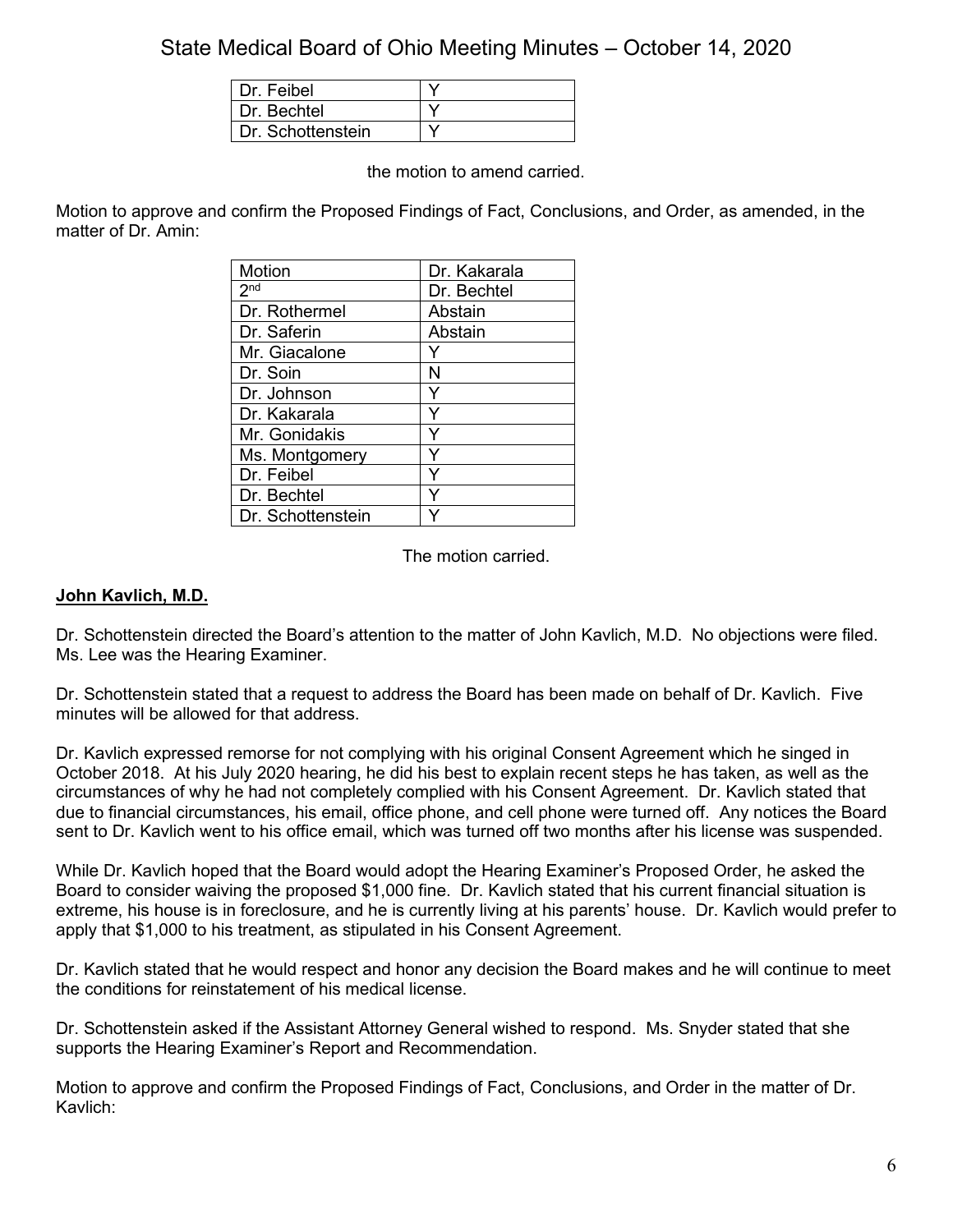| Motion                         | Dr Soin     |
|--------------------------------|-------------|
| $\vert$ $\gamma$ <sup>nd</sup> | Dr. Johnson |

Dr. Schottenstein stated that he will now entertain discussion in the above matter.

Ms. Montgomery commented that, from what she can discern from the documentation, a number of years passed before the Board's Compliance Section took any action on Dr. Kavlich's non-compliance. Ms. Montgomery stated that this is an issue the Board will be addressing soon. Ms. Montgomery supported the Hearing Examiner's Report and Recommendation.

Dr. Schottenstein felt that when Dr. Kavlich was put into his Step I Consent Agreement, his mental health issues were such that was not ready to comply with the terms of the Agreement. It now appears that Dr. Kavlich has found a psychiatrist with whom he is comfortable. Dr. Kavlich has started psychotropic medication and is doing better. Dr. Schottenstein was glad to take Dr. Kavlich at his word that he is ready to work through the conditions to reinstate his license.

Dr. Schottenstein opined that the Proposed Order is fair. Dr. Schottenstein further opined that the proposed fine of \$1,000 was fair given the fact that Dr. Kavlich violated his Agreement, but he was open to having a conversation about the fine if other Board members felt differently.

Vote on Dr. Soin's motion to approve:

| Dr. Rothermel     | Abstain |
|-------------------|---------|
| Dr. Saferin       | Abstain |
| Mr. Giacalone     |         |
| Dr. Soin          | Y       |
| Dr. Johnson       | Y       |
| Dr. Kakarala      | Y       |
| Mr. Gonidakis     | ٧       |
| Ms. Montgomery    | Y       |
| Dr. Feibel        |         |
| Dr. Bechtel       | Abstain |
| Dr. Schottenstein |         |

The motion carried.

## **Mitchell Edward Simons, M.D.**

Dr. Schottenstein directed the Board's attention to the matter of Mitchell Edward Simons, M.D. Objections have been filed and were previously distributed to Board members. Ms. Lee was the Hearing Examiner.

Dr. Schottenstein stated that a request to address the Board has been made on behalf of Dr. Simons. Five minutes will be allowed for that address.

Dr. Simons was represented by his attorney, Greg Tapocsi.

Mr. Tapocsi stated that, as indicated by the Report and Recommendation, this matter does not involved a pill mill. Instead, Dr. Simons was a physician who worked to reduce his patients' reliance on opioids and used a multi-disciplinary approach utilizing multiple modalities of treatment. Dr. Simons prescribed controlled and non-controlled substances and adjusted those medications over time. Dr. Simons also adjusted the frequency of visits, referred patients to MRI's and x-rays, and communicated with specialists.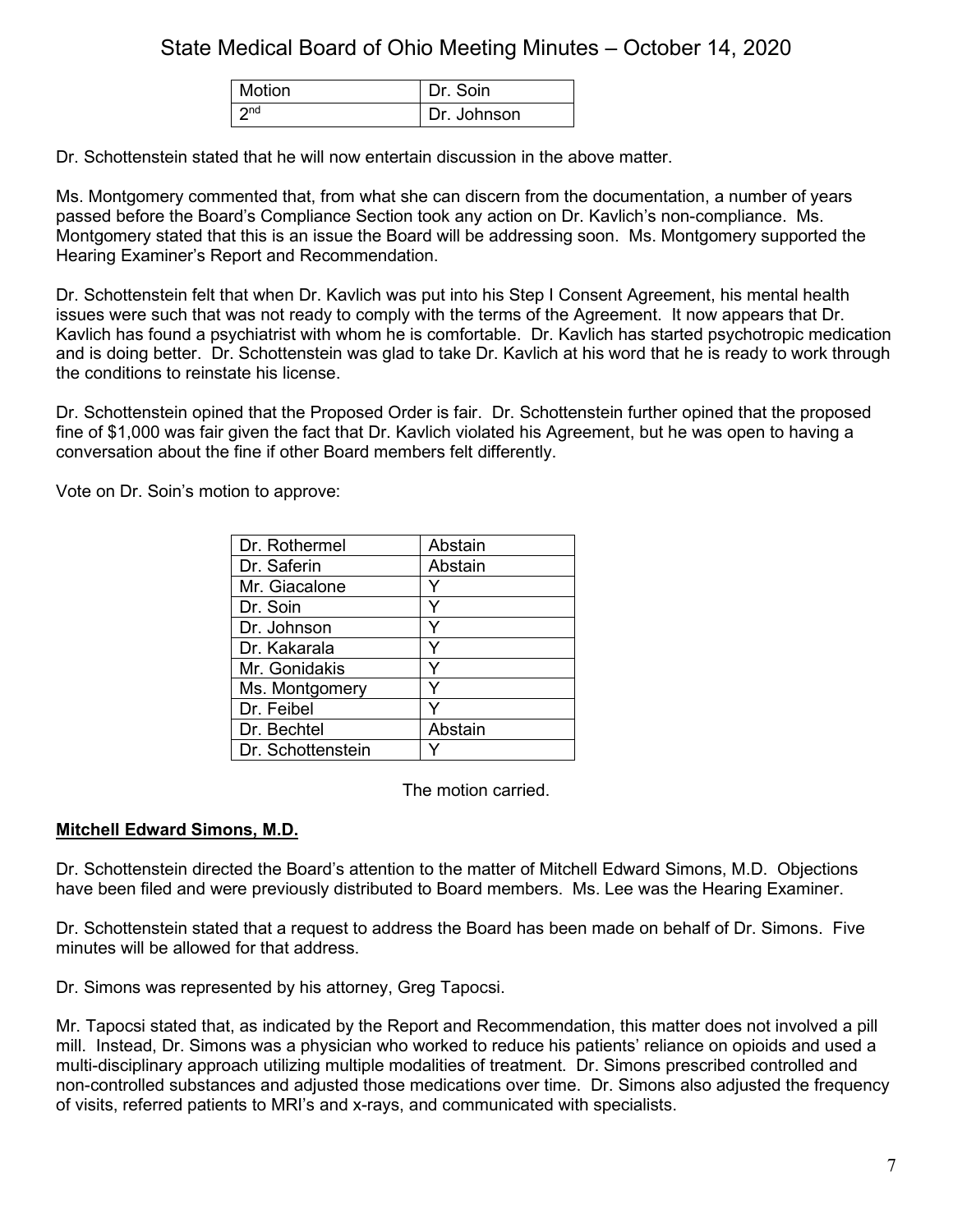Mr. Tapocsi stated that it is important to look at the context of Dr. Simons' actions and the timeframe, between 2008 and 2012. Mr. Tapocsi noted that House Bill 93 was not effective until June 2011, so Dr. Simons was meeting those requirements before he was mandated by law to do so. Mr. Tapocsi's primary objections with regard to the State's expert witness, Dr. McIntyre, is that he applied portions of the 2020 standard of care to cases that occurred ten years before that. Mr. Tapocsi added that Dr. McIntyre also applied his own standard of care which was unfounded and without regard to the Board's rules. Mr. Tapocsi stated that Dr. McIntyre did not work in a practice similar to Dr. Simons', noting that Dr. McIntyre only does procedures in a practice owned by chiropractors. Dr. McIntyre also did not know about the Board of Pharmacy's Terminal Distributor of Dangerous Drugs (TDDD) regulations and did not know about how the Medical Board has codified its approach to red flags.

Dr. Simons stated that for the past 30 years his philosophy in practicing pain management has been to utilize a multi-disciplinary approach in which he considers the medical, psychiatric, and physical therapy modalities necessary to treat the most difficult pain management cases. As a result, his practice was one of the first in the nation to receive accreditation by the Commission for Accreditation of Rehabilitation Facilities in 1990. Dr. Simons stated that he continues to make these principles the bedrock of his practice today. Dr. Simons stated that morphine equivalency is "in my DNA" and he did not believe opioids are perfect for all patients.

Dr. Simons continued that because most private pain management practices have been purchased by health systems and do not take outside referrals, the most difficult cases are typically referred to his practice. Almost all these patients have been prescribed opioids by other physicians who merely write the prescription every three days and move the patient along without the proper work up. Dr. Simons stated that that is not his practice. Rather, Dr. Simons stated that he constantly strives to reduce his patients' reliance on opioids and to work out the pathologies that are causing the pain.

Dr. Simons stated that the patients involved in this case today are some of the most challenging patients he has treated; these patients' conditions were chronic and there were numerous behavioral or psychiatric problems involved as well. Dr. Simons stated that he worked to reduce these patients' reliance on pain medications, adjusted the doses if clinically indicated, and constantly incorporated non-narcotic modalities.

Dr. Simons stated that he has seen tremendous change in the pain management field in the past three decades, and he felt it was his duty to change his practice to correspond with these ever-evolving standards of care. Consequently, Dr. Simons respectfully disagreed with the State's expert witness, Dr. McIntyre, who applied 2019 and 2020 standards to Dr. Simons' 2008 to 2012 patients. Also, Dr. McIntyre does not have experience working with difficult chronic pain patients in a solo practice setting such as Dr. Simons'. Dr. Simons stated that 10 years ago he did not always order urine screens for patients on the first visit because he found that patients prepare to be screened at first visit. Since that time, Dr. Simons' practice has changed and he now orders urine screens on the first visit unless there is a documented clinical reason to do otherwise.

Dr. Simons stressed the importance of monitoring patients for red flags. Dr. Simons stated that he understands the need for accurate documentation in patient records. Dr. Simons stated that while he does not specifically document that he addressed the risks and benefits of opioids, he has utilized an opioid agreement with his patients that discusses these risks and benefits since 2005. Dr. Simons assured the Board that he has always discussed and evaluated such risks and benefits at every visit. Dr. Simons agreed that physicians, including himself, can always document better. Dr. Simons informed the Board that he has changed his documentation practices over the past ten years to be more thorough and he always follows up on red flags.

Dr. Simons stated that one of the biggest criticisms in this case is that some of these patients should not have received opioids because they had been terminated from other practices. However, Dr. Simons stated tha these patients came to him dependent on opioids, often without the proper diagnostics and work-up that is needed to reduce reliance of opioids. Dr. Simons stated that he treats the patients who are referred to him because he truly loves his practice and taking care of his patients. Dr. Simons looked forward to providing the maximum level of care as the standard of care continues to evolve.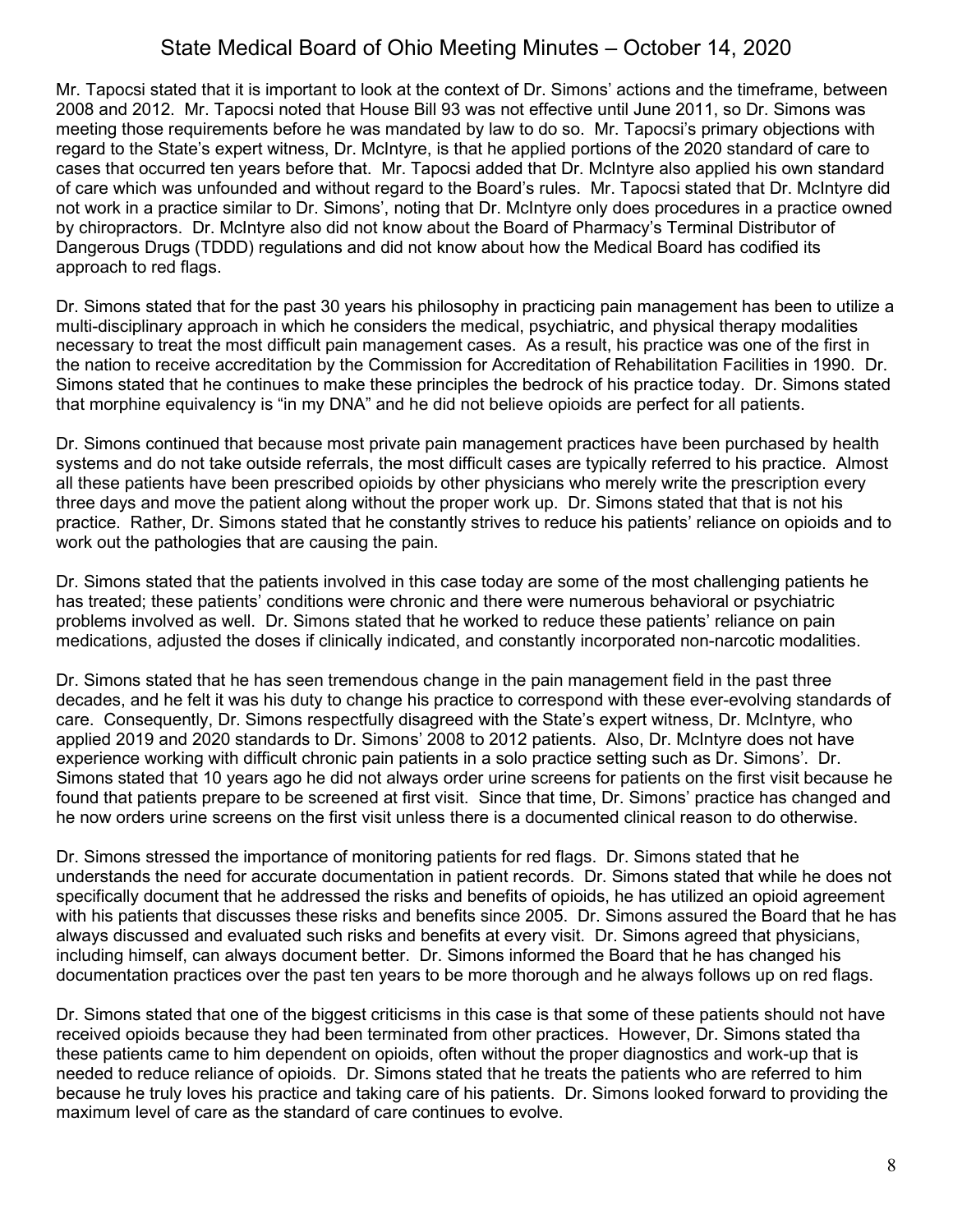Dr. Schottenstein asked if the Assistant Attorney General wished to respond. Mr. Wilcox stated that he wished to respond.

Mr. Wilcox stated that this is a serious case, noting that a majority, if not all, of these 10 patients demonstrated numerous red flag behaviors. These behaviors included making claims that they had lost their drugs, their drugs had been stolen, they had accidentally taken a relative's drugs, or they had run out of medication early. Some patients also had aberrant screens for drugs in their system. Mr. Wilcox did not feel that Dr. Simons had been held to some unreasonable standard for not acting on these red flags.

Mr. Wilcox stated that the State's witness, Dr. McIntyre, is clearly qualified, noting that he is a board-certified anesthesiologist, has earned specialty certification in pain medicine, and has completed a two-year fellowship in pain medicine at the Cleveland Clinic.

Mr. Wilcox opined that this case can be summarized very well by looking closely at two of the patients. Patient 5 came to Dr. Simons' practice in June 2011 when he was 59 years old. In his initial visit paperwork, Patient 5 admitted to having 12 alcoholic drinks per day. Dr. Simons prescribed Patient 5 Opana at the outset of treatment. In October 2011, Dr. Simons added Percocet to Patient 5's regimen. However, when Patient 5's neurosurgeon noted in the record that Patient 5 was over-medicated, Dr. Simons' response was to comment in the chart that that was ridiculous.

Mr. Wilcox stated that any physician, certainly one who claims to be an expert in pain management, would know that a patient with that degree of alcoholism is not a candidate for powerful opioid medications, yet Dr. Simons gave Patient 5 drugs. Patient 5 later tested positive for cocaine, but was still given limited narcotic prescriptions after that.

Mr. Wilcox continued to Patient 2, who presented to Dr. Simons' practice briefly between September and November 2013. Dr. Simons was aware that Patient 2 had been arrested in his primary care physician's parking lot for snorting Xanax. Patient 2 also admitted to drinking 10 to 12 beers and passing out at night.

Mr. Wilcox observed that Dr. Simons defended his decisions to prescribe narcotics and benzodiazepines to Patient 5 and Patient 2 with seemingly no reflection on how dangerous this was and no admission that this was below the standards of care. Mr. Wilcox stated that whether it is 2000 or 2020, individuals with these types of red flags should never receive opioid medications.

Mr. Wilcox did not agree with the Hearing Examiner's Proposed Order. Mr. Wilcox felt that at a minimum, Dr. Simons should have a permanent restriction on his ability to prescribe narcotics and benzodiazepines. Mr. Wilcox also opined that the Board should consider revoking Dr. Simons' medical license.

Motion to approve and confirm the Proposed Findings of Fact, Conclusions, and Order in the matter of Dr. Simons:

| Motion          | I Dr. Kakarala |
|-----------------|----------------|
| 2 <sub>nd</sub> | Dr. Johnson    |

Dr. Schottenstein stated that he will now entertain discussion in the above matter.

Dr. Soin stated that he had a lot to say about this matter because there are many nuances that are important to understand. Dr. Soin commented that this is not a standard pill mill case of high prescribing, in which templated notes and similar medications for every patient are typically seen. Instead, Dr. Simons' case shows individualized practice plans with diagnostic work-ups.

Dr. Soin stated the State's expert witness, Patrick McIntyre, M.D., J.D., would seem on the surface to be a good choice for an expert in this case. However, Dr. McIntyre's practice is mostly interventional pain management doing injections, nerve blocks, and similar procedures. Consequently, Dr. McIntyre's ability to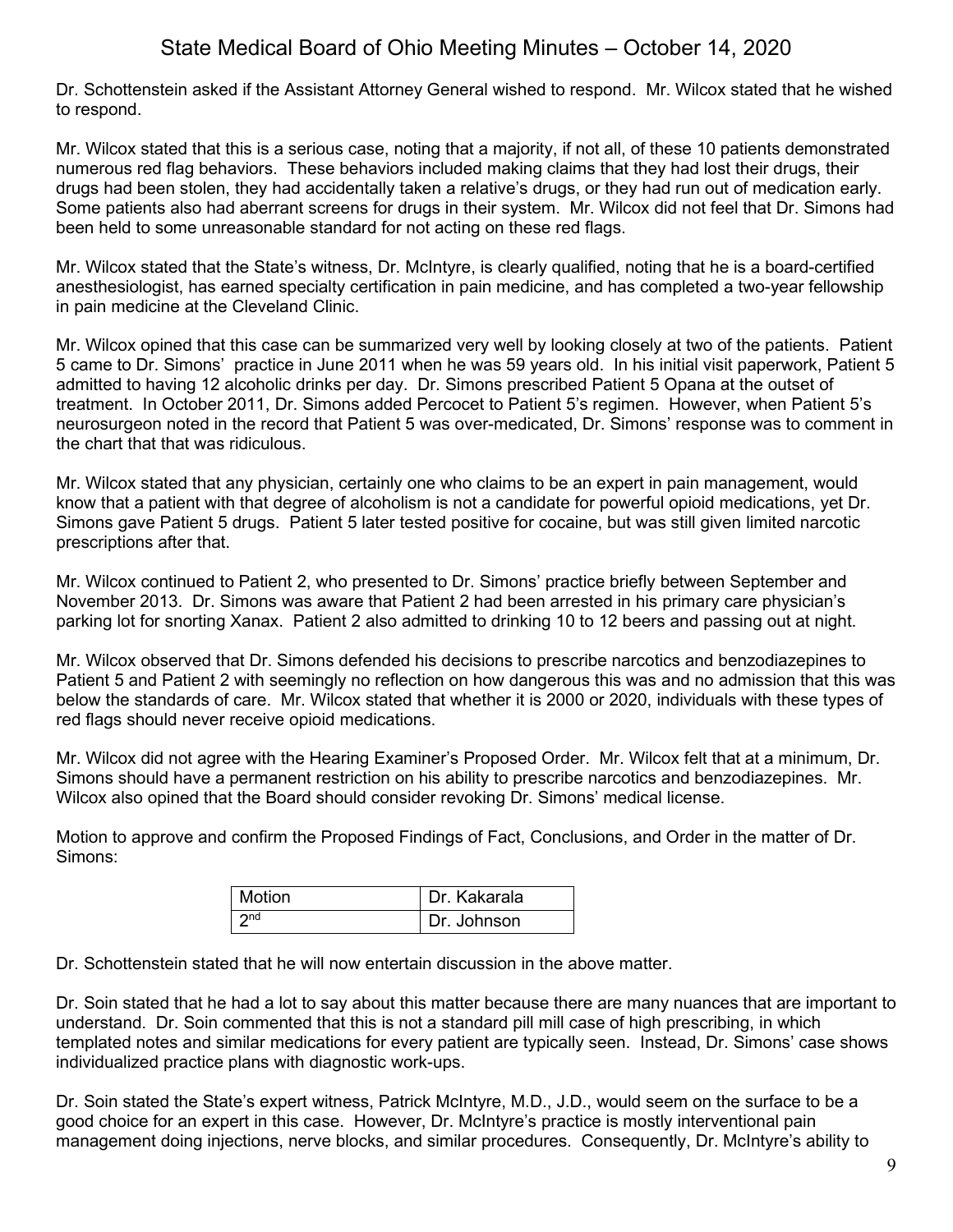comment or opine on medication management or patients who are high opioid users may be lacking. Dr. Soin noted the following quote in the Report and Recommendation from Dr. McIntyre:

[Not all] the patients in this set fall into this category, but they have displayed signs of addiction, abuse, misuse of medications, I think the decision-making is actually easy.

Dr. Soin further quoted from Dr. McIntyre:

The standard of care dictates that these patients are not candidates for opioid treatment and that was the case -- that is the case today and that was the case ten years ago and that was the case 30 years ago. If patients can't follow the directions and take the medications as prescribed, they should not be taking these medications. They should not be given access to very dangerous, potentially deadly medications.

Dr. Soin stated that he probably disagrees with everything that was said in that testimony. As a result, Dr. Soin had a difficult time accepting Dr. McIntyre's testimony as credible. Dr. Soin opined that the statement, "I think the decision-making is actually easy" is very irresponsible and that, in fact, it is the hardest decision pain management physicians have to make. Dr. Soin stated that there is nothing easy about these patients and to characterize it as an easy decision-making scenario is fundamentally wrong.

Dr. Soin disagreed with Dr. McIntyre's contention that such patients should not be given access to very dangerous, potentially deadly medications, as well as the Assistant Attorneys General opinion that patients with red flags should never be given these medications. Dr. Soin stated that those with an impairment or addiction problem or red flags should not be banned from access to these medications, and they should have the same rights to get care that other people have. Dr. Soin stated that with appropriate documentation, guardrails, and monitoring, it is fine and appropriate to prescribe dangerous medications in these situations. Dr. Soin commented that red flags are tools to help physicians make decisions; they do not mean physicians can never prescribe opioids or take care of these patients. Dr. Soin noted that the Board's rules do not say opioids cannot be prescribed in these situations. Dr. Soin stated that if the Board or the State of Ohio wishes to prohibit such prescriptions, then steps should be taken to change the rules accordingly.

Dr. Soin continued that much of the care in question occurred years ago, as far back as 2008. Dr. Soin stated that the standard of care in pain management has been a moving target and what is considered the standard of care today is not the same as it was when he joined the Medical Board in 2013. Dr. Soin stated that Dr. Simons checked the Ohio Automated Rx Reporting System (OARRS) on all his patients before prescribing opioids, which is exactly what the Board wanted him to do. Dr. Simons also documented histories and physical examinations for all his patients. Dr. Soin stated that the reason the Board knows about the red flags in Dr. Simons' patients is because Dr. Simons documented them in the patient charts.

Dr. Soin stated that some of Dr. Simons' decision-making in response to red flags are debatable and objective physicians could have made other decisions in those circumstances. However, it is important to note that Dr. Simons did make an effort to make adjustments. For example, one patient had red flags come up and Dr. Simons switched the patient to a fentanyl patch in an effort to prevent abuse. Dr. Soin stated that that was not necessarily the decision that he or many of his colleagues would have made, but he could understand why Dr. Simons took that action.

Dr. Soin opined that Dr. Simons did not have criminal intent and that he had been trying to advocate for his patients. Dr. Simons' practice was not a pill mill and each patient had an individualized practice plan with different medications and diagnostic tests. Dr. Soin understood the controversy with prescribing opioids and benzodiazepines, noting that most pain physicians for the last several years do not typically prescribe those together for new patients. Dr. Soin stated that one of the legacies of the opioid crisis is that benzodiazepines had been prescribed commonly with opioids. As a consequence, weaning patients that one has inherited from other physicians, as happened in some of Dr. Simons' cases, can be extremely difficult. Dr. Soin pointed out that weaning a patient from an opioid can cause the patient to feel terrible but will not be deadly, but weaning a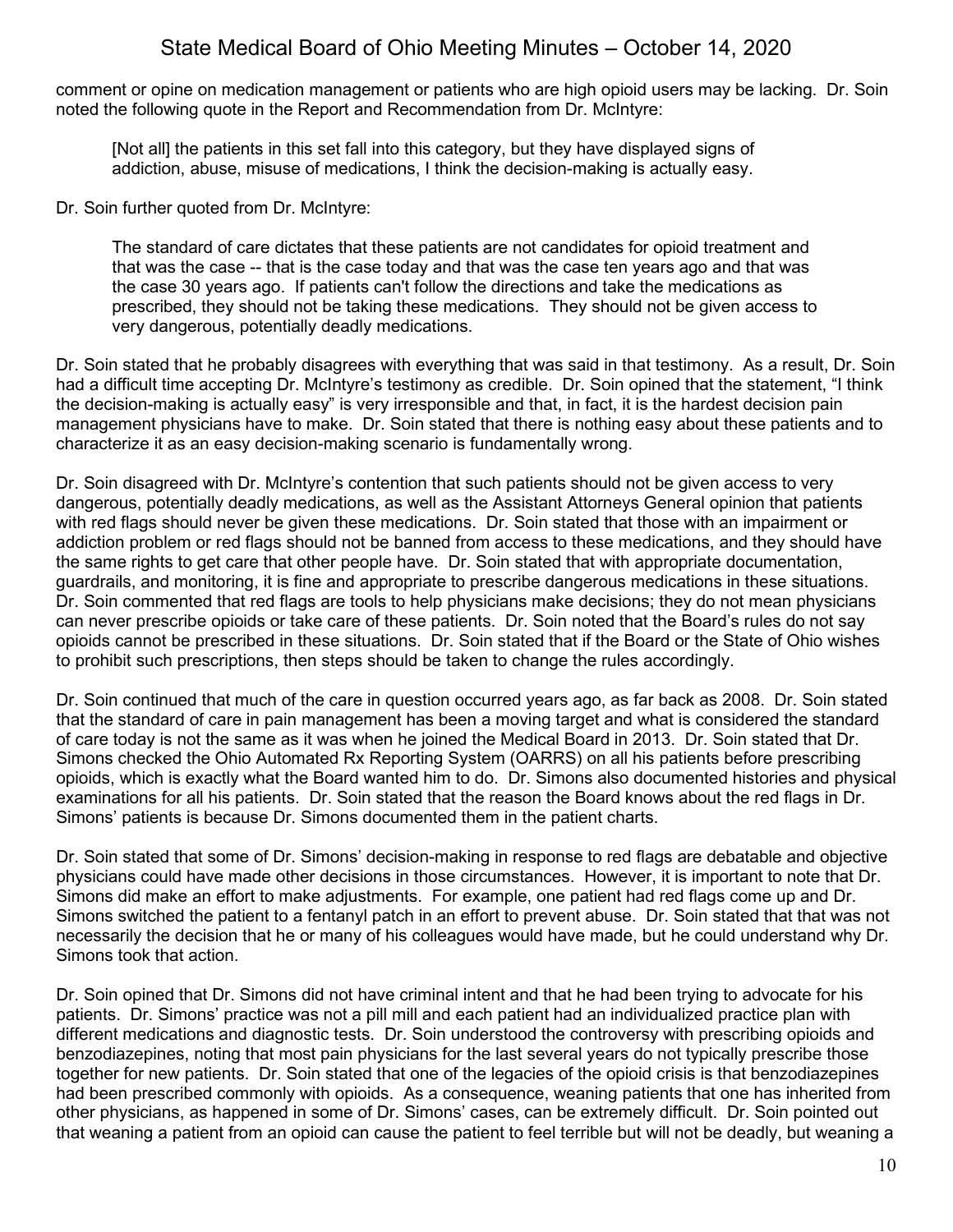patient from a benzodiazepine can actually be a threat to life due to the physiologic addiction and the risk of cardiovascular collapse.

Dr. Soin continued that the Board also wants physicians to order urine drug screens, which could result in a red flag. Dr. Soin reiterated that the Board's rules do not require all patients with red flags to be weaned off opioids, and if that is the expectation then it should be included in the rules. Dr. Soin stated that it is difficult to punish someone who followed a rule or guideline, such as ordering urine drug screens, and then did not do exactly what the Board intended if the rule does not spell that out.

Taking all of his previous comments into consideration, Dr. Soin opined that it was irresponsible for Dr. Simons to ignore all the red flags in this case. Dr. Soin stated he could not defend some of Dr. Simons' decisionmaking processes and he opined that the Board should take some action. Dr. Soin was pleased that the Hearing Examiner has proposed an order that takes into account the mitigating factors, rather than proposing to simply revoke or permanently revoke Dr. Simons' medical license. Dr. Soin stated that the Board can debate whether the proposed six-month suspension is too harsh or if there is an opportunity to stay or lessen that penalty, especially in light of a case earlier today in which the Board approved a lesser penalty for a physician who prescribed excessively high doses of opioids without doing any of the documentation the Board asks and did not go to the levels that Dr. Simons did in taking care of patients.

Dr. Soin reiterated that it was irresponsible for Dr. Simons to ignore red flags and continue prescribing opioids for patients with these significant issues with a high likelihood that the behavior will repeat itself. Dr. Soin stated that that is dangerous for Ohio's citizens and the Board must do something to send that message.

Ms. Montgomery thanked Dr. Soin for his thorough comments and agreed with his observations about the State's expert witness. Ms. Montgomery asked if it is asking too much for a physician to take the extra step and reach out to a patient, especially a patient who reported drinking 12 beers per night and demonstrated significant substance abuse. Dr. Soin stated that this is one of the aspects of this case that he could not defend and which warrants action by the Board. Dr. Soin stated that Dr. Simons should have done more to protect that patient from themselves and protect the public at large.

Dr. Soin commented that if the patient with an alcohol problem and a substance abuse problem had a legitimate pain issue, there may have been a way to provide opioids in a controlled manner with close monitoring. For example, Dr. Simons could have considered abuse deterrent medications, a pain pump which would deny the patient access to the medication, transdermal patches that have abuse deterrents, or dispensing one-day or three-day supplies of medication. Dr. Soin stated that the presence of a red flag does not necessarily mean prescribing an opioid is the wrong choice. However, Dr. Soin opined that the decisionmaking in this case warranted Board action.

Dr. Feibel appreciated Dr. Soin's comments, especially with his perspective as a pain management physician. Dr. Feibel stated that he made many of his determinations based on the record, not on the State's expert witness testimony. Dr. Feibel expressed concern that red flags were missed in this matter. Dr. Feibel suggested that Dr. Simons be restricted from prescribing Schedule II and Schedule III controlled substances for two years, to be consistent with a Board decision earlier in the meeting. Mr. Giacalone stated that he would second Dr. Feibel's proposed amendment for purposes of discussion.

Motion to amend the Proposed Order so that Dr. Simons is restricted from prescribing Schedule II and Schedule III medications for two years:

| Motion          | Dr. Feibel    |
|-----------------|---------------|
| 2 <sub>nd</sub> | Mr. Giacalone |

Mr. Giacalone stated that Dr. Soin has made a compelling argument and that Dr. Simons seemed to have very complex patients. Mr. Giacalone opined that Dr. Simons seemed to feel that "physician discretion" means "anything goes" and there seemed to be a sense of arrogance associated with that attitude. Mr. Giacalone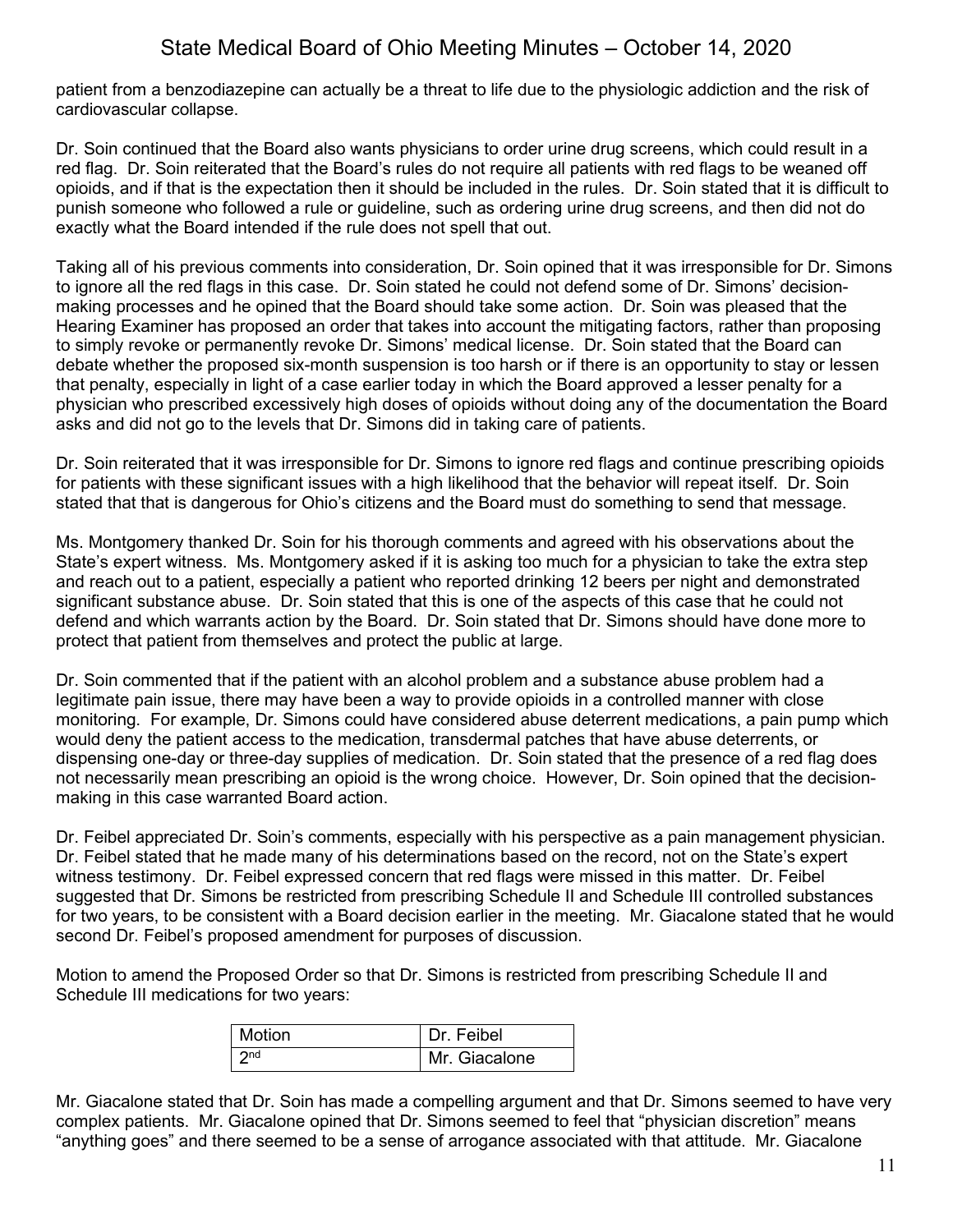further opined that Dr. Simons appeared to be "stuck in time" and had never progressed with the evolution of the pain management model. Mr. Giacalone was not confident that Dr. Simons was now on the right track, and he struggled with how to place guardrails on Dr. Simons' practice to ensure he does not repeat these mistakes. Dr. Soin agreed, noting that some of these cases are after 2013 and Dr. Simons should have updated his practices by that point.

Regarding the proposed amendment to limit Dr. Simons' prescribing authority, Dr. Soin stated that this case is somewhat different from the case that involved a family practitioner. Since Dr. Simons' practice primarily involves prescribing controlled substances, the proposed limitation would severely impair his ability to practice for two years. Dr. Soin stated that, given the fact pattern, one would be justified in supporting Dr. Feibel's proposed amendment. However, Dr. Soin wondered if there is a way, perhaps through probationary terms, to monitor Dr. Simons' practice closely without virtually ending his practice.

Dr. Schottenstein opined that the primary issue in this matter is addiction. Dr. Schottenstein suspected that if the Board reviewed 10 random charts from Dr. Simon's practice for patients not prone to addictive disease, the Board would probably find that Dr. Simons is managing those patients in a responsible way. However, the problem before the Board today is Dr. Simons' approach to patients who have addictive disease.

Dr. Schottenstein opined that it is below the minimal standard of care to prescribe chronic opioid analgesic therapy for treatment of chronic non-malignant pain for a patient with addictive disease, and this has been true for some time. Dr. Schottenstein stated that patients with addictive disease are at high risk of a bad outcome with chronic opioid analgesic therapy because of the substantial potential for diversion or abuse in that population.

Dr. Schottenstein stated that a high-risk patient such as an addict should be treated without chronic opioid analgesic therapy. If such a patient comes to a physician and is already on opioids from another physician, that patient should be educated about the risks of opioids and arguably those opioids should be tapered. Dr. Schottenstein stated that current or past addiction to opioids is arguably an absolute contraindication to chronic opioid therapy. Also, cocaine use is arguably an absolute contraindication to chronic opioid therapy. In addition, current or past addiction not involving opioids is arguably at least a relative contraindication to chronic opioid therapy. Dr. Schottenstein continued that patients with addictive disease and chronic non-malignant pain are not denied opioids in order to punish them, discriminate against them, or because the physician does not want to help them. Rather, prescribing opioids to that patient population would do them harm and harm to society because the opioids could be diverted and new addicts could be created.

Dr. Schottenstein opined that Dr. Simons turned a blind eye to the obvious addiction in his patients and just focused on treating their pain. Dr. Schottenstein opined that in his genuine efforts to help these patients, Dr. Simons lost sight of the fact that physicians' first admonition is to do no harm. Because of the clear red flags for addictive disease, these were patients for whom prescribing opioids was inevitably and foreseeably harmful.

Dr. Schottenstein noted that at his first office visit, Patient 5 indicated that he was taking Percocet, Ambien, and Vicodin, as well as consuming 12 alcoholic drinks per day. According to Dr. Simons' testimony, Patient 5 reported that if he had something to help with his pain, he would not drink so much. It appears that it seemed reasonable to Dr. Simons to prescribe opioid medications with the thought that as Patient 5's pain level reduced, so would his alcohol use. Dr. Schottenstein stated that the problem with this reasoning is that that is not how addiction works. Patient 5 arguably had an addictive brain, and in addictive brains each potentially habit-forming substance increases the overall craving for and dependency on every other habit-forming substance. So the effect of providing opiate medication to someone with an alcohol dependency is that the patient is going to drink more, not less. Dr. Schottenstein stated that, while it pains him to say this, he did not believe that Dr. Simons understands addiction. Dr. Schottenstein opined that Dr. Simons prioritized pain control over prevention of addiction as a focus of treatment for his patients, and in doing so he did a disservice to his patients with addictive disease.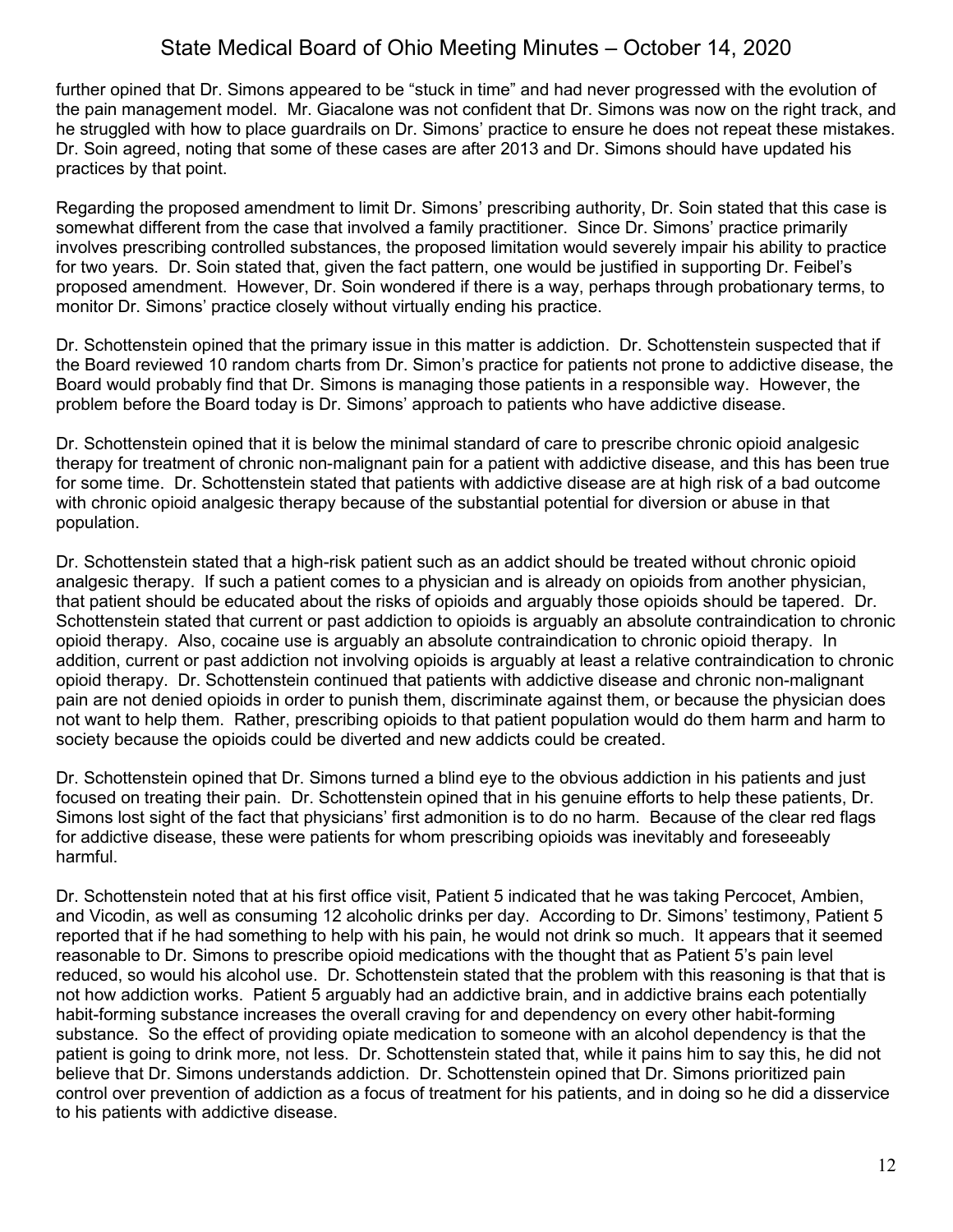Dr. Schottenstein agreed that permanent revocation is not warranted in this matter. Dr. Schottenstein further stated that restricting Dr. Simons from prescribing controlled substances would essentially be the same as taking him out of practice. Dr. Schottenstein opined that it would be appropriate to require additional remediation for Dr. Simons beyond the controlled substance prescribing course required in the Proposed Order. Dr. Schottenstein stated that if the Board wants Dr. Simons to be more substantially remediated, there is the option of a physician reentry program such as the Center for Personalized Education for Physicians (CPEP) or Physician Assessment and Clinical Education (PACE).

Dr. Schottenstein agreed with Dr. Soin's point that there may be times when someone with addiction legitimately needs medications of this nature. Dr. Schottenstein also agreed that in such instances, the treatment needs to occur in a much more controlled setting, akin to a methadone treatment program in which patients go to the center daily and receive a one-day prescription. Dr. Schottenstein observed that Dr. Simons prescribed a lot of methadone. In 2009, according to the Centers for Disease Control (CDC), methadone accounted for 2% of pain prescriptions in the United States but was involved in over 30% of prescription painkiller overdose deaths. So, of all the opioids to prescribe to an addict, methadone is arguably the most dangerous.

Dr. Soin stated that he generally agrees with Dr. Schottenstein's comments. Dr. Soin commented that one challenge facing pain physicians today is treating patients who have legitimate chronic pain and also have an addiction disorder and are taking addictive drugs such as heroin. In such situations, treatment is usually conducted through a multi-disciplinary team. In almost all cases of patients who have a severe addiction, treatment is provided in such a way that the patient does not have access to opioids, such as dispensing the medication in an abuse-deterrent way or with an implantable pump. Dr. Soin reiterated that there can be situations where there is a red flag for addiction and chronic opioids can be prescribed in a very controlled environment.

Regarding methadone, Dr. Soin stated the oftentimes people with addictive disorders end up on Medicaid because their addiction has led to financial hardship. Until as recently as 2016, the number one preferred drug on the Medicaid formulary was methadone because it is very inexpensive. As a result, methadone was one of the only options for patients who needed pain medication. Dr. Soin stated that methadone is an incredibly unsafe drug due to respiratory depression, dose stacking, and prolonged QT intervals which can affect the heart, which is why methadone is responsible for so many accidental overdose deaths. Fortunately, the State has recognized this and has changed the formulary, but prior to that change many patients were prescribed methadone for these reasons.

Mr. Giacalone agreed that the proposed limitation restricting Dr. Simons' ability to prescribe Schedule II and Schedule III medications would effectively end his practice. Mr. Giacalone did not wish to end Dr. Simons' practice, but he struggled with developing a way to update Dr. Simons' practice habits. Dr. Soin agreed, stating the effective remediation is the Board's ultimate goal. Dr. Schottenstein reiterated that physician reentry programs such as CPEP or PACE can provide a more intense level of remediation. Dr. Feibel asked if prescribing controlled substances is the entirety of Dr. Simons' practice. Dr. Soin was uncertain about Dr. Simons' practice, but stated that there are other modalities for pain management. For example, Dr. Soin estimated that about 95% of the practice of the State's expert witness, Dr. McIntyre, was use of non-opioids.

Dr. Feibel opined that his proposed amendment sends the appropriate message that Dr. Simons needs to take this seriously once he resumes opioid prescribing. Dr. Feibel noted that the proposed amendment does not completely take away Dr. Simons' ability to practice medicine like a suspension would. Dr. Feibel appreciated the mitigating circumstances in this case, but noted that Dr. Simons ignored many dangerous things that are, in his opinion, unjustifiable. Dr. Feibel stated that he is not a pain management physician, but as an orthopedic surgeon he prescribes a lot of pain medicine; Dr. Feibel stated that he would not have prescribed pain medicine to a patient with a positive toxicology or generally someone who drank 12 beers per day. Dr. Feibel stated that Dr. Simons fell far below the minimal standard of care and, while he did not believe permanent revocation was necessary, the Board needed to send a very serious message that this is not acceptable.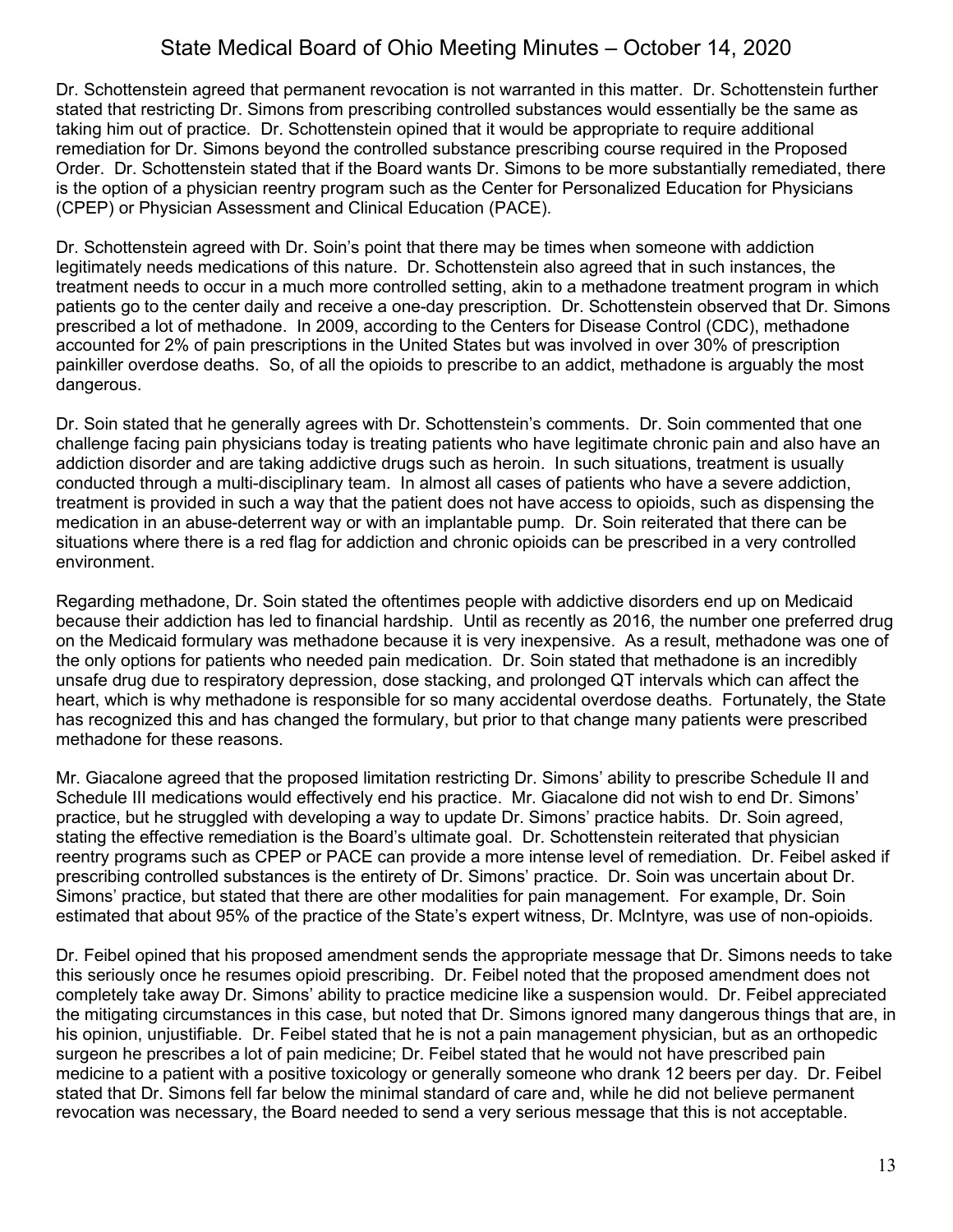Ms. Anderson noted that the Proposed Order does not include a practice plan, though there is a requirement for a monitoring physician. Ms. Anderson asked if Dr. Feibel's proposed restriction should be part of a practice plan. Dr. Feibel agreed. Ms. Anderson also clarified that Dr. Simons has a permanent restriction from 2006 Board Order requiring a chaperone in his practice, and that permanent restriction will continue unchanged. Dr. Feibel agreed and commented that the 2006 permanent restriction is a red flag regarding how Dr. Simons practiced medicine and strengthens his opinion that the two-year prescribing restriction is necessary.

**Dr. Feibel wished to change his motion to amend to make the two-year restriction from prescribing Schedule II and Schedule III controlled substances part of a practice plan to be included in the Order, and to clarify that the 2006 permanent restriction requiring a chaperone will continue unchanged.** No Board member objected to the change in the motion. The change in the motion was accepted.

Vote on Dr. Feibel's motion to amend:

| Dr. Rothermel     | Abstain |
|-------------------|---------|
| Dr. Saferin       | Abstain |
| Mr. Giacalone     | N       |
| Dr. Soin          | Ν       |
| Dr. Johnson       | N       |
| Dr. Kakarala      | N       |
| Mr. Gonidakis     | N       |
| Ms. Montgomery    | N       |
| Dr. Feibel        | Y       |
| Dr. Bechtel       | Abstain |
| Dr. Schottenstein | N       |

The motion did not carry.

Mr. Giacalone agreed with Dr. Schottenstein's suggestion to require a physician reentry program. Dr. Schottenstein commented that such a program would substantially address remediation in the area of addiction. Dr. Soin suggested including a practice plan requirement and continuing the chaperone requirement from the 2006 Board Order. Mr. Giacalone agreed.

Motion to amend the Proposed Order to require completion of a physician reentry program as a condition for reinstatement; require compliance with the recommendations of the physician reentry program; require a practice plan; and specify that the chaperone requirement from the 2006 Board Order will continue:

| Motion          | Mr. Giacalone |
|-----------------|---------------|
| 2 <sub>nd</sub> | Dr. Johnson   |

Dr. Feibel opined that this is a very light punishment for the egregious behavior that occurred, and he worried about the precedent that the Board would set with this Order. Dr. Feibel recognized the mitigating circumstances in this case and agreed that permanent revocation is not necessary, but he felt that the issues in this case warrant a higher level of discipline, especially given the prior action that led to a permanent chaperone requirement. Dr. Feibel commented that several years ago, this Board suspended one of his partners for six months for a much less egregious issue.

Dr. Soin stated that Dr. Feibel's point is well-taken. Dr. Soin stressed that this Board takes matters involving prescribing very seriously, especially opioid prescribing, and will continue to do so going forward. Dr. Soin stated that this was a very significant case and many aspects of this case made it difficult, particularly the State's expert witness. Dr. Soin also noted that earlier in the meeting the Board imposed only a reprimand and probation on a practitioner for egregious prescribing to 10 patients. Dr. Soin stated that the Board considers each matter on a case-by-case basis, and he agreed that Dr. Simons' case warrants significant action. Dr.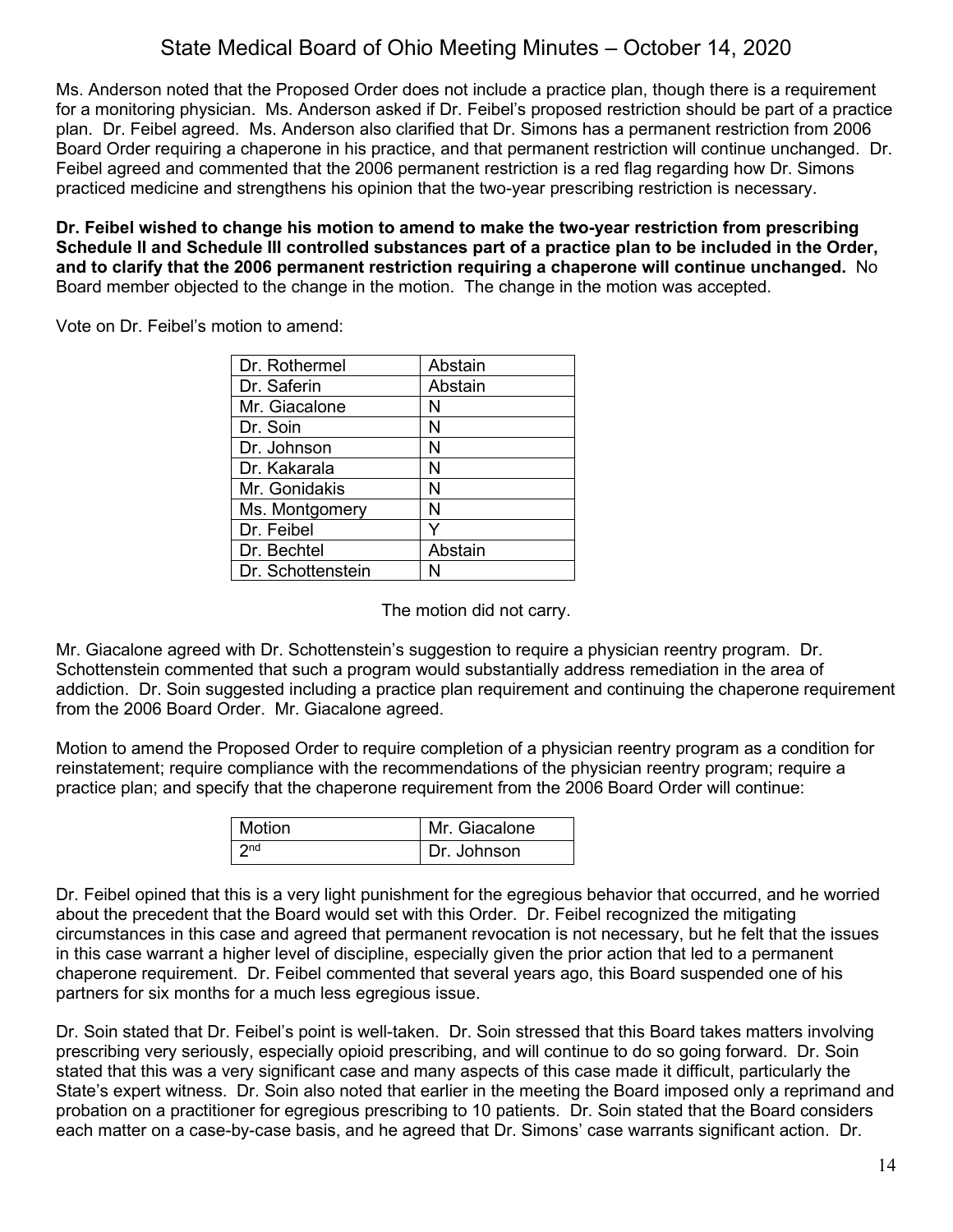Soin stated that he did not want to set a precedent with this case and that every fact pattern will be taken into consideration when the Board deliberates future cases.

Vote on Mr. Giacalone's motion to amend:

| Dr. Rothermel     | Abstain |
|-------------------|---------|
| Dr. Saferin       | Abstain |
| Mr. Giacalone     |         |
| Dr. Soin          |         |
| Dr. Johnson       | Y       |
| Dr. Kakarala      | Υ       |
| Mr. Gonidakis     |         |
| Ms. Montgomery    | Υ       |
| Dr. Feibel        | N       |
| Dr. Bechtel       | Abstain |
| Dr. Schottenstein |         |

The motion carried.

Motion to approve and confirm the Proposed Findings of Fact, Conclusions, and Order, as amended, in the matter of Dr. Simons:

| Motion            | Dr. Johnson   |
|-------------------|---------------|
| 2 <sub>nd</sub>   | Mr. Giacalone |
| Dr. Rothermel     | Abstain       |
| Dr. Saferin       | Abstain       |
| Mr. Giacalone     |               |
| Dr. Soin          | Y             |
| Dr. Johnson       | Y             |
| Dr. Kakarala      | Y             |
| Mr. Gonidakis     | Y             |
| Ms. Montgomery    |               |
| Dr. Feibel        | N             |
| Dr. Bechtel       | Abstain       |
| Dr. Schottenstein |               |

The motion carried.

## **Gary Nicholas Spirtos, M.D.**

Dr. Schottenstein directed the Board's attention to the matter of Gary Nicholas Spirtos, M.,D.. Objections have been filed and were previously distributed to Board members. Ms. Shamansky was the Hearing Examiner.

Dr. Schottenstein stated that there has been a last-minute request for continuance of this case. Ms. Anderson stated that this morning, Dr. Spirtos' counsel, Todd Newkirk, requested in an email to move consideration of this R&R to the December Board meeting. The Assistant Attorney General, Ms. Snyder, has written an email in response to this request. Ms. Anderson suggested that Mr. Newkirk and Ms. Snyder address the Board regarding this request. Dr. Schottenstein agreed.

Mr. Newkirk stated that, as shown in the record, Dr. Spirtos has had a number of health issues over last few years. The one remaining health issue that Dr. Spirtos has not yet addressed is his back issues. While Dr. Spirtos was unable to attend his hearing, he felt it was important to appear in person before the Board in today's teleconference meeting. One of Dr. Spirtos' relatives was to pick him up and drive him to Mr. Newkirk's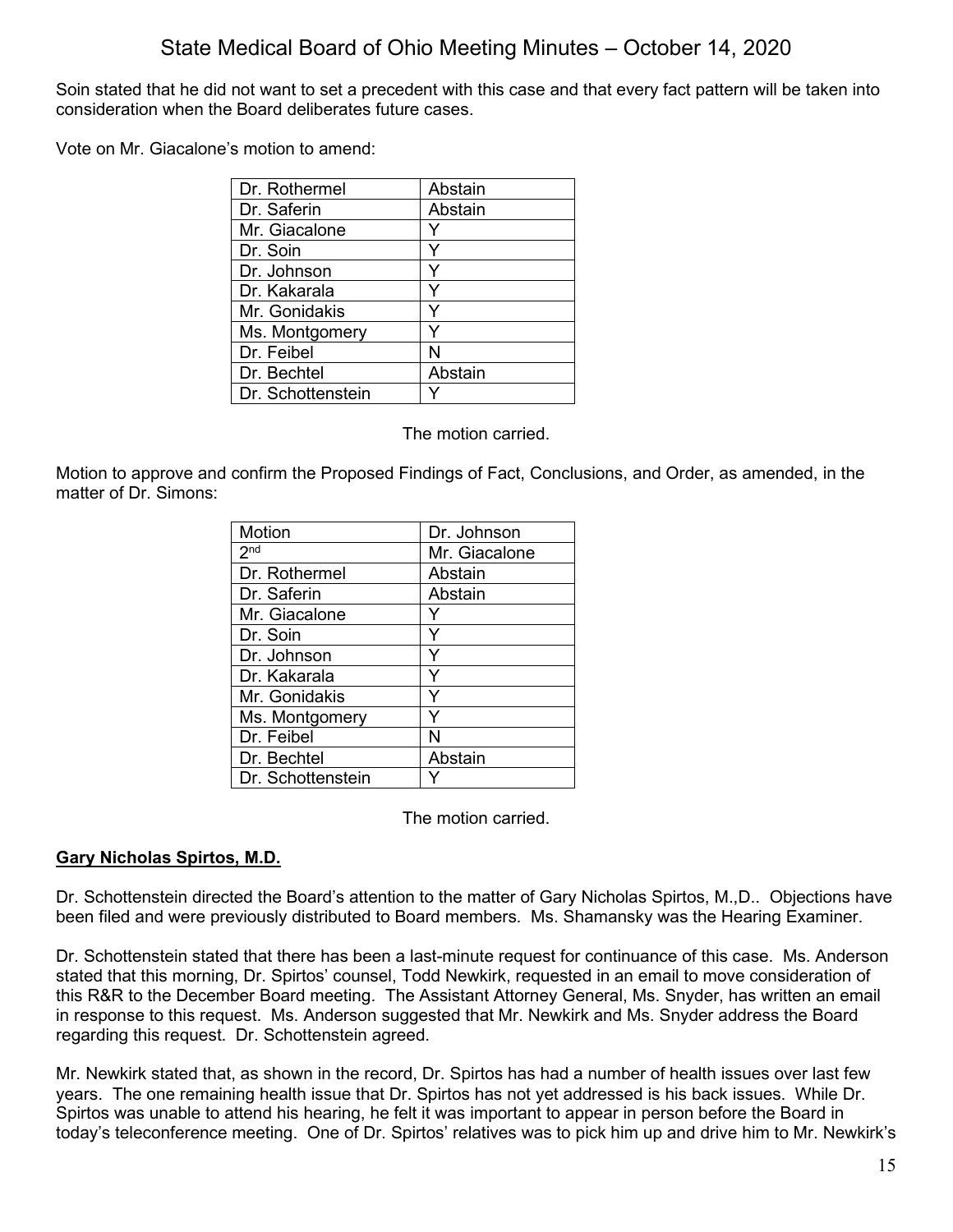office so they could both appear via teleconference. However, Dr. Spirtos was unable to make the trip due to his back problems. While Mr. Newkirk advised Dr. Spirtos that he would need to appear before the Board on his behalf, Dr. Spirtos was of the strong opinion that the matter should be moved to December.

Mr. Newkirk stated that it would be beneficial for the Board to see Dr. Spirtos in person. Mr. Newkirk stated that Dr. Spirtos poses no risk to the public since his is not able to practice.

Ms. Snyder noted that Dr. Spirtos has already been granted three continuances during the hearing process, and his citation has been pending since July 2019. It appeared to Ms. Snyder that Dr. Spirtos was using his health as a shield to prevent the Board from reviewing the other state's actions. Ms. Snyder stated there is no indication that Dr. Spirtos' health will improve so that he can appear personally before the Board in the near future. Ms. Snyder added that Dr. Spirtos knew his health has been an issue and could have arranged for his counsel to drive to his house so that they could appear together via teleconference.

Ms. Snyder stood by her objection to the further continuance of this matter.

Ms. Anderson briefly read the emails from both Mr. Newkirk and Ms. Snyder for the Board's benefit.

Motion to grant a continuance of consideration of Dr. Spirtos' Report and Recommendation to the Board's December 2020 meeting:

| Motion                     | Dr. Kakarala |
|----------------------------|--------------|
| $2^{\overline{\text{nd}}}$ | Dr. Johnson  |
| Dr. Rothermel              | Abstain      |
| Dr. Saferin                | Abstain      |
| Mr. Giacalone              |              |
| Dr. Soin                   | N            |
| Dr. Johnson                | N            |
| Dr. Kakarala               | N            |
| Mr. Gonidakis              | N            |
| Ms. Montgomery             | N            |
| Dr. Feibel                 | N            |
| Dr. Bechtel                | N            |
| Dr. Schottenstein          |              |

The motion did not carry.

Dr. Schottenstein stated that a request to address the Board has been made on behalf of Dr. Spirtos. Five minutes will be allowed for that address.

Mr. Newkirk thanked the Board for its consideration of the motion to continue.

Mr. Newkirk stated that Dr. Spirtos was originally licensed to practice medicine in 1989 and he has practiced in a number of states without incident for nearly 30 years, until the allegations against him in Arizona in 2017. Mr. Newkirk stated that the allegations in Arizona are strongly disputed, but Dr. Spirtos was unable to travel to Arizona to resolve the matter due to his health condition. Because of that, Mr. Newkirk was required to sign an interim consent agreement which suspended his Arizona medical license until the matter can be fully adjudicated. Consequently, the allegations have never been tested in the administrative hearing process.

Mr. Newkirk continued that the Proposed Order would suspend Dr. Spirtos' Ohio medical license until he has full and unrestricted licensure in Arizona. Mr. Newkirk submitted that such an arrangement could potentially result in an unfair outcome because the Arizona matter may be resolved in such a way that he would only have minor probationary terms. If that happens, Dr. Spirtos may be able to practice in Arizona but still be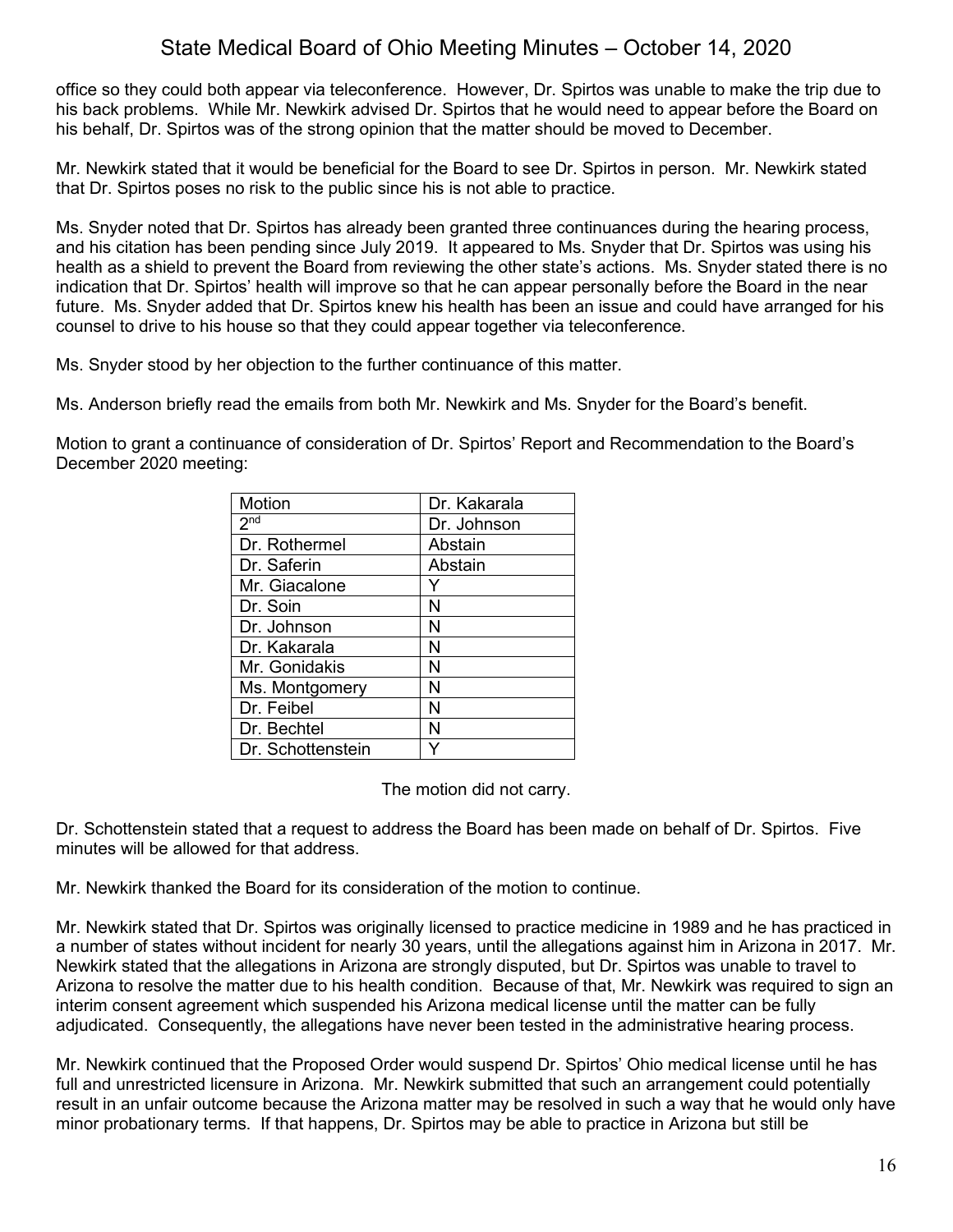suspended in Ohio because his licensure is not unrestricted, which Mr. Newkirk felt did not make sense from a fairness standpoint.

Mr. Newkirk opined that the only fair thing the Board can do is either defer action until the Arizona matter is resolved or leave the door open for reconsideration or reinstatement when the Arizona matter is resolved. Mr. Newkirk argued that in this way, the Board can base its action on how Arizona saw the situation and Arizona is in the best position to fully evaluate the allegations. Mr. Newkirk felt that at the worst, the Board should make the suspension temporary and reconsider the matter after the Arizona issue is resolved.

Dr. Schottenstein asked if the Assistant Attorney General wished to respond. Ms. Snyder stated that she wished to respond.

Ms. Snyder stated that the Ohio Board knows very little about the underlying facts of the Arizona case. What is known is that the Arizona Medical Board indefinitely suspended Dr. Spirtos' license in that state in 2017, and the California Medical Board issued a default order revoking his license in that state based on the action of the Arizona Medical Board. It is also known that Dr. Spirtos' only active medical license at this time is his Ohio medical license and he is currently living in Ohio. Although much has been said about Dr. Spirtos' health, the Board does not truly know the state of Dr. Spirtos' health and he could theoretically begin practicing at any time.

Ms. Snyder stated that in cases such as this, the Board typically waits for the other state to work through the facts and come to a conclusion. Ms. Snyder stated that the Board can take action today and then take action on any new order issued by the Arizona Medical Board. If the Arizona Medical Board dismisses its case, the suspension of Dr. Spirtos' Ohio license will automatically lift because it is conditioned on any restrictions on his Arizona license.

Ms. Snyder supported the Report and Recommendation as the most appropriate course to protect public safety in Ohio.

Motion to approve and confirm the Proposed Findings of Fact, Conclusions, and Order in the matter of Dr. Spirtos:

| <b>Motion</b>   | Dr. Bechtel |
|-----------------|-------------|
| $\mathsf{C}$ nd | Dr. Johnson |

Dr. Schottenstein stated that he will now entertain discussion in the above matter.

Dr. Schottenstein agreed with the Assistant Attorney General and opined that the Proposed Order is fair. Dr. Schottenstein appreciated defense counsel's suggestion about making active licensure in Arizona, as opposed to unrestricted licensure, a condition for reinstatement. However, Dr. Schottenstein stated that being on probation in another state is not insignificant and he would want to be satisfied as to Dr. Spirtos' behavior while being monitored in another state.

Vote on Dr. Bechtel's motion to approve:

| Dr. Rothermel  | Abstain |
|----------------|---------|
| Dr. Saferin    | Abstain |
| Mr. Giacalone  |         |
| Dr. Soin       |         |
| Dr. Johnson    |         |
| Dr. Kakarala   |         |
| Mr. Gonidakis  |         |
| Ms. Montgomery |         |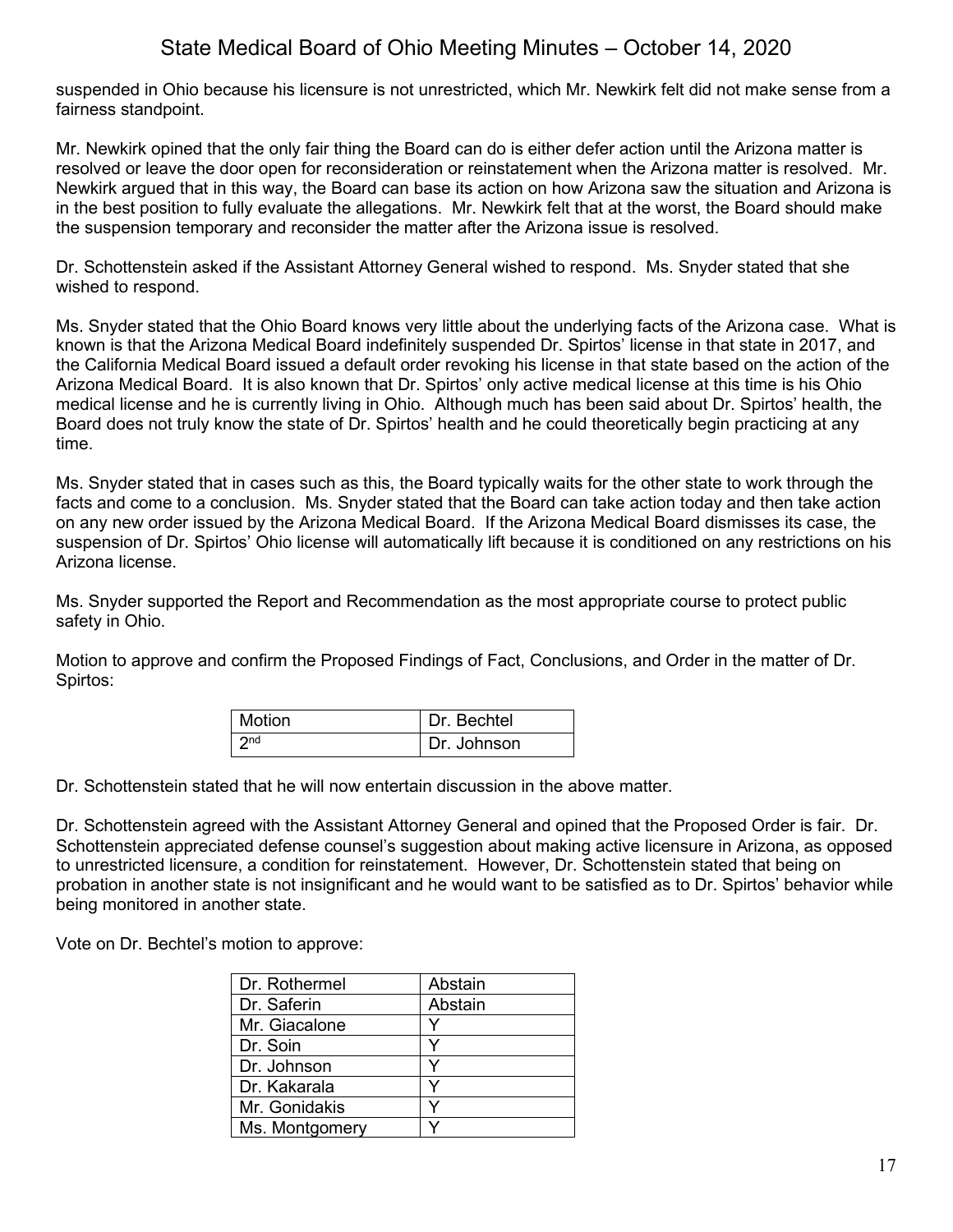| Dr. Feibel        |  |
|-------------------|--|
| Dr Bechtel        |  |
| Dr. Schottenstein |  |

The motion carried.

## **FINDINGS, ORDERS, AND JOURNAL ENTRIES**

Dr. Schottenstein stated that in the following matters, the Board issued Notices of Opportunity for Hearing, and documentation of Service was received for each. There were no timely requests for hearing filed, and more than 30 days have elapsed since the mailing of the Notices. These matters are therefore before the Board for final disposition. These matters are non-disciplinary in nature, and therefore all Board members may vote.

## **Andrienne Rene Baeza, M.T.**

Dr. Schottenstein stated that on March 16, 2020, the Board issued a Notice of Opportunity for Hearing to Andrienne Rene Baeza, M.T., informing her that the State Medical Board of Ohio proposed to deny her application for a certificate to practice massage therapy because she does not hold a diploma or certificate from a school, college or institution in another state or jurisdiction that meets the Board's required course of instruction, and hasn't held a current license, registration or certificate of good standing for massage therapy in another state for at least the preceding five years.

Motion to find that the facts set forth in the March 16, 2020 Notice of Opportunity for Hearing have been proven to be true by a preponderance of the evidence, and that the Board enter an Order, effective immediately upon mailing, denying Ms. Baeza's application:

| Motion            | Dr. Bechtel |
|-------------------|-------------|
| 2 <sub>nd</sub>   | Dr. Johnson |
| Dr. Rothermel     |             |
| Dr. Saferin       |             |
| Mr. Giacalone     |             |
| Dr. Soin          |             |
| Dr. Johnson       | Y           |
| Dr. Kakarala      | Y           |
| Mr. Gonidakis     |             |
| Ms. Montgomery    |             |
| Dr. Feibel        |             |
| Dr. Bechtel       |             |
| Dr. Schottenstein |             |

The motion carried.

## **Samantha Michelle Bedel, M.T.**

Dr. Schottenstein stated that on August 12, 2020, the Board issued a Notice of Opportunity for Hearing to Samantha Michelle Bedel, M.T., informing her that the State Medical Board of Ohio proposed to approve his application for restoration of her license to practice massage therapy provided that she take and pass the Massage and Bodywork Licensing Examination (MBLEx) due to the fact that Ms. Bedel has not engaged in the active practice of massage therapy for more than two years.

Motion to find that the facts set forth in the August 12, 2020 Notice of Opportunity for Hearing have been proven to be true by a preponderance of the evidence, and that the Board enter an Order, effective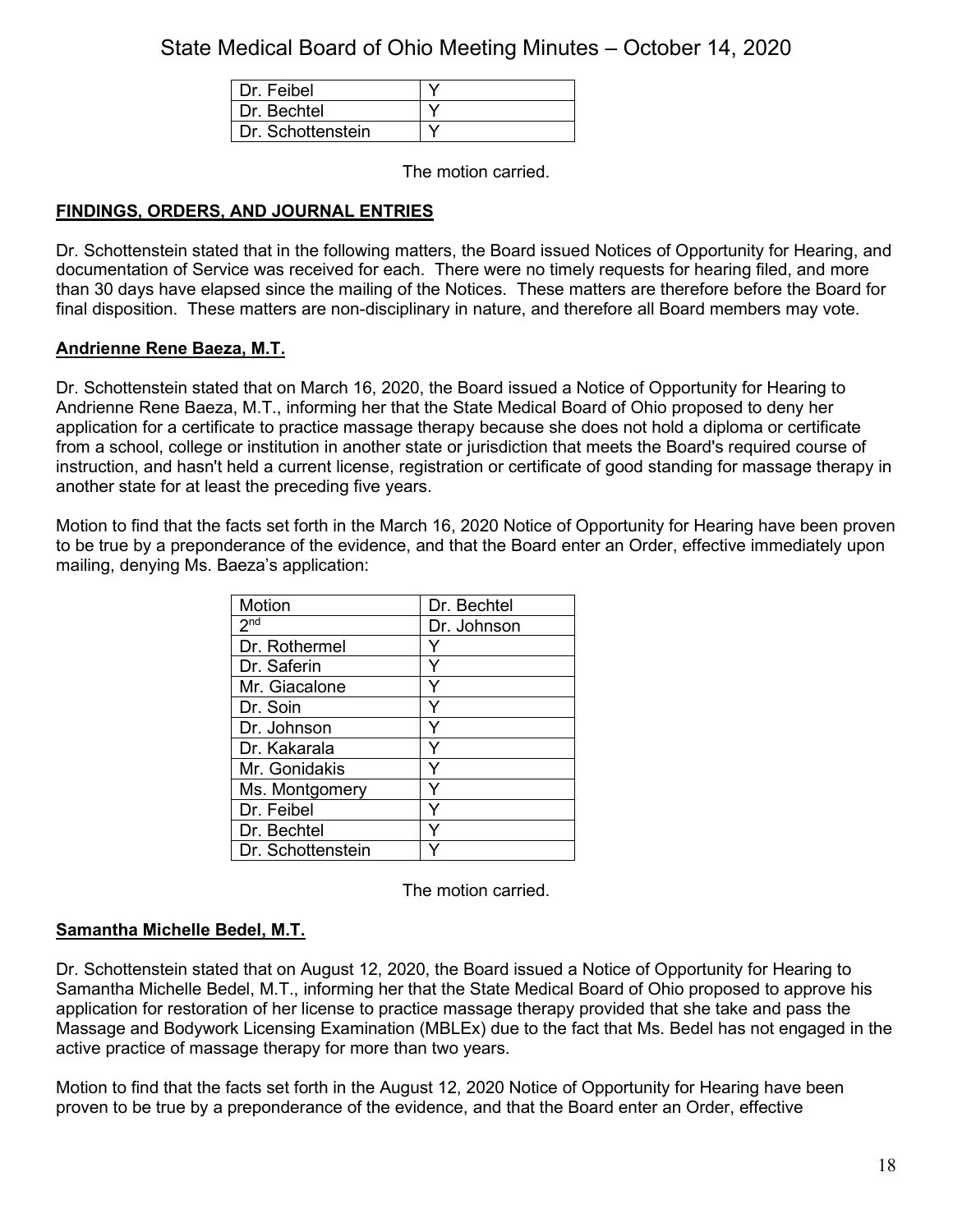immediately upon mailing, approving Ms. Bedel's application, provided that she takes and passes the MBLEx within 12 months of the date of mailing of the Order:

| Motion            | Dr. Saferin  |
|-------------------|--------------|
| 2 <sup>nd</sup>   | Dr. Kakarala |
| Dr. Rothermel     |              |
| Dr. Saferin       |              |
| Mr. Giacalone     |              |
| Dr. Soin          |              |
| Dr. Johnson       |              |
| Dr. Kakarala      |              |
| Mr. Gonidakis     |              |
| Ms. Montgomery    |              |
| Dr. Feibel        |              |
| Dr. Bechtel       |              |
| Dr. Schottenstein |              |

The motion carried.

## **Christopher D. Boggs**

Dr. Schottenstein stated that on July 15, 2020, the Board issued a Notice of Opportunity for Hearing to Christopher D. Boggs informing him that the State Medical Board of Ohio proposed to deny his application for a limited permit to practice respiratory care because applications for a limited permit must be submitted within one year following the date of graduation from a respiratory care educational program. Because Mr. Boggs graduated on or about May 5, 2018, but submitted his application for a limited permit on February 27, 2020, he is not an eligible recipient for a limited permit.

Motion to find that the facts set forth in the July 15, 2020 Notice of Opportunity for Hearing have been proven to be true by a preponderance of the evidence, and that the Board enter an Order, effective immediately upon mailing, denying Mr. Boggs' application:

| Motion          | Dr. Johnson |
|-----------------|-------------|
| 2n <sub>d</sub> | Dr. Bechtel |

Mr. Giacalone noted that Mr. Boggs graduated from his educational program in 2018, but seems to be ineligible for licensure because it has been more than a year since his graduation. Mr. Giacalone asked if Mr. Boggs could take a clinical simulation examination and become eligible, or if he is forever ineligible because he missed the timeframe to apply for licensure following graduation. Ms. Anderson opined that Mr. Turek, Deputy Director for Licensure, may be able to answer these questions, though he is not present in the meeting at this time. Mr. Giacalone suggested tabling this matter.

Dr. Soin agreed with Mr. Giacalone's comments and added that it is uncertain how simulation examinations are occurring during the COVID-19 pandemic.

Motion to table:

| Motion          | Mr. Giacalone |
|-----------------|---------------|
| 2 <sub>nd</sub> | Dr. Soin      |
| Dr. Rothermel   |               |
| Dr. Saferin     |               |
| Mr. Giacalone   |               |
| Dr. Soin        |               |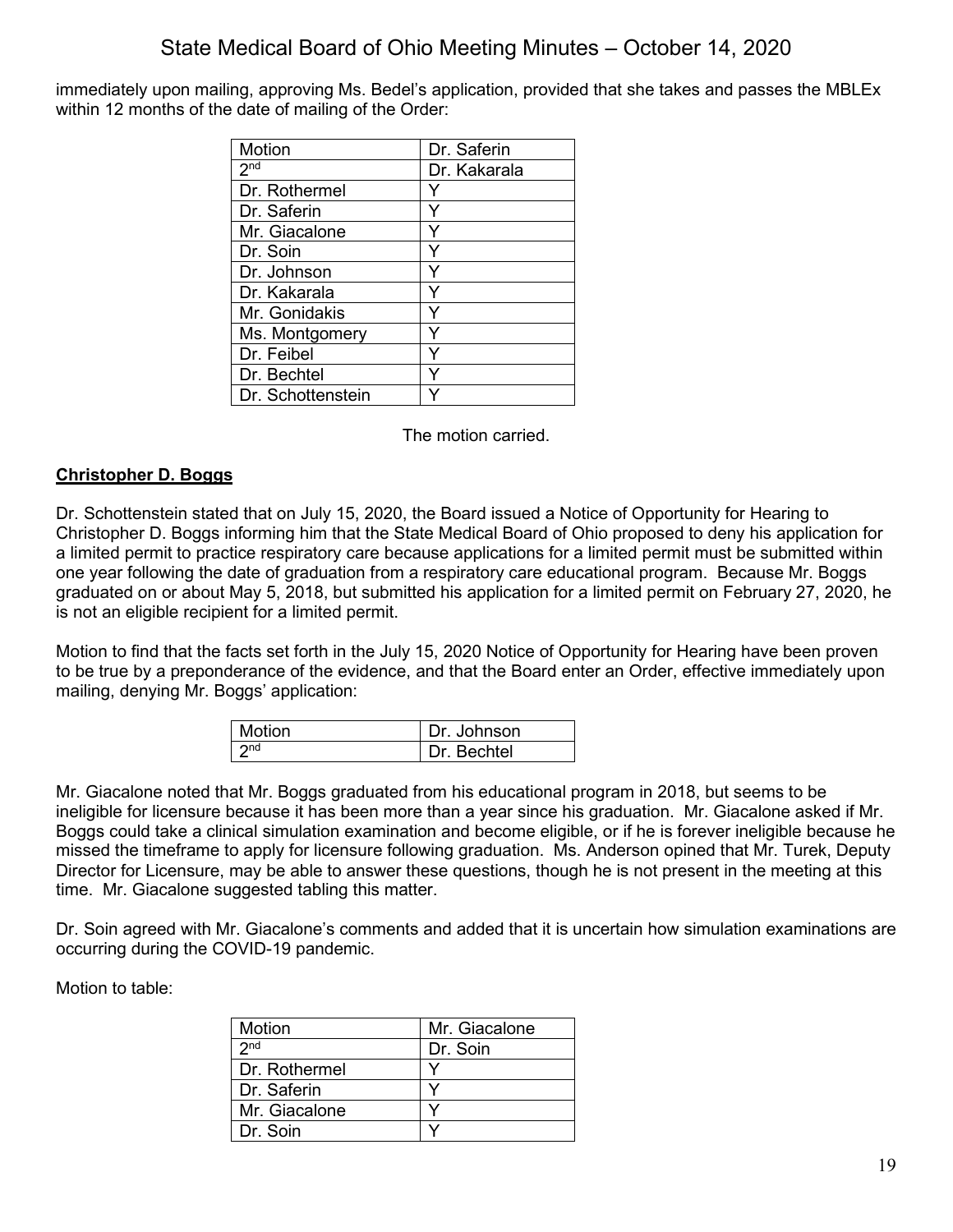| Dr. Johnson       |  |
|-------------------|--|
| Dr. Kakarala      |  |
| Mr. Gonidakis     |  |
| Ms. Montgomery    |  |
| Dr. Feibel        |  |
| Dr. Bechtel       |  |
| Dr. Schottenstein |  |

The motion to table carried.

## **Erin Kelly Burrell, M.T.**

Dr. Schottenstein stated that on July 8, 2020, the Board issued a Notice of Opportunity for Hearing to Erin Kelly Burrell, M.T., informing her that the State Medical Board of Ohio proposed to approve her application for restoration of her license to practice massage therapy provided that she take and pass the Massage and Bodywork Licensing Examination (MBLEx) due to the fact that Ms. Burrell has not engaged in the active practice of massage therapy for more than two years.

Motion to find that the facts set forth in the July 8, 2020 Notice of Opportunity for Hearing have been proven to be true by a preponderance of the evidence, and that the Board enter an Order, effective immediately upon mailing, approving Ms. Burrell's application, provided that she takes and passes the MBLEx within 12 months of the date of mailing of this order:

| Motion            | Dr. Saferin |
|-------------------|-------------|
| 2 <sup>nd</sup>   | Dr. Bechtel |
| Dr. Rothermel     |             |
| Dr. Saferin       |             |
| Mr. Giacalone     |             |
| Dr. Soin          |             |
| Dr. Johnson       | ٧           |
| Dr. Kakarala      | Y           |
| Mr. Gonidakis     |             |
| Ms. Montgomery    |             |
| Dr. Feibel        |             |
| Dr. Bechtel       |             |
| Dr. Schottenstein |             |

The motion carried.

## **Hope E. Carrington, R.C.P.**

Dr. Schottenstein stated that on March 11, 2020, the Board issued a Notice of Opportunity for Hearing to Hope E. Carrington, R.C.P., informing her that the State Medical Board of Ohio proposed to approve her application for a license to practice respiratory care, provided she take and pass the Clinical Simulation Examination (CSE) due to the fact that Ms. Carrington has not engaged in the active practice of respiratory care for more than two years.

Motion to find that the facts set forth in the March 11, 2020 Notice of Opportunity for Hearing have been proven to be true by a preponderance of the evidence, and that the Board enter an Order, effective immediately upon mailing, approving Ms. Carrington's application, provided that she takes and passes the CSE within 12 months of the date of mailing of this order:

| Motion | aferin<br>$\cdots$ |
|--------|--------------------|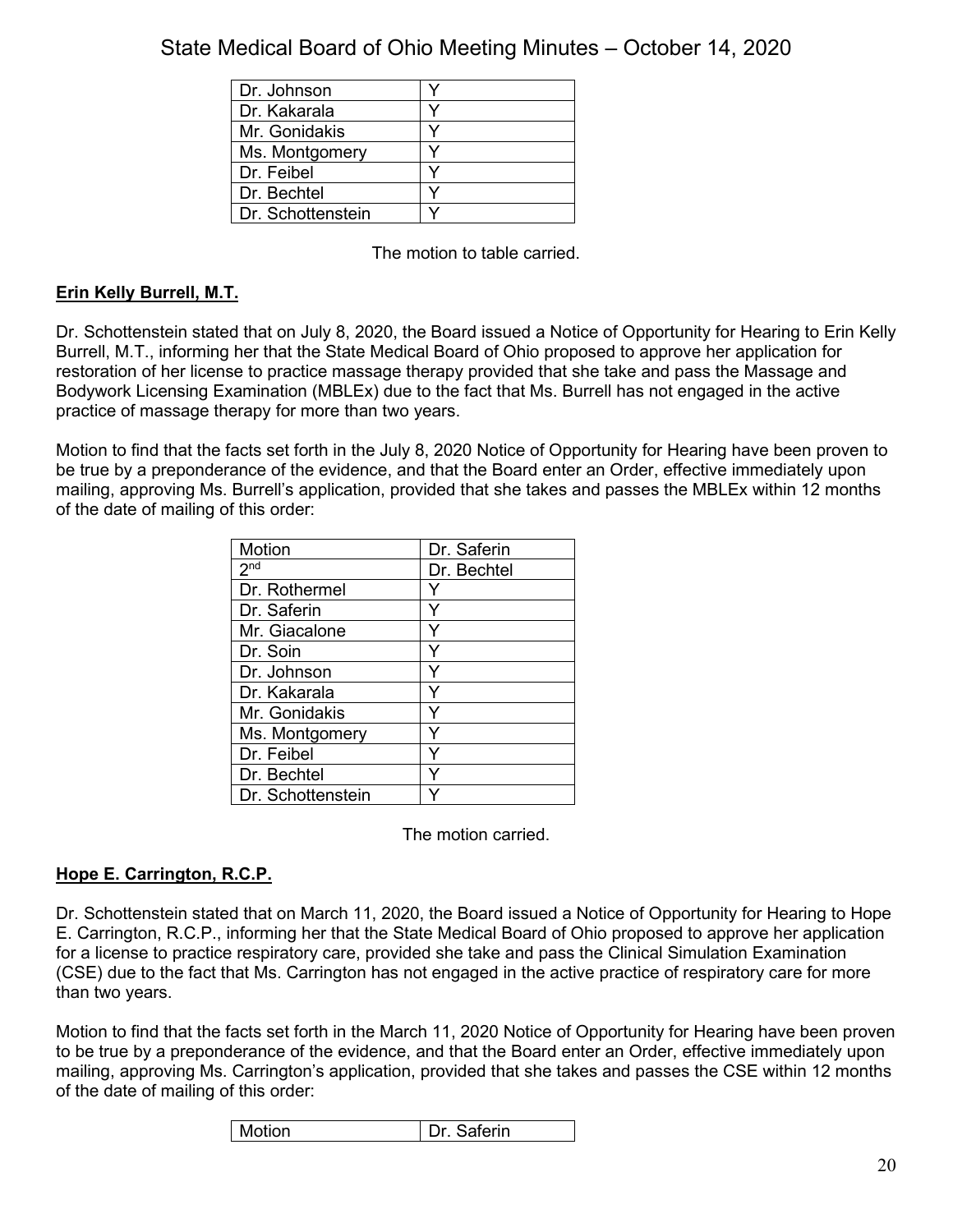| 2 <sub>nd</sub>   | Dr. Kakarala |
|-------------------|--------------|
| Dr. Rothermel     |              |
| Dr. Saferin       |              |
| Mr. Giacalone     |              |
| Dr. Soin          |              |
| Dr. Johnson       |              |
| Dr. Kakarala      |              |
| Mr. Gonidakis     |              |
| Ms. Montgomery    |              |
| Dr. Feibel        |              |
| Dr. Bechtel       |              |
| Dr. Schottenstein |              |

The motion carried.

## **Andreia N. Jones, M.T.**

Dr. Schottenstein stated that on July 8, 2020, the Board issued a Notice of Opportunity for Hearing to Andreia N. Jones, M.T., informing her that the State Medical Board of Ohio proposed to approve her application for restoration of her license to practice massage therapy, provided she take and pass the Massage and Bodywork Licensing Examination (MBLEx) due to the fact that Ms. Jones has not engaged in the active practice of massage therapy for more than two years.

Motion to find that the facts set forth in the July 8, 2020 Notice of Opportunity for Hearing have been proven to be true by a preponderance of the evidence, and that the Board enter an Order, effective immediately upon mailing, approving Ms. Jones' application, provided that she takes and passes the MBLEx within 12 months of the date of mailing of this order:

| Motion            | Dr. Saferin  |
|-------------------|--------------|
| 2 <sub>nd</sub>   | Dr. Kakarala |
| Dr. Rothermel     |              |
| Dr. Saferin       | Y            |
| Mr. Giacalone     | Y            |
| Dr. Soin          |              |
| Dr. Johnson       | Y            |
| Dr. Kakarala      | Y            |
| Mr. Gonidakis     | Y            |
| Ms. Montgomery    |              |
| Dr. Feibel        | Y            |
| Dr. Bechtel       |              |
| Dr. Schottenstein |              |

The motion carried.

## **Hayley Mason, M.T.**

Dr. Schottenstein stated that on April 27, 2020, the Board issued a Notice of Opportunity for Hearing to Hayley Mason, M.T., informing her that the State Medical Board of Ohio proposed to deny her application to practice massage therapy because she does not hold a diploma or certificate from a school, college or institution in another state or jurisdiction that meets the Board's required course of instruction, and hasn't held a current license, registration, or certificate of good standing for massage therapy in another state for at least the preceding five years.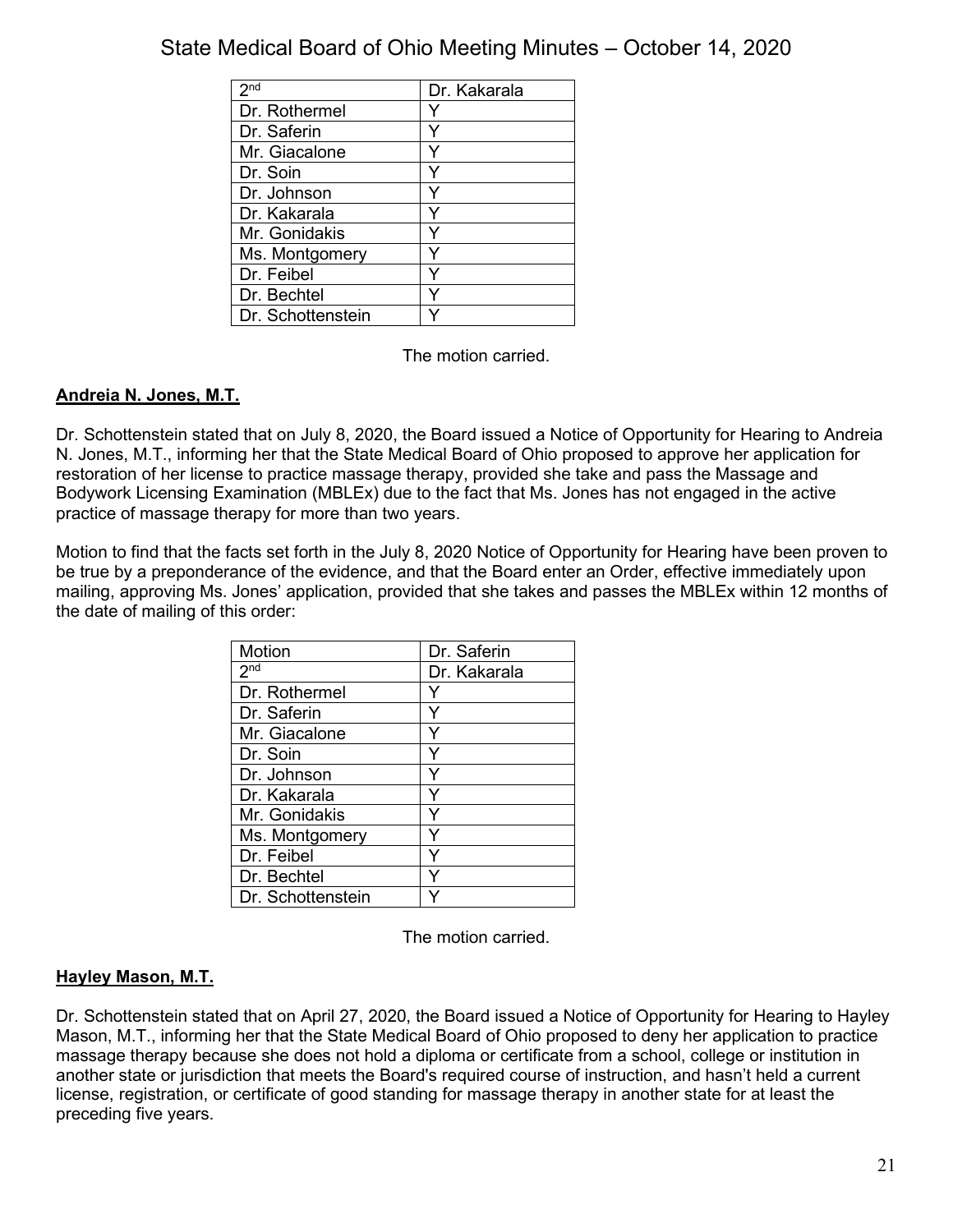Motion to find that the facts set forth in the April 27, 2020 Notice of Opportunity for Hearing have been proven to be true by a preponderance of the evidence, and that the Board enter an Order, effective immediately upon mailing, denying Ms. Mason's application:

| Motion            | Dr. Saferin |
|-------------------|-------------|
| 2 <sup>nd</sup>   | Dr. Bechtel |
| Dr. Rothermel     |             |
| Dr. Saferin       | ٧           |
| Mr. Giacalone     | Y           |
| Dr. Soin          |             |
| Dr. Johnson       |             |
| Dr. Kakarala      | Y           |
| Mr. Gonidakis     | ٧           |
| Ms. Montgomery    | v           |
| Dr. Feibel        | ٧           |
| Dr. Bechtel       |             |
| Dr. Schottenstein |             |

The motion carried.

## **Brianna Lee Maria Rivera, M.T.**

Dr. Schottenstein stated that on April 27, 2020, the Board issued a Notice of Opportunity for Hearing to Brianna Lee Maria Rivera, M.T., informing her that the State Medical Board of Ohio proposed to deny her application to practice massage therapy because she does not hold a diploma or certificate from a school, college or institution in another state or jurisdiction that meets the Board's required course of instruction, and hasn't held a current license, registration or certificate of good standing for massage therapy in another state for at least the preceding five years.

Motion to find that the facts set forth in the April 27, 2020 Notice of Opportunity for Hearing have been proven to be true by a preponderance of the evidence, and that the Board enter an Order, effective immediately upon mailing, denying Ms. Rivera's application:

| <b>Motion</b>     | Dr. Saferin  |
|-------------------|--------------|
| 2 <sup>nd</sup>   | Dr. Kakarala |
| Dr. Rothermel     |              |
| Dr. Saferin       |              |
| Mr. Giacalone     |              |
| Dr. Soin          |              |
| Dr. Johnson       |              |
| Dr. Kakarala      |              |
| Mr. Gonidakis     |              |
| Ms. Montgomery    |              |
| Dr. Feibel        |              |
| Dr. Bechtel       |              |
| Dr. Schottenstein |              |

The motion carried.

#### **Brian G. Rubenstein, M.T.**

Dr. Schottenstein stated that on November 13, 2019, the Board issued a Notice of Opportunity for Hearing to Brian G. Rubenstein, M.T., informing him that the State Medical Board of Ohio proposed to approve his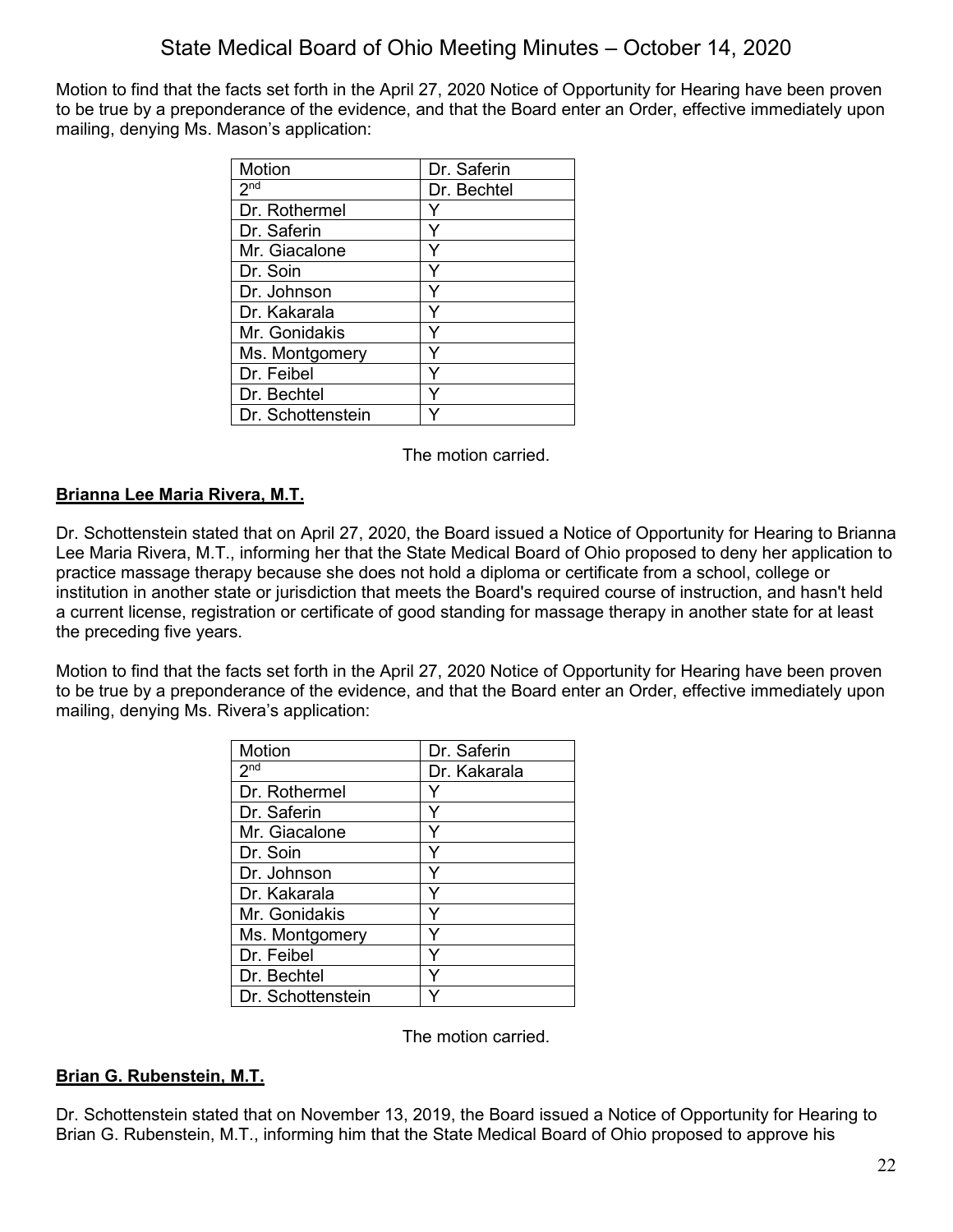application for restoration of his license to practice massage therapy, provided he take and pass the Massage and Bodywork Licensing Examination (MBLEx) due to the fact that Mr. Rubenstein has not engaged in the active practice of massage therapy for more than two years.

Motion to find that the facts set forth in the November 13, 2019 Notice of Opportunity for Hearing have been proven to be true by a preponderance of the evidence, and that the Board enter an Order, effective immediately upon mailing, approving Mr. Rubenstein's application, provided that he takes and passes the MBLEx within 12 months of the date of mailing of this order:

| Motion            | Dr. Saferin  |
|-------------------|--------------|
| 2 <sub>nd</sub>   | Dr. Kakarala |
| Dr. Rothermel     |              |
| Dr. Saferin       |              |
| Mr. Giacalone     |              |
| Dr. Soin          | ٧            |
| Dr. Johnson       | Y            |
| Dr. Kakarala      | ٧            |
| Mr. Gonidakis     |              |
| Ms. Montgomery    |              |
| Dr. Feibel        |              |
| Dr. Bechtel       |              |
| Dr. Schottenstein |              |

The motion carried.

#### **Erin Lee Ruskiewicz-Soltis, M.T.**

Dr. Schottenstein stated that on May 13, 2020, the Board issued a Notice of Opportunity for Hearing to Erin Lee Ruskiewicz-Soltis, M.T., informing her that the State Medical Board of Ohio proposed to approve her application for restoration of her license to practice massage therapy, provided she take and pass the Massage and Bodywork Licensing Examination (MBLEx) due to the fact that Ms. Ruskiewicz-Soltis has not engaged in the active practice of massage therapy for more than two years.

Motion to find that the facts set forth in the May 13, 2020 Notice of Opportunity for Hearing have been proven to be true by a preponderance of the evidence, and that the Board enter an Order, effective immediately upon mailing, approving Ms. Ruskiewicz-Soltis' application, provided that she takes and passes the MBLEx within 12 months of the date of mailing of this order:

| Motion            | Dr. Bechtel |
|-------------------|-------------|
| 2 <sub>nd</sub>   | Dr. Saferin |
| Dr. Rothermel     | v           |
| Dr. Saferin       | Y           |
| Mr. Giacalone     | Y           |
| Dr. Soin          | Y           |
| Dr. Johnson       |             |
| Dr. Kakarala      | Y           |
| Mr. Gonidakis     | Y           |
| Ms. Montgomery    | Y           |
| Dr. Feibel        | ٧           |
| Dr. Bechtel       |             |
| Dr. Schottenstein |             |

The motion carried.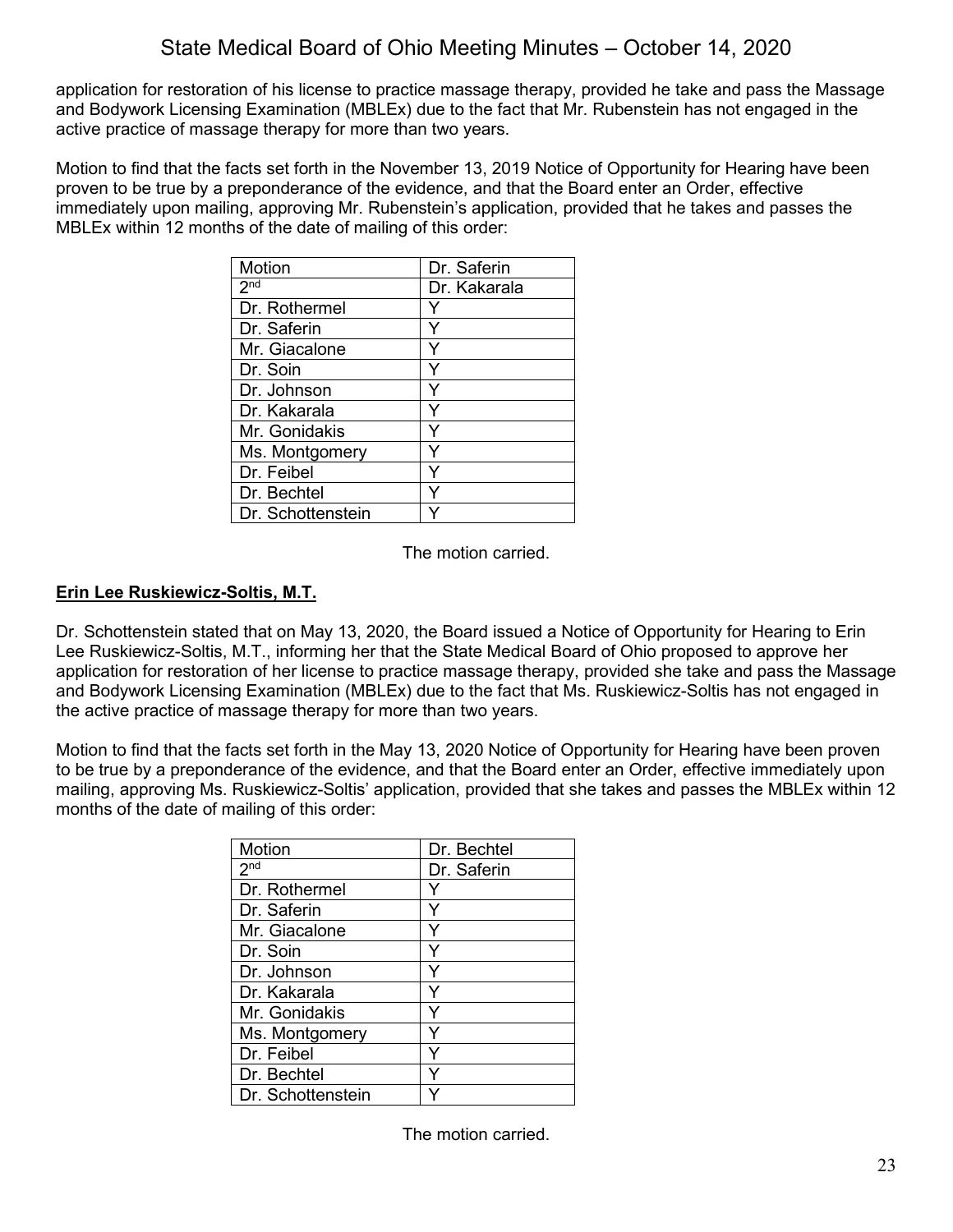## **Christopher D. Boggs**

Motion to remove the matter of Mr. Boggs from the table:

| Motion            | Dr. Saferin |
|-------------------|-------------|
| 2 <sup>nd</sup>   | Dr. Bechtel |
| Dr. Rothermel     | Y           |
| Dr. Saferin       | Y           |
| Mr. Giacalone     | Y           |
| Dr. Soin          | Υ           |
| Dr. Johnson       | Y           |
| Dr. Kakarala      | Y           |
| Mr. Gonidakis     | Y           |
| Ms. Montgomery    |             |
| Dr. Feibel        | Υ           |
| Dr. Bechtel       | ٧           |
| Dr. Schottenstein |             |

The motion carried.

Mr. Turek explained that Mr. Boggs has applied for a limited permit to practice respiratory care. Pursuant to statute, one can only hold a limited permit if one is enrolled in a respiratory care educational program or if one has graduated from such a program within one year. Since Mr. Boggs graduated in May 2018, he is ineligible to hold a limited permit. Mr. Turek stated that Mr. Boggs could apply for a full respiratory care license, assuming he has a Registered Respiratory Therapist (RRT) credential from the National Board for Respiratory Care (NBRC). Mr. Turek stated that the staff has had some difficulty contacting Mr. Boggs, but he will attempt to inform Mr. Boggs that he is eligible for full licensing if he holds a RRT.

A vote was taken on Dr. Johnson's motion denying Mr. Boggs' application:

| Dr. Rothermel     |   |
|-------------------|---|
| Dr. Saferin       |   |
| Mr. Giacalone     | v |
| Dr. Soin          |   |
| Dr. Johnson       | Y |
| Dr. Kakarala      | Y |
| Mr. Gonidakis     |   |
| Ms. Montgomery    |   |
| Dr. Feibel        |   |
| Dr. Bechtel       |   |
| Dr. Schottenstein |   |

The motion carried.

The Board meeting was recessed at 12:39 p.m. The meeting resumed at 1:00.

## **EXECUTIVE SESSION**

Motion to go into Executive Session to confer with the Medical Board's attorneys on matters of pending or imminent court action; and for the purpose of deliberating on proposed consent agreements in the exercise of the Medical Board's quasi-judicial capacity; and to consider the appointment, employment, dismissal, discipline, promotion, demotion, or compensation of a public employee or official: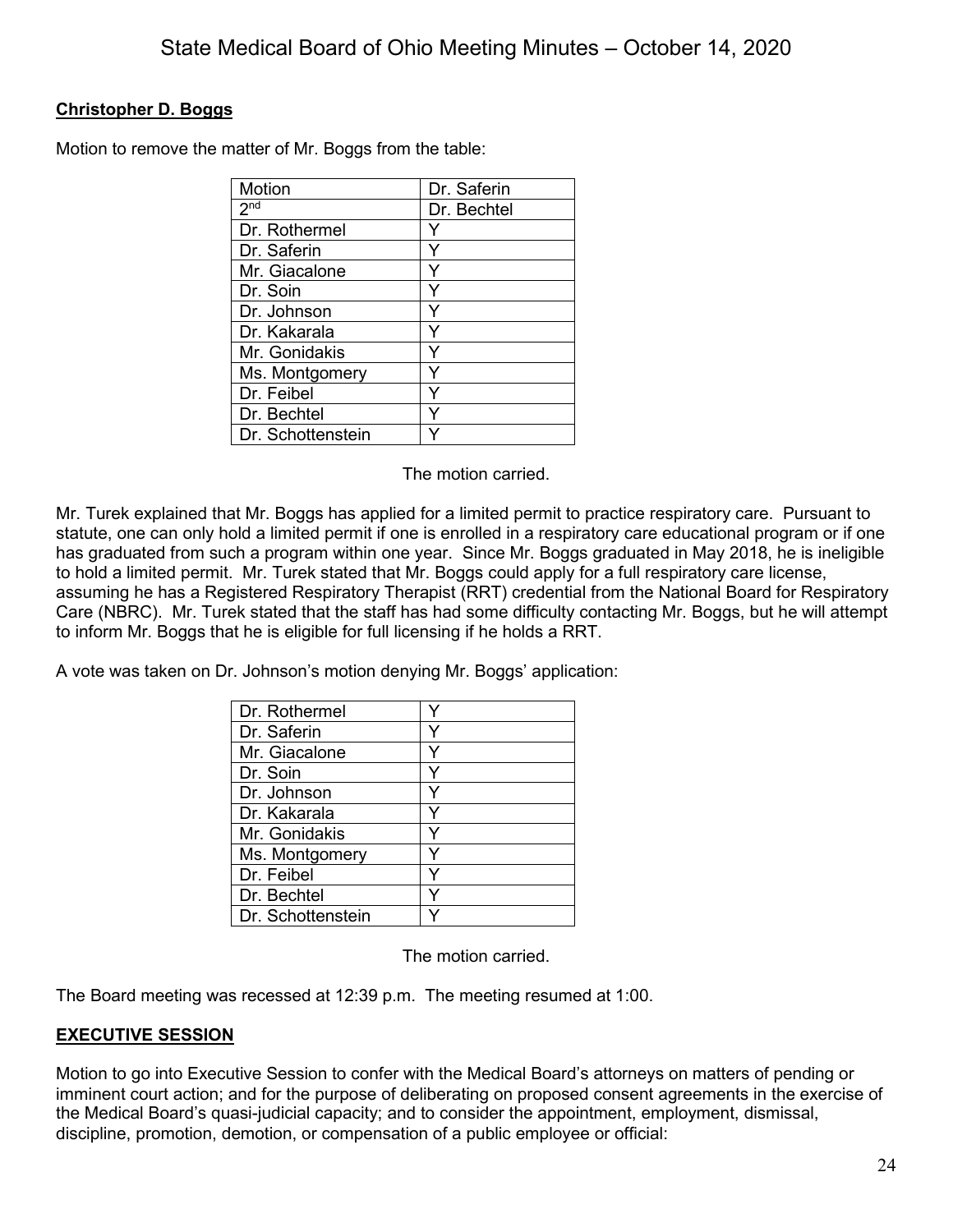| Motion            | Dr. Saferin |
|-------------------|-------------|
| 2 <sub>nd</sub>   | Dr. Bechtel |
| Dr. Rothermel     |             |
| Dr. Saferin       | v           |
| Mr. Giacalone     | ٧           |
| Dr. Soin          |             |
| Dr. Johnson       |             |
| Dr. Kakarala      |             |
| Mr. Gonidakis     |             |
| Ms. Montgomery    |             |
| Dr. Feibel        |             |
| Dr. Bechtel       |             |
| Dr. Schottenstein |             |

The motion carried.

The Board went into Executive Session at 1:02 p.m. and returned to public session at 2:13 p.m.

## **EXECUTIVE DIRECTOR STEPHANIE LOUCKA**

Dr. Schottenstein stated that he wished to set aside some time to provide feedback on Ms. Loucka's performance as Executive Director.

Dr. Schottenstein stated that he has been nothing but impressed and grateful for the hard work he has seen from Ms. Loucka. Dr. Schottenstein was appreciative that Ms. Loucka joined the Board during a difficult time, having to manage the Dr. Strauss matter, the COVID-19 pandemic, and shifting all Board employees to working remotely, and was still able to hit the ground running and bring a depth of knowledge to the position. Dr. Schottenstein complimented Ms. Loucka's communication skills with Board members, as well as the Governor's office. Dr. Schottenstein stated that Ms. Loucka has done a terrific job hiring new staff who are the right people for the right positions. Dr. Schottenstein stated that Ms. Loucka is a pleasure to work with.

Dr. Bechtel whole-heartedly agreed with Dr. Schottenstein's comments. Dr. Bechtel stated that Ms. Loucka has created a great culture at the Board, asks for feedback from employees, sets good work expectations, and has accomplished much. Dr. Bechtel stated that the Board is fortunate to have Ms. Loucka's leadership.

Ms. Montgomery stated that the Board is blessed to have found a leader like Ms. Loucka, who can give quality criticism without being critical, knows how to prioritize, and understands how to treat people. Ms. Montgomery stated that Ms. Loucka is organized, articulate, and one of the quickest studies she has encountered. Ms. Montgomery stated that Ms. Loucka is the ideal of what she thinks a public servant is.

Dr. Rothermel stated that she could not agree more with the previous comments.

Dr. Saferin stated that Ms. Loucka has been a pleasure to work with and be around. Dr. Saferin stated that Ms. Loucka's people skills are extraordinary and she is able to get the best out of people.

Mr. Giacalone thanked Ms. Loucka for the great job she has done and state that she is truly appreciated.

Dr. Soin commented that the Policy Committee has long struggled with the legislative tracker, which is now greatly improved thanks to Ms. Loucka's leadership. Dr. Soin also commented that he has worked with Ms. Loucka at the Medical Marijuana Commission, where she represents the Medical Board very well in a difficult, emotionally-charged environment. Dr. Soin stated that Ms. Loucka still has many challenges to work through in the future.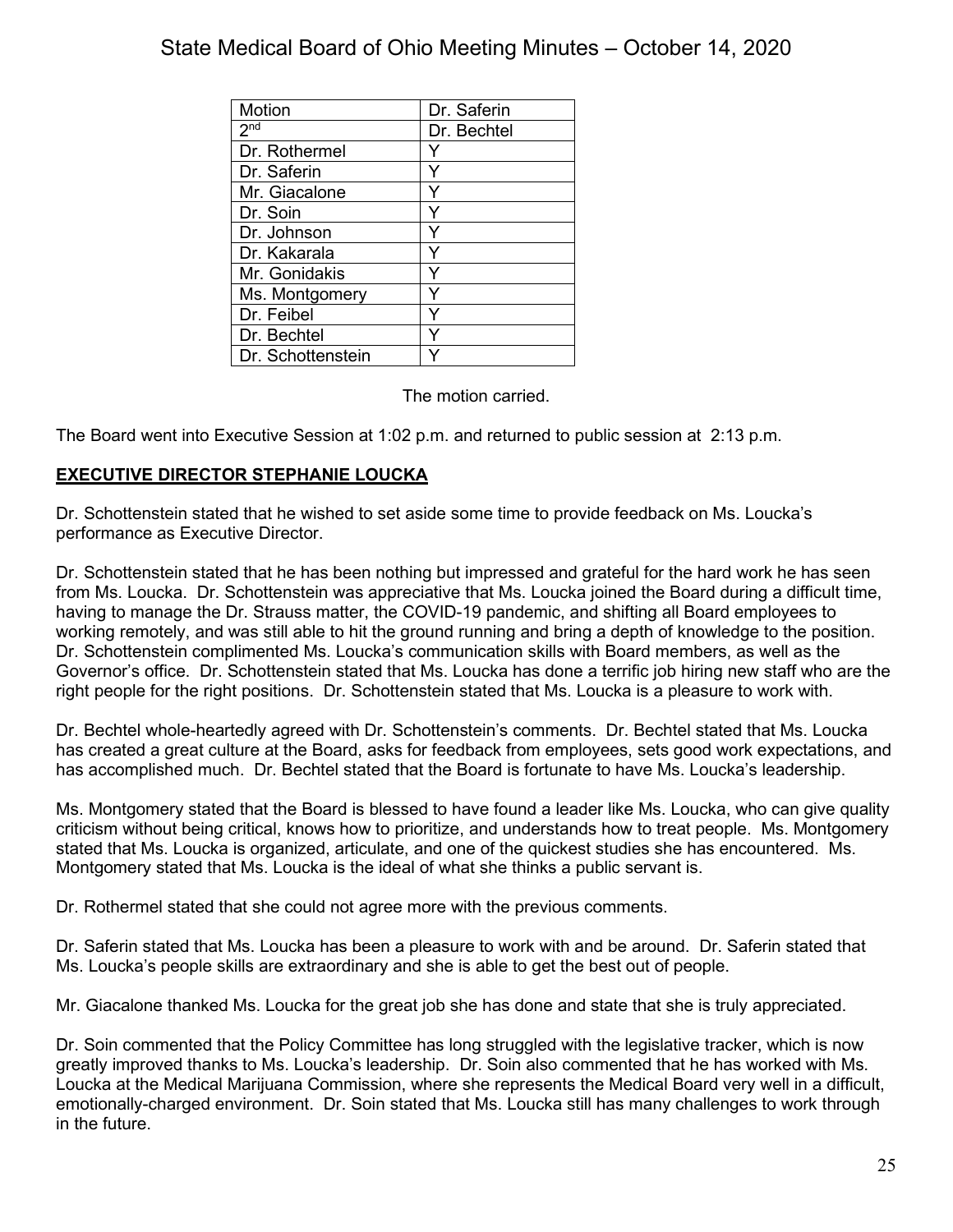Dr. Schottenstein thanked Ms. Loucka on behalf of the entire Board.

Ms. Loucka thanked the Board members and agreed that there is much work to do. Ms. Loucka stated that there will always be a lot of work to do and there will always be room for improvement. Ms. Loucka was grateful to be with the Board and she has never had a government position that allowed her to be so directly involved and to see the impact of government action.

## **SETTLEMENT AGREEMENTS**

#### **Colin Stuart Moorhead, M.D.**

Motion to ratify the proposed Consent Agreement with Colin Stuart Moorhead, M.D.:

| Motion                     | Mr. Giacalone |
|----------------------------|---------------|
| $2^{\overline{\text{nd}}}$ | Dr. Johnson   |
| Dr. Rothermel              | Abstain       |
| Dr. Saferin                | Abstain       |
| Mr. Giacalone              |               |
| Dr. Soin                   |               |
| Dr. Johnson                | Y             |
| Dr. Kakarala               | Y             |
| Mr. Gonidakis              | Y             |
| Ms. Montgomery             | Y             |
| Dr. Feibel                 | N             |
| Dr. Bechtel                | Abstain       |
| Dr. Schottenstein          |               |

The motion carried.

#### **Hollie Michelle Aneshansley, L.M.T.**

Motion to ratify the proposed Step I Consent Agreement with Hollie Michelle Aneshansley, L.M.T.:

| Motion            | Dr. Bechtel |
|-------------------|-------------|
| 2 <sub>nd</sub>   | Dr. Johnson |
| Dr. Rothermel     | Abstain     |
| Dr. Saferin       | Abstain     |
| Mr. Giacalone     |             |
| Dr. Soin          | Y           |
| Dr. Johnson       | Υ           |
| Dr. Kakarala      | Y           |
| Mr. Gonidakis     | Y           |
| Ms. Montgomery    | ٧           |
| Dr. Feibel        | ٧           |
| Dr. Bechtel       |             |
| Dr. Schottenstein |             |

The motion carried.

#### **Jennifer D. Bahner, M.D.**

Motion to ratify the proposed Step I Consent Agreement with Jennifer D. Bahner, M.D.: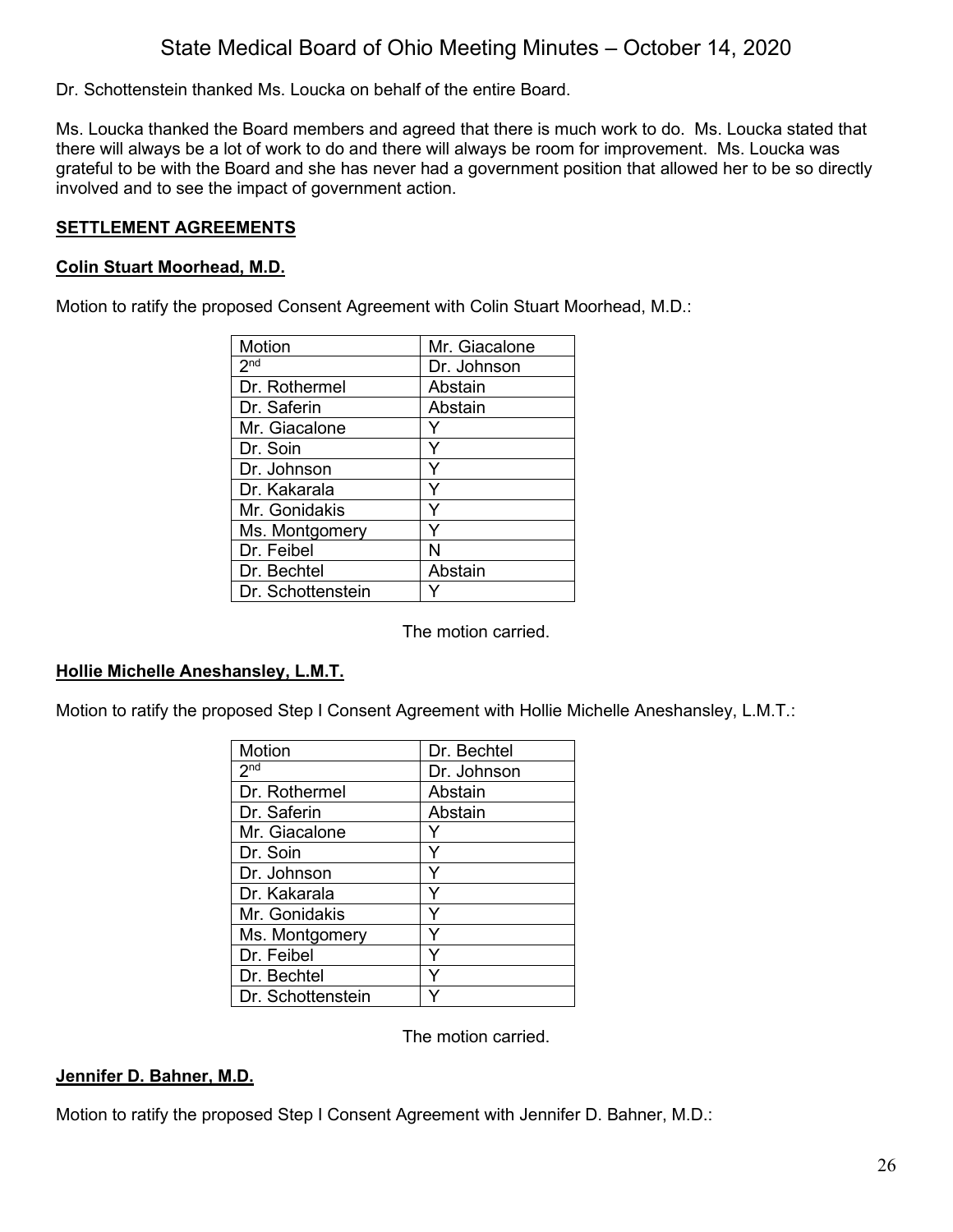| Motion            | Dr. Bechtel  |
|-------------------|--------------|
| 2 <sub>nd</sub>   | Dr. Kakarala |
| Dr. Rothermel     | Abstain      |
| Dr. Saferin       | Abstain      |
| Mr. Giacalone     |              |
| Dr. Soin          | Y            |
| Dr. Johnson       |              |
| Dr. Kakarala      | ٧            |
| Mr. Gonidakis     | Y            |
| Ms. Montgomery    |              |
| Dr. Feibel        |              |
| Dr. Bechtel       |              |
| Dr. Schottenstein |              |

The motion carried.

## **James David Megargel, M.D.,**

Motion to ratify the proposed Permanent Surrender with James David Megargel, M.D.:

| Motion            | Dr. Bechtel |
|-------------------|-------------|
| 2 <sub>nd</sub>   | Dr. Johnson |
| Dr. Rothermel     | Abstain     |
| Dr. Saferin       | Abstain     |
| Mr. Giacalone     |             |
| Dr. Soin          |             |
| Dr. Johnson       |             |
| Dr. Kakarala      | Y           |
| Mr. Gonidakis     | Y           |
| Ms. Montgomery    |             |
| Dr. Feibel        |             |
| Dr. Bechtel       |             |
| Dr. Schottenstein |             |

The motion carried.

## **Julie Christina Williams, P.A.**

Motion to ratify the proposed Consent Agreement with Julie Christina Williams, P.A.:

| Motion          | Dr. Bechtel  |
|-----------------|--------------|
| 2 <sub>nd</sub> | Dr. Kakarala |
| Dr. Rothermel   | Abstain      |
| Dr. Saferin     | Abstain      |
| Mr. Giacalone   |              |
| Dr. Soin        |              |
| Dr. Johnson     | Y            |
| Dr. Kakarala    | Y            |
| Mr. Gonidakis   |              |
| Ms. Montgomery  |              |
| Dr. Feibel      |              |
| Dr. Bechtel     |              |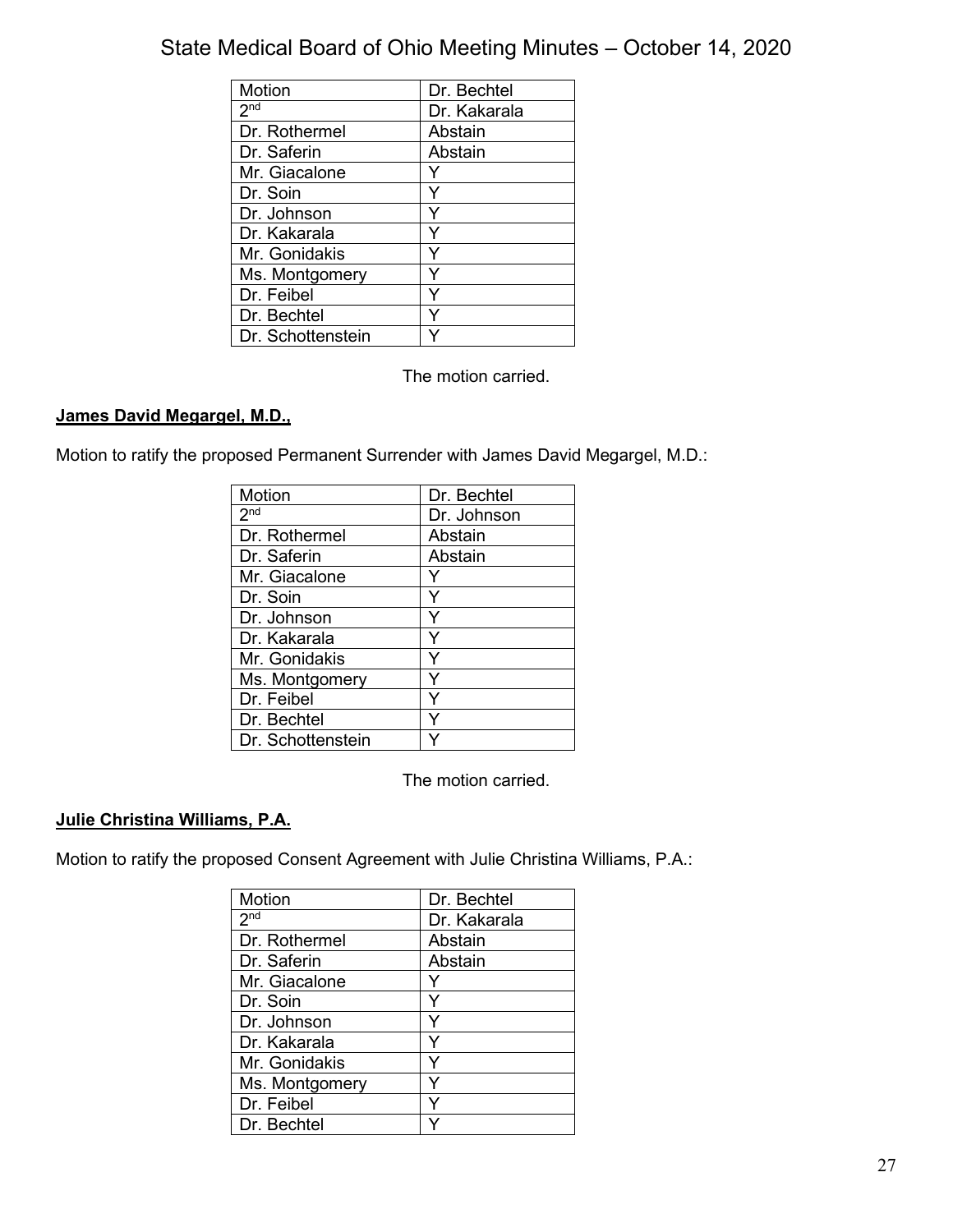Dr. Schottenstein Y

The motion carried.

## **Mitchell Kohl, M.D.**

Motion to ratify the proposed Permanent Surrender of Certificate to Recommend Medical Marijuana with Mitchell Kohl, M.D.:

| Motion            | Dr. Johnson |
|-------------------|-------------|
| 2 <sub>nd</sub>   | Dr. Bechtel |
| Dr. Rothermel     | Abstain     |
| Dr. Saferin       | Abstain     |
| Mr. Giacalone     |             |
| Dr. Soin          | Y           |
| Dr. Johnson       | Y           |
| Dr. Kakarala      | Y           |
| Mr. Gonidakis     | Y           |
| Ms. Montgomery    |             |
| Dr. Feibel        | N           |
| Dr. Bechtel       | Y           |
| Dr. Schottenstein |             |

The motion carried.

## **Matthew S. Schoen , M.D.**

Motion to ratify the proposed Permanent Surrender with Matthew S. Schoen, M.D.:

| Motion                     | Dr. Johnson  |
|----------------------------|--------------|
| $2^{\overline{\text{nd}}}$ | Dr. Kakarala |
| Dr. Rothermel              | Abstain      |
| Dr. Saferin                | Abstain      |
| Mr. Giacalone              |              |
| Dr. Soin                   |              |
| Dr. Johnson                | Y            |
| Dr. Kakarala               | Y            |
| Mr. Gonidakis              |              |
| Ms. Montgomery             | Υ            |
| Dr. Feibel                 | ٧            |
| Dr. Bechtel                |              |
| Dr. Schottenstein          |              |

The motion carried.

#### **Roman Michael Dale, M.D.**

Motion to ratify the proposed Permanent Surrender with Roman Michael Dale, M.D.:

| Motion          | Dr. Kakarala |
|-----------------|--------------|
| 2 <sub>nd</sub> | Dr. Bechtel  |
| Dr. Rothermel   | Abstain      |
| Dr. Saferin     | Abstain      |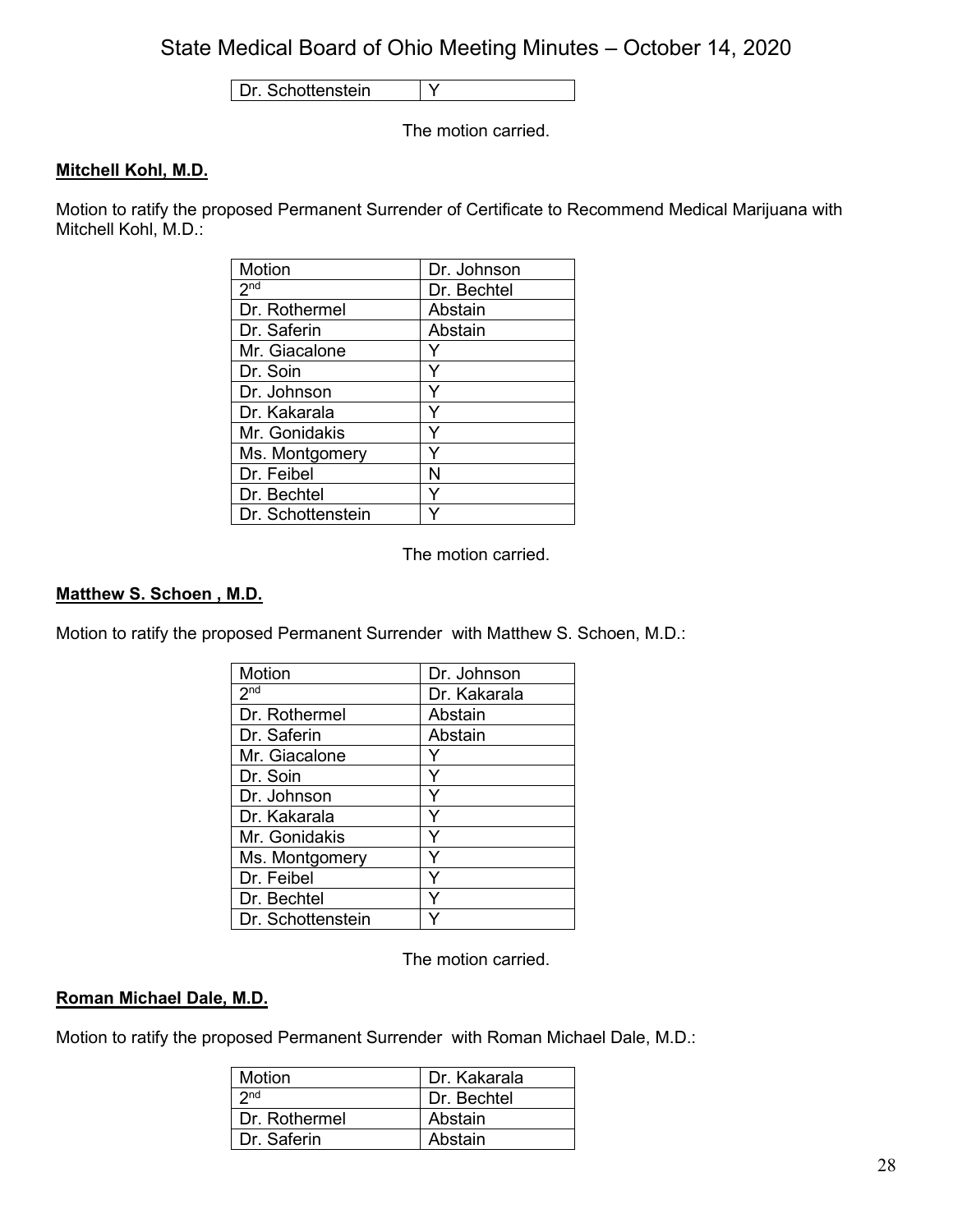| Mr. Giacalone     |  |
|-------------------|--|
| Dr. Soin          |  |
| Dr. Johnson       |  |
| Dr. Kakarala      |  |
| Mr. Gonidakis     |  |
| Ms. Montgomery    |  |
| Dr. Feibel        |  |
| Dr. Bechtel       |  |
| Dr. Schottenstein |  |

The motion carried.

## **Samer Mattar, M.D.**

Motion to ratify the proposed Permanent Withdrawal of Application with Samer Mattar, M.D.:

| Motion            | Dr. Johnson  |
|-------------------|--------------|
| 2 <sup>nd</sup>   | Dr. Kakarala |
| Dr. Rothermel     | Abstain      |
| Dr. Saferin       | Abstain      |
| Mr. Giacalone     |              |
| Dr. Soin          | Y            |
| Dr. Johnson       | Y            |
| Dr. Kakarala      | v            |
| Mr. Gonidakis     | v            |
| Ms. Montgomery    |              |
| Dr. Feibel        |              |
| Dr. Bechtel       |              |
| Dr. Schottenstein |              |

The motion carried.

## **Stephen Craig Shy, Sr., D.O.**

Motion to ratify the proposed Permanent Surrender with Stephen Craig Shy, Sr., D.O.:

| Motion            | Dr. Bechtel  |
|-------------------|--------------|
| 2 <sup>nd</sup>   | Dr. Kakarala |
| Dr. Rothermel     | Abstain      |
| Dr. Saferin       | Abstain      |
| Mr. Giacalone     |              |
| Dr. Soin          | Y            |
| Dr. Johnson       |              |
| Dr. Kakarala      |              |
| Mr. Gonidakis     | Y            |
| Ms. Montgomery    | v            |
| Dr. Feibel        | ٧            |
| Dr. Bechtel       |              |
| Dr. Schottenstein |              |

The motion carried.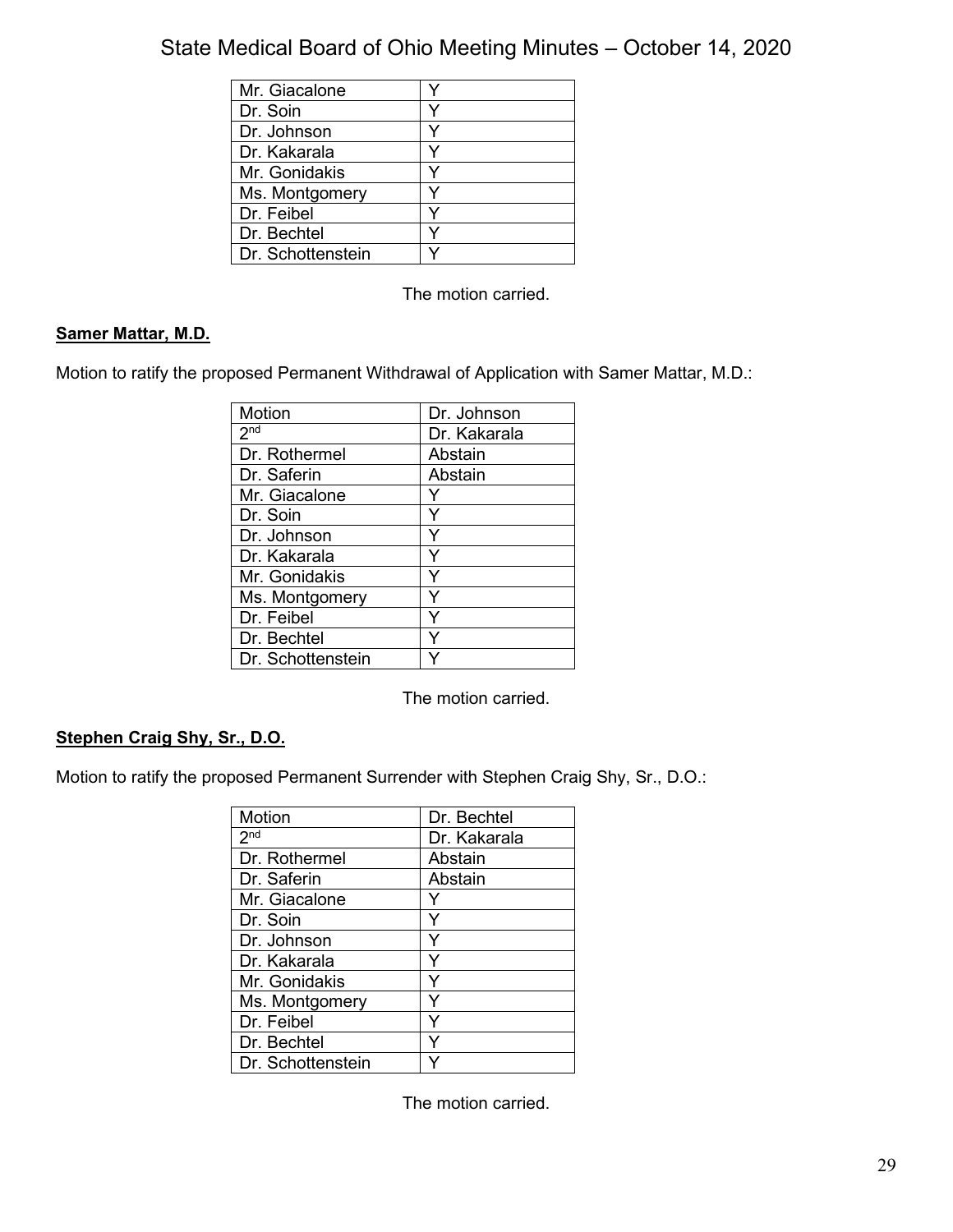## **Stephen T. House, M.D.**

Motion to ratify the proposed Consent Agreement with Stephen T. House, M.D.:

| Motion            | Dr. Johnson  |
|-------------------|--------------|
| 2 <sub>nd</sub>   | Dr. Kakarala |
| Dr. Rothermel     | Abstain      |
| Dr. Saferin       | Abstain      |
| Mr. Giacalone     |              |
| Dr. Soin          |              |
| Dr. Johnson       | Y            |
| Dr. Kakarala      | Υ            |
| Mr. Gonidakis     | Y            |
| Ms. Montgomery    |              |
| Dr. Feibel        |              |
| Dr. Bechtel       | Abstain      |
| Dr. Schottenstein |              |

The motion carried.

## **Thomas Bailey, M.D.**

Motion to ratify the proposed Consent Agreement with Thomas Bailey, M.D.:

| Motion            | Dr. Kakarala  |
|-------------------|---------------|
| 2 <sub>nd</sub>   | Mr. Giacalone |
| Dr. Rothermel     | Abstain       |
| Dr. Saferin       | Abstain       |
| Mr. Giacalone     |               |
| Dr. Soin          | Y             |
| Dr. Johnson       | Y             |
| Dr. Kakarala      | Y             |
| Mr. Gonidakis     | Y             |
| Ms. Montgomery    | ٧             |
| Dr. Feibel        |               |
| Dr. Bechtel       | Abstain       |
| Dr. Schottenstein |               |

The motion carried.

## **Timothy John Heyd, M.D.**

Motion to ratify the proposed Permanent Surrender with Timothy John Heyd, M.D.:

| Motion          | Mr. Giacalone |
|-----------------|---------------|
| 2 <sub>nd</sub> | Dr. Kakarala  |
| Dr. Rothermel   | Abstain       |
| Dr. Saferin     | Abstain       |
| Mr. Giacalone   |               |
| Dr. Soin        |               |
| Dr. Johnson     |               |
| Dr. Kakarala    |               |
| Mr. Gonidakis   |               |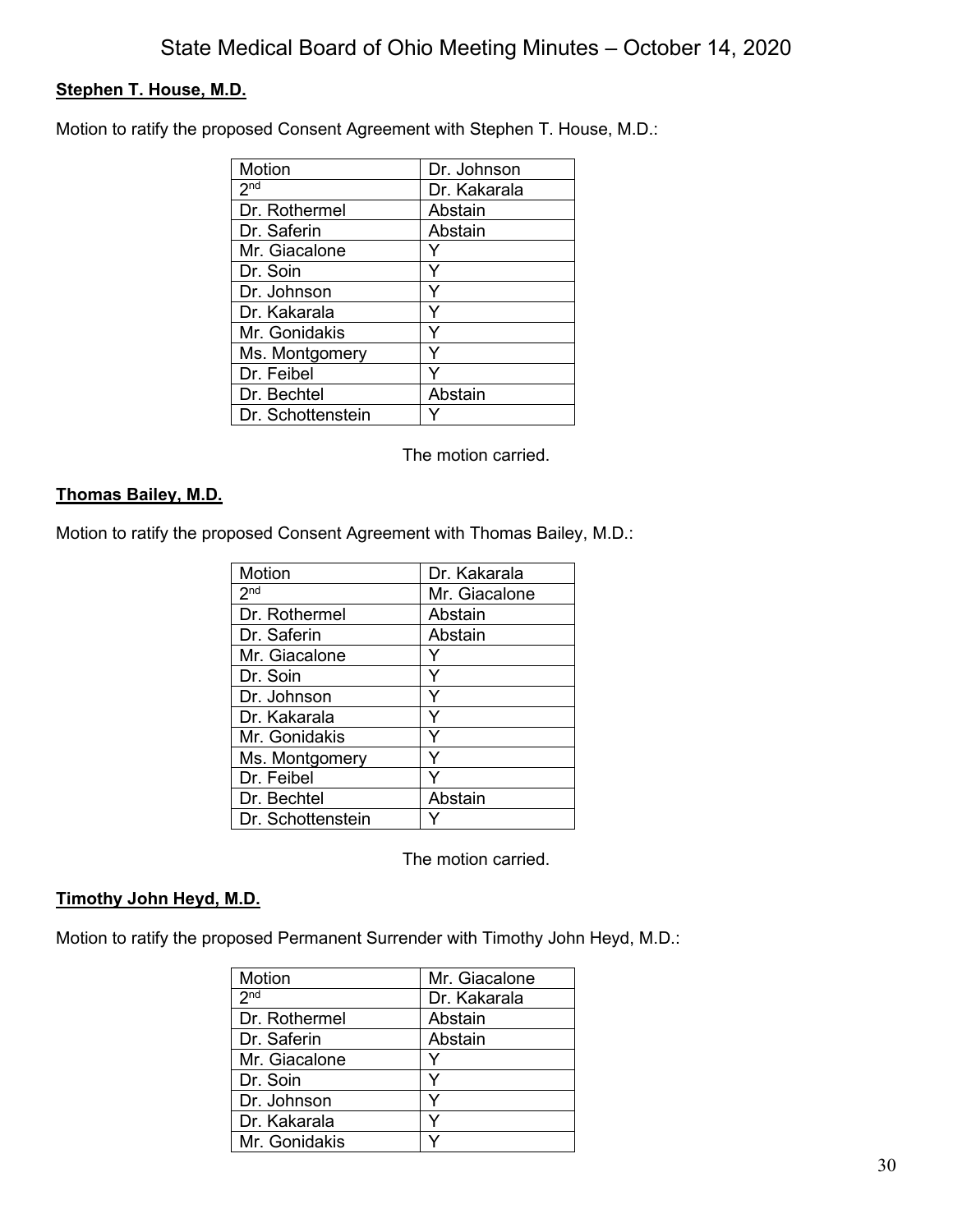| Ms. Montgomery    |         |
|-------------------|---------|
| Dr. Feibel        |         |
| Dr. Bechtel       | Abstain |
| Dr. Schottenstein |         |

The motion carried.

#### **NOTICES OF OPPORTUNITY FOR HEARING, ORDERS OF SUMMARY SUSPENSION, ORDERS OF IMMEDIATE SUSPENSION, AND ORDERS OF AUTOMATIC SUSPENSION**

Ms. Marshall presented the following Citations to the Board for consideration:

- 1. Duane Boomershine, L.M.T.: An Automatic Suspension, based on a rape conviction.
- 2. Fitzgerald Hudson, M.D.: A proposed denial to be issued to a licensure applicant, based on a 2013 felony for health care fraud, actions taken by medical boards in New York and Michigan, and failure to disclose on his Ohio licensure application that in June 2020 he was indicted for conspiracy to possess with intent to distribute controlled substances.
- 3. Harold Jones, D.P.M.: A proposed denial of application, based on a prior action by the Board in 2010 revoking his license for mail fraud and health care fraud.
- 4. Vincent J. Malkovits, D.O.: Based on minimal standards of care in relation to prescribing to 11 patients from 2011 to 2018.
- 5. Theodore E. Okechuku, M.D.: Based on multiple felony convictions, including conspiracy to distribute controlled substances, and firearms used in furtherance of drug trafficking crimes. Ms. Marshall noted that this physician's Ohio medical license is lapsed.
- 6. Sherman Washington, M.D.: Based on action taken by Washington Medical Board regarding his failure to respond to their investigation about prescribing.
- 7. Christopher R. Suntala, M.D.: Based on minimal standards of care involving prescribing to six patients from 2014 to 2018.

Motion to approve and issue citation # 1, an Automatic Suspension:

| <b>Motion</b>       | Dr. Bechtel  |
|---------------------|--------------|
| $2^{\overline{nd}}$ | Dr. Kakarala |
| Dr. Rothermel       | Abstain      |
| Dr. Saferin         | Abstain      |
| Mr. Giacalone       |              |
| Dr. Soin            |              |
| Dr. Johnson         |              |
| Dr. Kakarala        |              |
| Mr. Gonidakis       |              |
| Ms. Montgomery      |              |
| Dr. Feibel          |              |
| Dr. Bechtel         |              |
| Dr. Schottenstein   |              |

The motion carried.

Motion to approve and issue proposed Citations #2 through #6:

| Motion | Kakarala<br>Dr |
|--------|----------------|
|--------|----------------|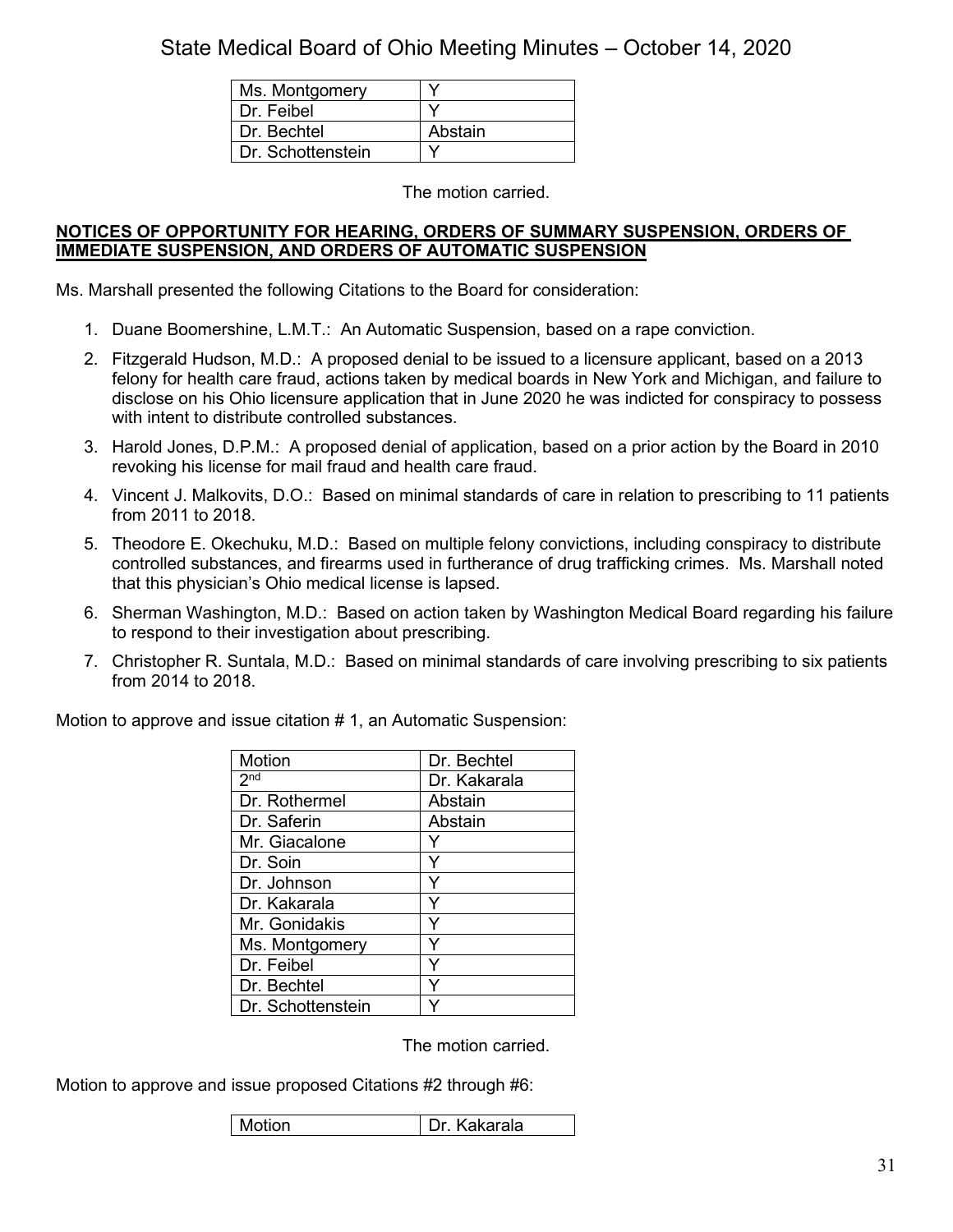| 2 <sub>nd</sub>   | Dr. Bechtel |
|-------------------|-------------|
| Dr. Rothermel     | Abstain     |
| Dr. Saferin       | Abstain     |
| Mr. Giacalone     |             |
| Dr. Soin          |             |
| Dr. Johnson       |             |
| Dr. Kakarala      |             |
| Mr. Gonidakis     |             |
| Ms. Montgomery    |             |
| Dr. Feibel        |             |
| Dr. Bechtel       |             |
| Dr. Schottenstein |             |

The motion carried.

Motion to approve and issue proposed Citation #7:

| Motion            | Dr. Kakarala  |
|-------------------|---------------|
| 2 <sub>nd</sub>   | Mr. Giacalone |
| Dr. Rothermel     | Abstain       |
| Dr. Saferin       | Abstain       |
| Mr. Giacalone     |               |
| Dr. Soin          | Y             |
| Dr. Johnson       |               |
| Dr. Kakarala      | Y             |
| Mr. Gonidakis     | Υ             |
| Ms. Montgomery    |               |
| Dr. Feibel        |               |
| Dr. Bechtel       | Abstain       |
| Dr. Schottenstein |               |

The motion carried.

## **OPERATIONS REPORT**

Ms. Loucka stated that the Board of Pharmacy often passes resolutions for its employees when they retire. One Board of Pharmacy employee, Gregory McGlone, is retiring. Mr. McGlone also spent time with the State Medical Board as an investigator.

Ms. Loucka read the following proposed resolution regarding Mr. McGlone:

Whereas the administrative and investigative efforts of Gregory A. McGlone as an enforcement investigator with the State Medical Board of Ohio and as an agent with the State of Ohio Board of Pharmacy have directly led to the successful and thoughtful enforcement of the drug laws of Ohio, and whereas these efforts have contributed to the ongoing protection and safety of the citizens of Ohio,

Therefore be it resolved that the State Medical Board of Ohio and State of Ohio Board of Pharmacy hereby commend Gregory A. McGlone for a combined 21 years of exemplary service in performance to the boards and to the people of Ohio in carrying out the responsibilities of his positions.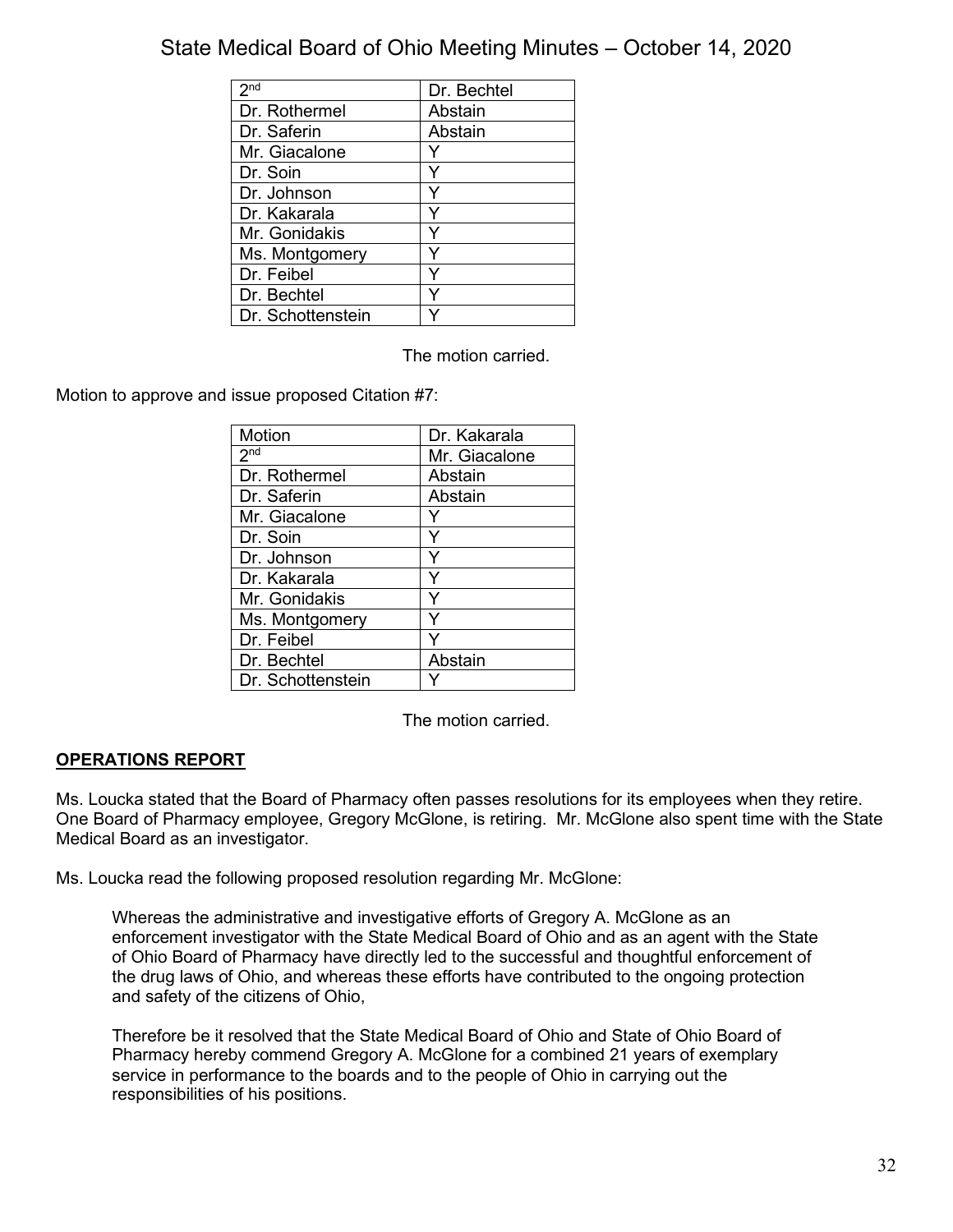And be it also resolved that we, the members of the State Medical Board of Ohio and the State of Ohio Board of Pharmacy, so express our profound appreciation to Mr. McGlone for his dedication and service to the boards and the citizens of Ohio.

And be it further resolved that this resolution be spread upon the permanent minutes of the State Medical Board of Ohio and the State of Ohio Board of Pharmacy.

October 14, 2020

Motion to approve the resolution:

| Motion            | Dr. Saferin |
|-------------------|-------------|
| 2 <sup>nd</sup>   | Dr. Bechtel |
| Dr. Rothermel     |             |
| Dr. Saferin       | Y           |
| Mr. Giacalone     | Y           |
| Dr. Soin          | Υ           |
| Dr. Johnson       | Y           |
| Dr. Kakarala      | Y           |
| Mr. Gonidakis     |             |
| Ms. Montgomery    |             |
| Dr. Feibel        | ٧           |
| Dr. Bechtel       |             |
| Dr. Schottenstein |             |

The motion carried.

**Human Resources:** Ms. Loucka stated that the Board is in the process of hiring an investigator for the Northeast region. Approval for this hire was obtained due to the public safety nature of the position and the impact it has on regulating the current pandemic. The position is open to state employees only.

**Budget:** Ms. Loucka stated that Dr. Schottenstein will give a more thorough budget report during the Finance Committee report. Ms. Loucka wished to point out that the Board's revenue continues to lag due to the legislature's decision in March to extend all license renewal deadlines to December 1. According to Mr. Turek, there are still about 16,800 Board licensees who normally would have renewed this year but has not yet renewed. To avoid having people inadvertently fail to renew by December 1 and practice unlicensed, the Board has launched a focused communications campaign directed to those licensees who have not yet renewed.

**Operations:** Ms. Loucka stated that all units continue to be productive while working remotely. The Board continues to receive many public records requests. Ms. Loucka opined that the Board's Legal team has the fasted turnaround time for public record requests in state government.

**Licensure:** Ms. Loucka stated that when an applicant provides everything that is required, the median number of days to license that applicant is 10 days. More specifically, Ms. Loucka stated that 75% of applicants are licensed in less than 30 days, 50% are licensed in less than 14 days, and 25% are licensed in less than five days. Ms. Loucka stated that there continues to be some delays with background checks.

**Compliance:** Ms. Loucka stated that she has started to include basic information on Compliance in the Operations Report, and she is still working on how best to present that data. In this month's Operations Report, the number of probationers being monitored by Compliance is compared to the number from January 2020. Ms. Loucka stated that in the future, she would also like to include data on how many new complaints the Board receives during the same time period.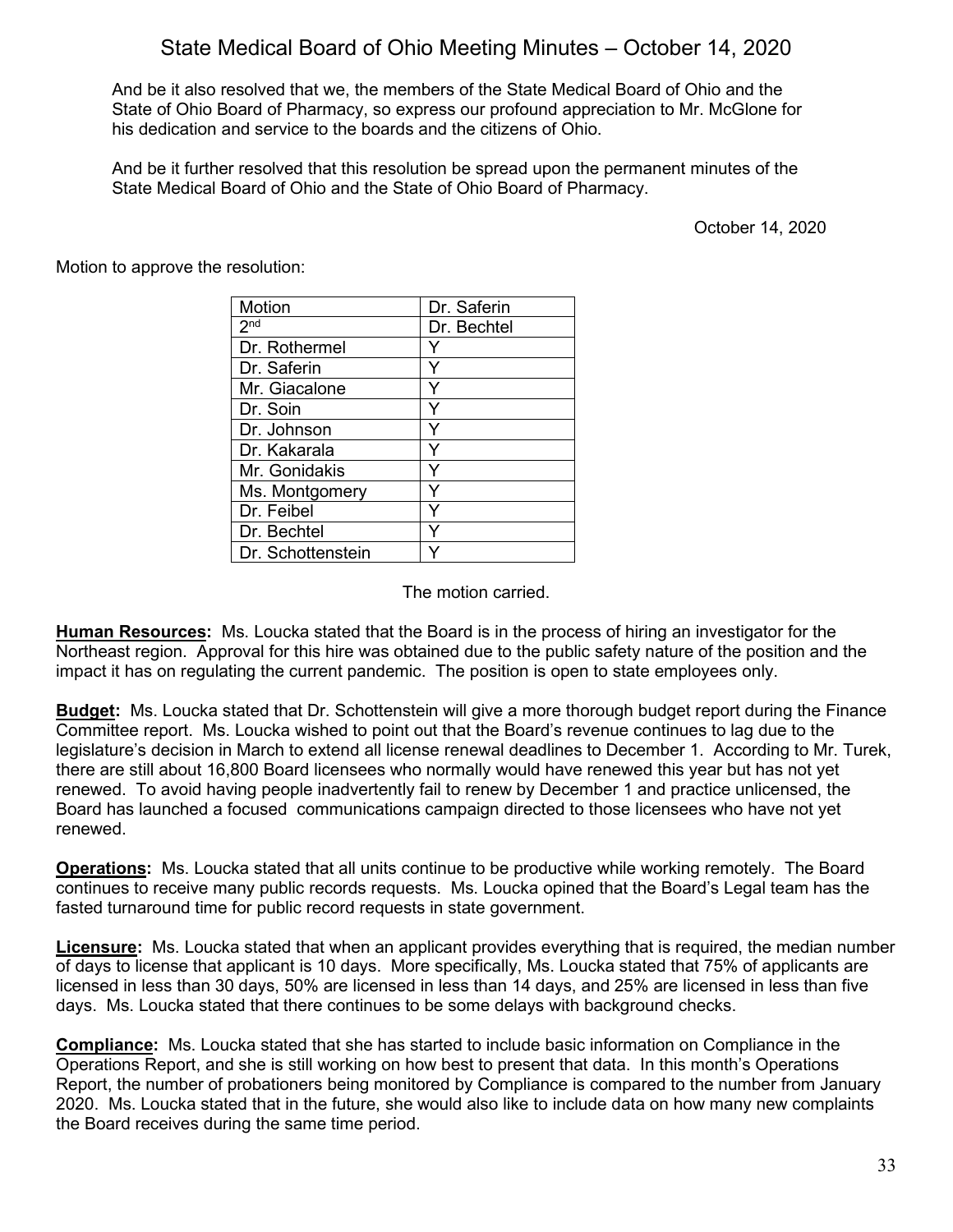Ms. Montgomery noted that, according to the data, it appears that only three of the Board's 215 probationers are not in compliance with the terms of their agreements or orders. Ms. Montgomery asked if that is an accurate number, stating that she would have expected that number to be higher. Ms. Loucka replied that that figure is legitimate, though she would like better assurance of how the Board determines what non-compliance is. Ms. Loucka stated that her gut feeling is that there are more than three probationers who are not in compliance. Ms. Loucka intends to work on how to arrive at a true number in the near future.

**Complaints:** Ms. Loucka was concerned that there are currently almost 2,000 open complaints, but noted that the Board has been in the media lately and that tends to drive up complaint activity. Ms. Loucka also observed a small decrease in the number of closed complaints this year due to the inability of investigators to go out and investigate at the height of the pandemic.

**Communications:** Ms. Loucka stated that Communications has been busy preparing for the October Board Retreat and implementing the targeted email strategy for license renewals.

**eLicense Costs:** Ms. Loucka stated that at the November Board meeting, she plans to speak to the Board about eLicensure costs.

## **Cultural Competency Guide**

Ms. Pollock stated that the Cultural Competency Guide was first approved by the Board in February 2019 in the hopes that it would be useful to those who provide health care in Ohio. Ms. Pollack also stated that cultural competency is always an ongoing process.

Ms. Pollock stated that the Board was contacted by Equitas Health Institute with a request to expand some sections of the Guide. Though the Guide talked about certain aspects of gender identity, it lacked in other areas. Equitas Health Institute helped build out that portion of the Guide. If the changes are approved, the cultural competency video will be updated accordingly.

Responding to questions from Mr. Gonidakis, Ms. Pollock stated the changes to the guide are in digital form only, and since there was not printing there was no additional expense. Ms. Pollock also stated that in the beginning, some support for the Guide came from the Multicultural Association, which was recommended by Senator Tavares.

Ms. Montgomery commented that, while she may have some issues with some things in the Guide, it is a very well-done document.

Motion to approve the updated version of the cultural competency guide:

| Motion            | Dr. Bechtel |
|-------------------|-------------|
| 2 <sub>nd</sub>   | Dr. Saferin |
| Dr. Rothermel     |             |
| Dr. Saferin       |             |
| Mr. Giacalone     |             |
| Dr. Soin          |             |
| Dr. Johnson       |             |
| Dr. Kakarala      |             |
| Mr. Gonidakis     |             |
| Ms. Montgomery    |             |
| Dr. Feibel        |             |
| Dr. Bechtel       |             |
| Dr. Schottenstein |             |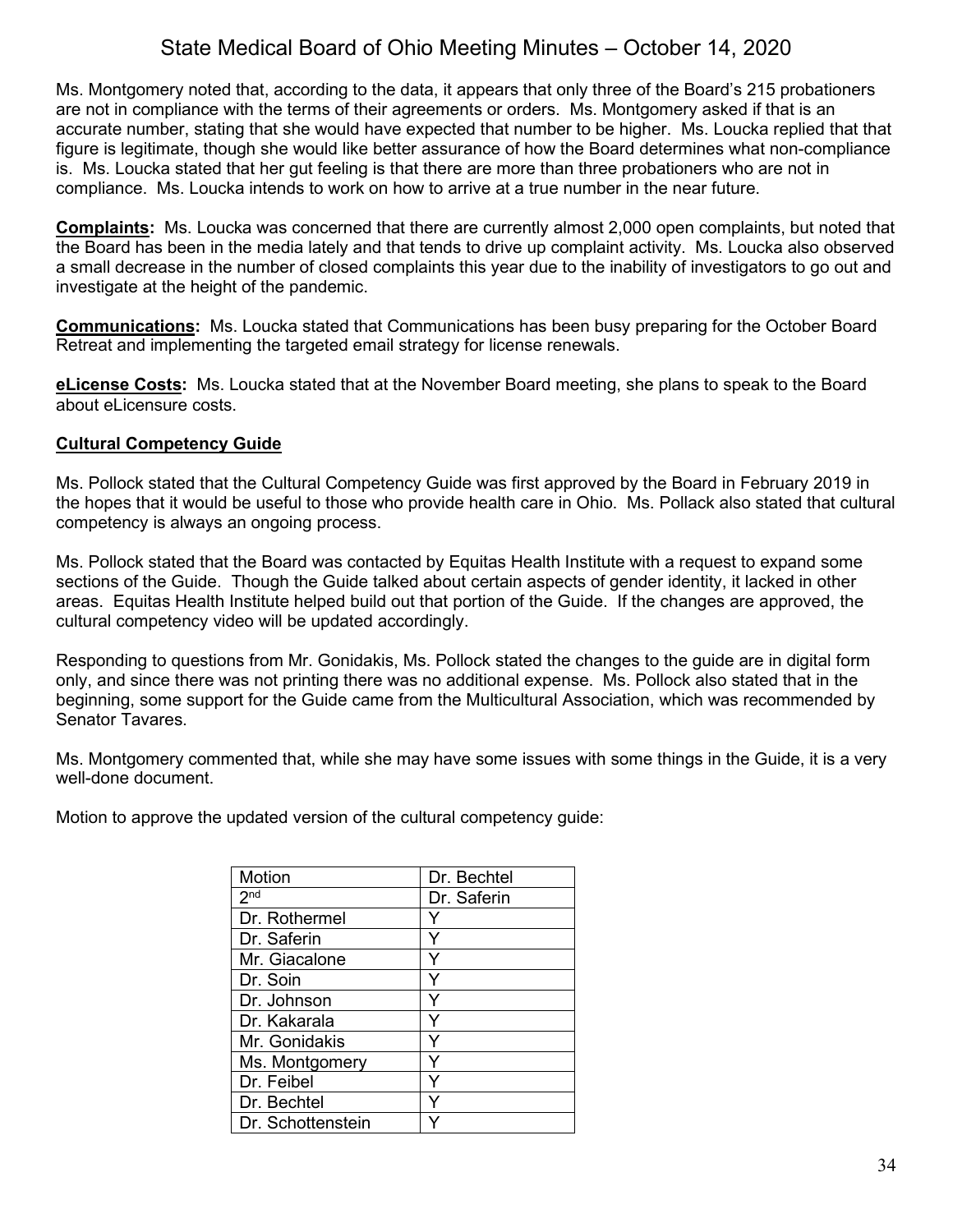The motion carried.

## **RULES & POLICIES**

## **4761-9-04, Respiratory Care Rules Hearing**

Ms. Anderson stated that this proposed rule is actually an amendment to a rule. However, because more than 50% of the rule was amended, a recission and filing of a new rule is required. No comments were received at the public rules hearing. The hearing report has been provide to Board members for their review.

Ms. Anderson anticipated bringing this proposed rule to the Board in November for final adoption.

## **Adoption of Rules**

Ms. Anderson stated that a public rules hearing was held on July 23, 2020. No comments were received on Rules 4730-4-01, 4731-11-14, 4731-33-01. The jurisdiction of the Joint Commission on Agency Rule Review (JCARR) ended on August 23, 2020.

Comments were received and the Board approved changes which were made on August 14, 2020 for rules 4730-4-02, 4731-33-02, 4731-11-01, 4731-35-01 and 4731-35-02. JCARR jurisdiction ended on September 13, 2020. Ms. Anderson noted that these rules include the consult agreement rules, the detoxification rules for withdraw management for physicians and physician assistants, and corrections to the subacute and chronic pain rules.

Motion to adopt, amend, and rescind the rules as described in the September 21, 2020 memorandum from Ms. Anderson and to assign each rule action the effective date of October 31, 2020:

| Motion            | Dr. Saferin |
|-------------------|-------------|
| 2 <sup>nd</sup>   | Dr. Bechtel |
| Dr. Rothermel     | Y           |
| Dr. Saferin       | Y           |
| Mr. Giacalone     |             |
| Dr. Soin          |             |
| Dr. Johnson       | Y           |
| Dr. Kakarala      | Υ           |
| Mr. Gonidakis     |             |
| Ms. Montgomery    | ٧           |
| Dr. Feibel        |             |
| Dr. Bechtel       |             |
| Dr. Schottenstein |             |

The motion carried.

#### **Medical Marijuana Petitions for 2021**

Dr. Schottenstein stated that the Board is being asked to consider and approve next year's window during which the Board will accept petitions requesting additional conditions be added to Ohio's Medical Marijuana Control Program. Dr. Schottenstein noted that the petition window for 2020 has already been approved for November 1, 2020 to December 31, 2020.

Motion to accept petitions for new qualifying conditions for treatment with medical marijuana for 2021 from November 1, 2021 to December 31, 2021: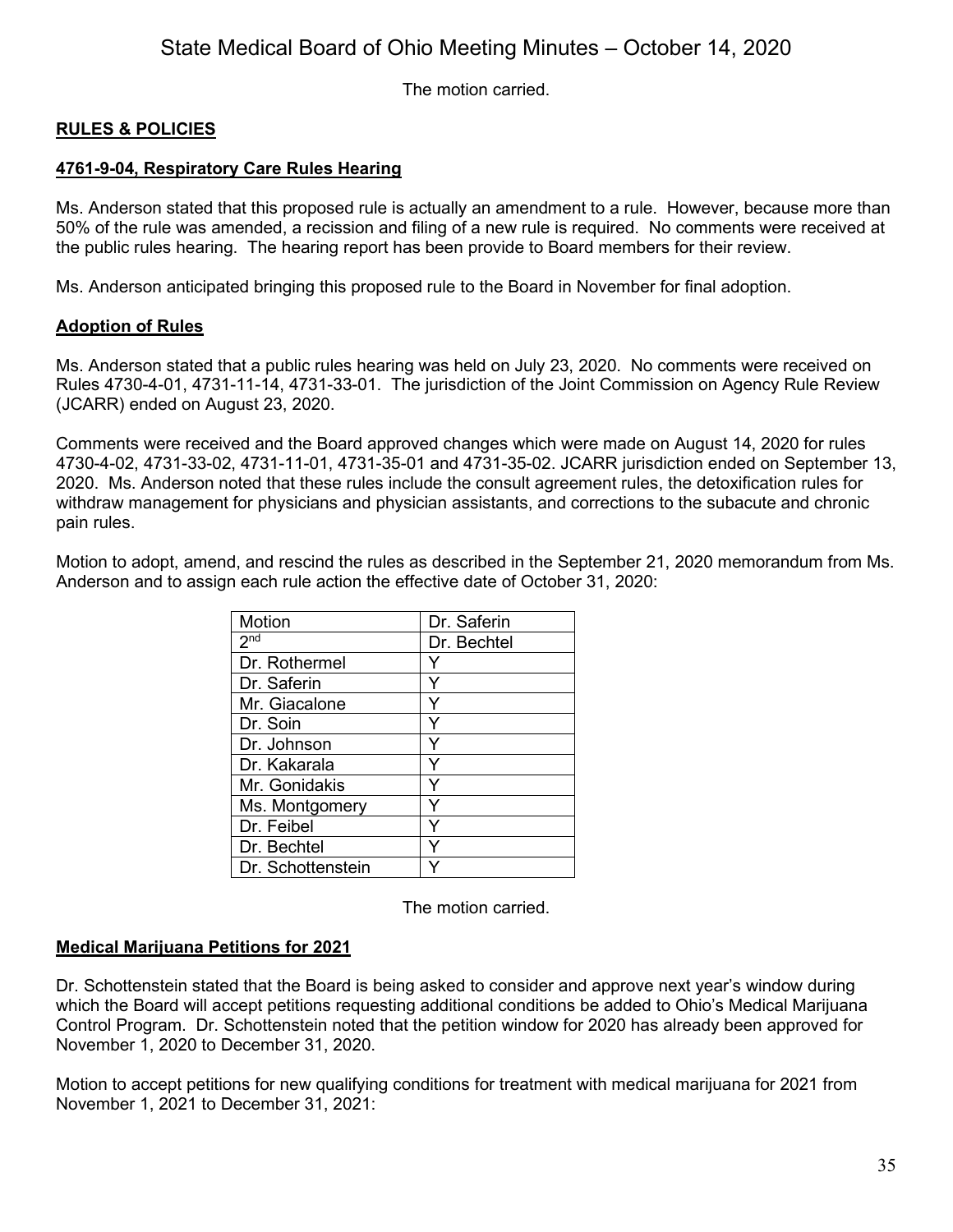| Motion            | Dr. Bechtel |
|-------------------|-------------|
| 2 <sub>nd</sub>   | Dr. Johnson |
| Dr. Rothermel     |             |
| Dr. Saferin       | ٧           |
| Mr. Giacalone     |             |
| Dr. Soin          |             |
| Dr. Johnson       |             |
| Dr. Kakarala      |             |
| Mr. Gonidakis     | Abstain     |
| Ms. Montgomery    |             |
| Dr. Feibel        |             |
| Dr. Bechtel       |             |
| Dr. Schottenstein |             |

The motion carried.

## **COMMITTEE BUSINESS**

## *Ad Hoc* **Telehealth Committee Report**

Dr. Feibel stated that the Telehealth Committee met last month following the Board meeting. The Committee was informed that the Department of Medicaid filed a rule with the Joint Committee on Agency Rule Review (JCARR) regarding telehealth services for their beneficiaries. It was noted the rule requires healthcare providers to conform to the rules of their respective boards. Since there are many health care providers not covered by our board, it was the Committee's hope that the other boards will adopt the same guardrails as the Medical Board. The Committee reaffirmed the need for guardrails to protect patients from fraud and abuse, and make sure quality health care in Ohio is maintained.

The Committee also modified the proposed language regarding when initial patient visits can be done via telehealth; specifically, it can be done only if necessary to avoid significant compromise to the patient's health or due to the patient's lack of mobility.

Dr. Feibel stated that the Telehealth Committee will meet again following this Board meeting. Dr. Feibel invited all interested Board members to attend.

#### **Compliance Committee Report**

Dr. Schottenstein stated that the Compliance Committee met last month following the Board meeting. Ms. Murray updated the Committee on the development of dashboards that will help track data for the Compliance Section. The Committee provided feedback on what data it would find most helpful.

The Committee also reviewed staff research showing that many other states permit out-of-state applicants to confidentially transfer from the other state's physician health program into its own. The Committee discussed the possibility to pursuing a similar policy for Ohio. Following discussion, the Committee determined that there should be continued conversations with Kelley Long, Executive Director of the Ohio Physicians Health Program, regarding the Committee's concerns.

Since Compliance Committee is not meeting today, Dr. Schottenstein asked for a motion to approve the draft minutes of last month's Committee meeting.

Motion to approve the draft minutes of the Committee's September 2020 meeting:

| Motion | . Kakarala<br>Dr |
|--------|------------------|
|--------|------------------|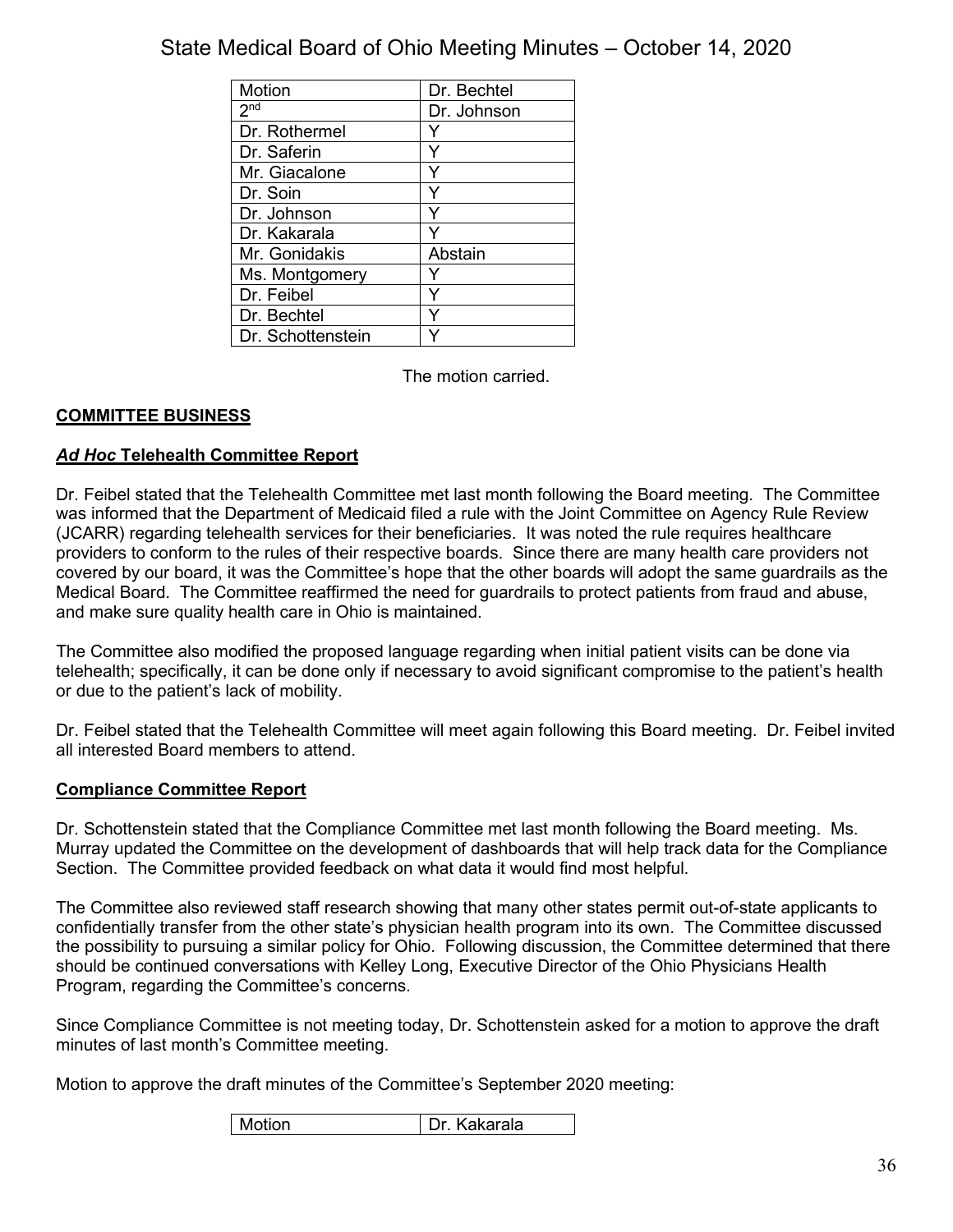| 2 <sub>nd</sub>   | Dr. Bechtel |
|-------------------|-------------|
| Dr. Rothermel     |             |
| Dr. Saferin       |             |
| Mr. Giacalone     |             |
| Dr. Soin          |             |
| Dr. Johnson       |             |
| Dr. Kakarala      |             |
| Mr. Gonidakis     |             |
| Ms. Montgomery    |             |
| Dr. Feibel        |             |
| Dr. Bechtel       |             |
| Dr. Schottenstein |             |

The motion carried.

## **Physician Assistant Policy Committee Report**

Ms. Reardon stated that the Physician Assistant Policy Committee (PAPC) met on October 9, 2020. A legislative update was given. The Chief Legal Counsel gave an update on administrative rules. Ms. Lynch provided data from 2018 to 2020 identifying the number of physician assistants by county.

Ms. Reardon stated that Dr. Schottenstein has appointed Karen Conger to the PAPC as a consumer member. Ms. Reardon stated that Ms. Conger has an impressive resumé and experience in the medical arena, and will be an asset to the PAPC.

## **Sexual Misconduct Committee Report**

Dr. Schottenstein stated that the Sexual Misconduct Committee met this morning and discussed the packet of legislative proposals. Dr. Schottenstein was grateful for the comments that had been received from interested parties. The Committee discussed the following topics:

- Adding massage therapists to the legislation due to the unfortunate fact that there are a fair number of sexual misconduct complaints associated with that profession.
- Defining sexual misconduct as a fifth-degree felony.
- Prosecutors and courts notifying the Board when a licensee is subject to an indictment or a conviction.
- Reporting statutes and peer review processes.

In addition, the Board discussed proposed legislation that would be very reminiscent of California's Patient's Right to Know Act. The legislation would require a licensee on probation to inform to his or her patients that he or she is on probation. This requirement would only be effective if the probation is due to a violation that could result in patient harm, such as sexual misconduct, alcohol or drug issues, criminal convictions that involve patient harm, or inappropriate prescribing. The Medical Board would also have an obligation to post that information in its website. The staff will do research to see if there have been any unintended consequences of Patient's Right to Know Act in California that the Board should be aware of.

Dr. Schottenstein opined that the Board should embrace this legislation. Dr. Schottenstein felt that it would be the culmination of all the work the Board has done since the Governor proposed the Strauss Working Group and it would substantially aid the Board's efforts to protect the public. Dr. Schottenstein stated that this legislation would arguably be as impactful or more impactful than anything the Board has done so far, and it would demonstrate to the public that the Board has responded to the Strauss matter in a serious way.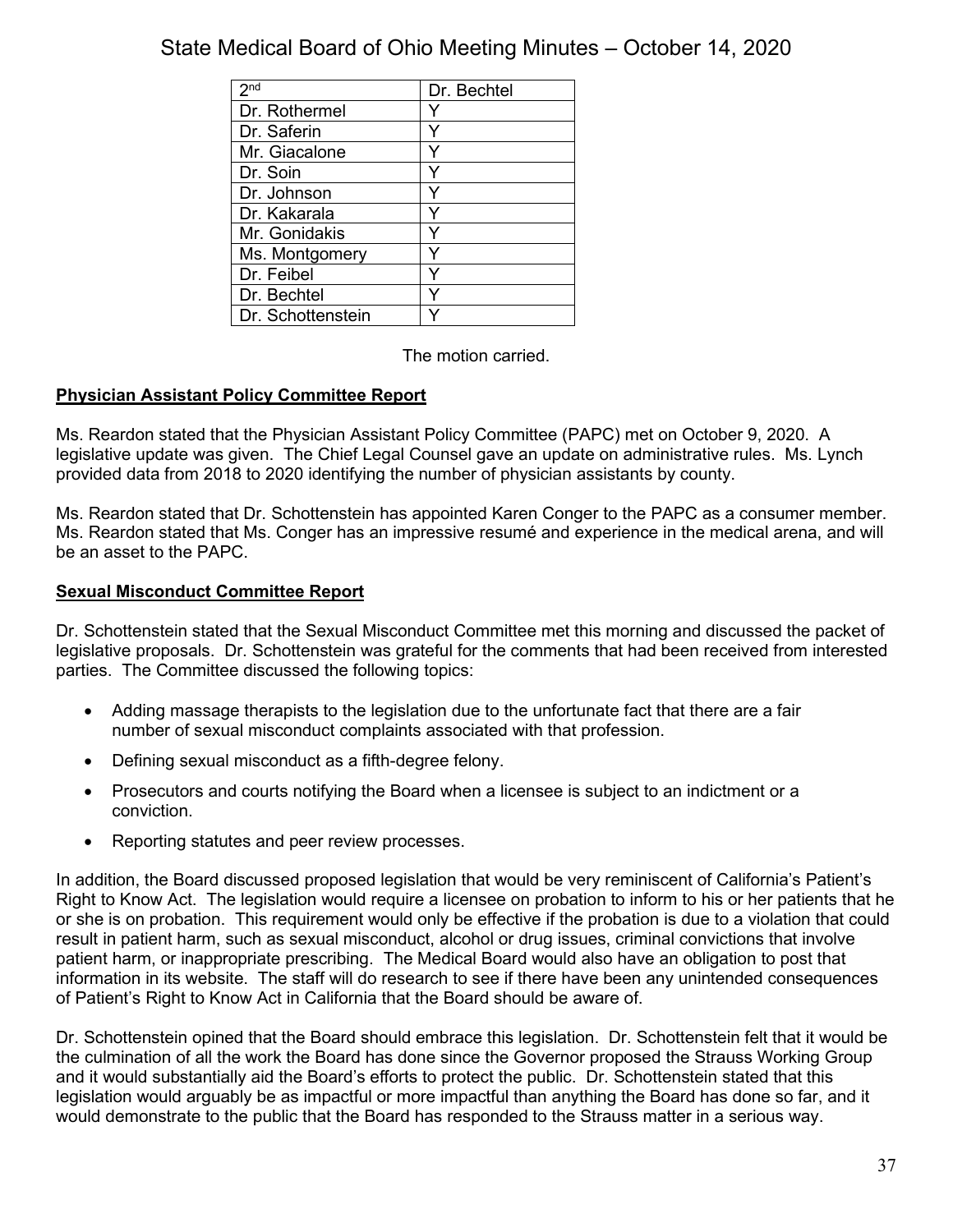Regarding the historical case review, Dr. Schottenstein stated that the reviews have been completed. In 80% of the cases, the recommendation of the external reviewer was to close the complaint. In 9.5%, the reviewer stated that the Board could reopen the complaint but it would be very difficult because the victims may not be available. In 6.5% of the cases, the reviewer recommended reopening the complaint, in some cases due to duty-to-report issues and/or law enforcement notification issues.

## **Policy Committee Report**

Dr. Soin stated that the Policy Committee met this morning. The Committee received a rule review update. The Committee also discussed rules to be filed with the Common Sense Initiative (CSI), specifically the hearing rules, the exposure prone invasive procedure rules, and the radiologist assistant rules. The committee tabled discussion of the licensure eligibility rules.

Motion to approve the hearing rules, exposure-prone invasive procedure rules, and radiologist assistant rules, as amended by the Policy Committee, for filing with CSI:

| Motion            | Dr. Bechtel |
|-------------------|-------------|
| 2 <sub>nd</sub>   | Dr. Saferin |
| Dr. Rothermel     |             |
| Dr. Saferin       |             |
| Mr. Giacalone     |             |
| Dr. Soin          |             |
| Dr. Johnson       |             |
| Dr. Kakarala      | Y           |
| Mr. Gonidakis     | ٧           |
| Ms. Montgomery    |             |
| Dr. Feibel        |             |
| Dr. Bechtel       |             |
| Dr. Schottenstein |             |

The motion carried.

Regarding the tabled licensure eligibility rules, the staff was asked to review key points, including the possibility of granting equivalency for examinations, limiting acceptable examinations to those in the United States due to the inability of confirming tests in other countries, and monitoring the legislature for possible passage of legislation which may supersede the Board's efforts in this matter.

#### Proposed Rules from the Department of Developmental Disabilities

Dr. Soin stated that the Policy Committee has recommended approval of proposed rules from the Ohio Department of Developmental Disabilities (DODD). DODD had been required to consult the Medical Board on these rules.

Motion to approve the proposed rules from DODD:

| Motion          | Dr. Bechtel  |
|-----------------|--------------|
| 2 <sub>nd</sub> | Dr. Kakara.a |
| Dr. Rothermel   |              |
| Dr. Saferin     | v            |
| Mr. Giacalone   |              |
| Dr. Soin        | V            |
| Dr. Johnson     |              |
| Dr. Kakarala    |              |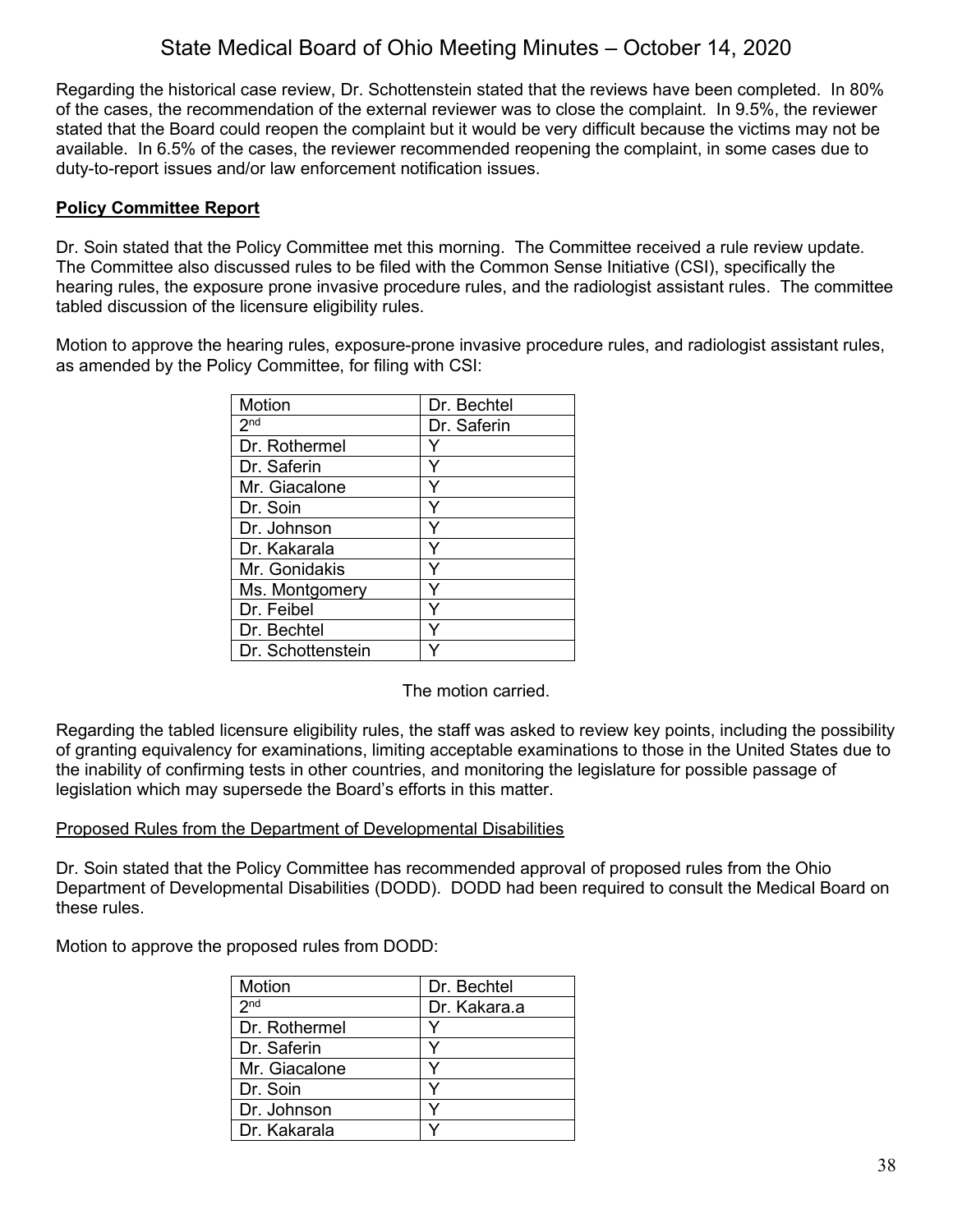| Mr. Gonidakis     |  |
|-------------------|--|
| Ms. Montgomery    |  |
| Dr. Feibel        |  |
| Dr. Bechtel       |  |
| Dr. Schottenstein |  |

The motion carried.

## Legislative Update

Dr. Soin commented that the staff has done an excellent job on the legislative tracker.

**Senate Bill 249, Occupational Licensing Reciprocity:** The Committee is waiting for adoption of a sub-bill that addresses fitness to practice. Ms. Montgomery had hoped that language from a similar bill, House Bill 263, could be mirrored in Senate Bill 249 to allow for unlimited lookback for applicants for violent or sexual crimes.

**Senate Bill 364, Interstate Medical Licensure Compact:** This legislation would require the Board to join the Interstate Medical Licensure Compact (IMLC). Board staff met with representative from IMLC and state stakeholders. This will be presented in more detail to the Committee next month.

**House Bill 492, Physician Assistants:** This bill would allow physician assistants to perform some sedation and rapid sequence intubation. The Board staff has expressed the Committee's opinions to the Governor's office and the Ohio Association of Physician Assistants. The Committee is strongly opposed to this bill.

**House Bill 679, Telehealth:** Dr. Soin stated that this bill is moving forward in the legislature. There is an amendment package that the Board wanted to include in the legislation. Dr. Soin commented that the bill's sponsors seems responsive to the Board's feedback.

**Senate Bill 239, Music Therapists:** This legislation would require the Board to license and regulate music therapists. Mr. Giacalone had pointed out that the Board already has stretched resources and questioned if music therapists were a good fit for the Board.

**House Bill 747, Off-Label Medication Prescribing:** Dr. Soin noted that this bill was introduced the day after the hydroxychloroquine issue at the Board of Pharmacy was reported. Dr. Soin noted that currently, physicians can prescribe medications off-label if they follow appropriate guidelines and standards.

**Medical Marijuana Legislation:** Dr. Soin stated that the two bills in the legislation that relate to medical marijuana do not seem to be moving forward.

#### **Finance Committee Report**

Dr. Schottenstein stated that the Finance Committee will not be meeting in October. Dr. Schottenstein asked for a motion to approve the draft minutes of the Committee's last meeting

Motion to approve the draft minutes of the Finance Committee's September 2020 meeting?

| Motion          | Dr. Saferin   |
|-----------------|---------------|
| 2 <sub>nd</sub> | Mr. Gonidakis |
| Dr. Rothermel   |               |
| Dr. Saferin     |               |
| Mr. Giacalone   |               |
| Dr. Soin        |               |
| Dr. Johnson     |               |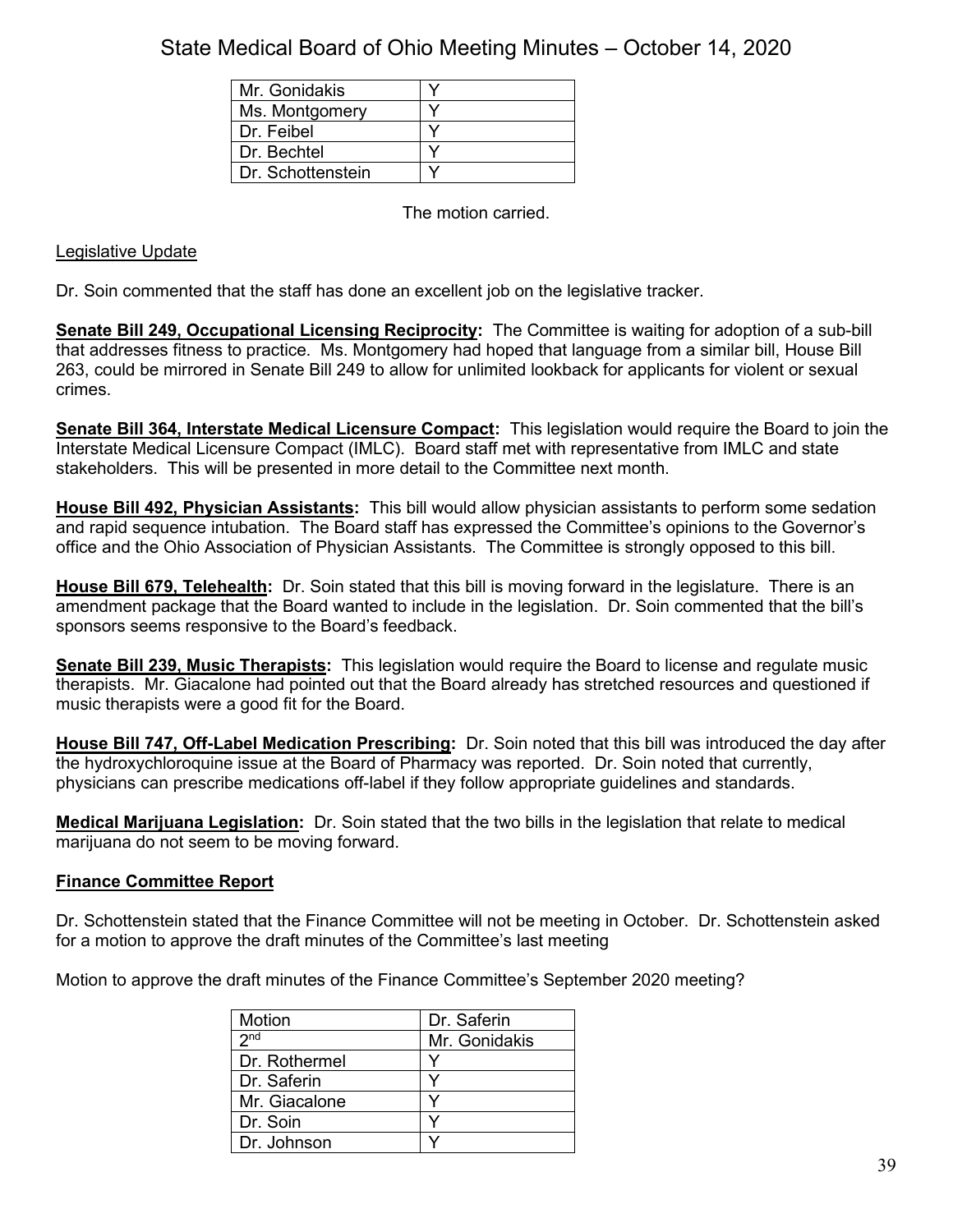| Dr. Kakarala      |  |
|-------------------|--|
| Mr. Gonidakis     |  |
| Ms. Montgomery    |  |
| Dr. Feibel        |  |
| Dr. Bechtel       |  |
| Dr. Schottenstein |  |

The motion carried.

## Fiscal Update

Dr. Schottenstein reported that for August 2020, the Board's revenue was \$490,821 and the Board's cash balance was \$4,571,540. Those number are substantially down from last month, which appears to be a function of the delay in the license renewal deadline. Looking ahead to the September 2020 numbers, the cash balance will be over \$5,000,000 and revenue will only be about \$8,000 behind projections.

Dr. Schottenstein stated that since March 2020 the license renewal period was moved back to December 1, the Board has accumulated about 17,000 licensees who normally would have renewed by now but have not. There is a communication plan to send about seven or eight messages to these licensees over the next two months reminding them of the December 1 deadline to renew. Dr. Schottenstein commented that the December 1 deadline applies to all licensing boards, so there is a fear that the State's eLicense system could be flooded with renewals as that date approaches.

Dr. Schottenstein stated that the Board's expenditures have increased by 6.5% year-to-date. Almost all of this increase is due to payroll and the fact that the Board only has about four to five positions vacant instead of the usual eight to nine vacant positions.

For the historical case review, the Board spent a total of \$164,903 in Fiscal Years 2020 and 2021.

In August 2020, the Board received \$11,500 in disciplinary fines, \$82.17 from collections, and levied \$34,000 in fines.

Ms. Montgomery exited the meeting at this time.

#### **Licensure Committee Report**

#### Licensure Application Reviews

Motion to grant Jad Dughayli, M.D.'s request for graduate medical education equivalence, as outlined in 4731.09(A)(4)(b), and to grant a license to Dr. Dughayli:

| Motion            | Dr. Rothermel |
|-------------------|---------------|
| 2 <sub>nd</sub>   | Dr. Bechtel   |
| Dr. Rothermel     |               |
| Dr. Saferin       |               |
| Mr. Giacalone     |               |
| Dr. Soin          |               |
| Dr. Johnson       |               |
| Dr. Kakarala      |               |
| Mr. Gonidakis     |               |
| Dr. Feibel        | v             |
| Dr. Bechtel       |               |
| Dr. Schottenstein |               |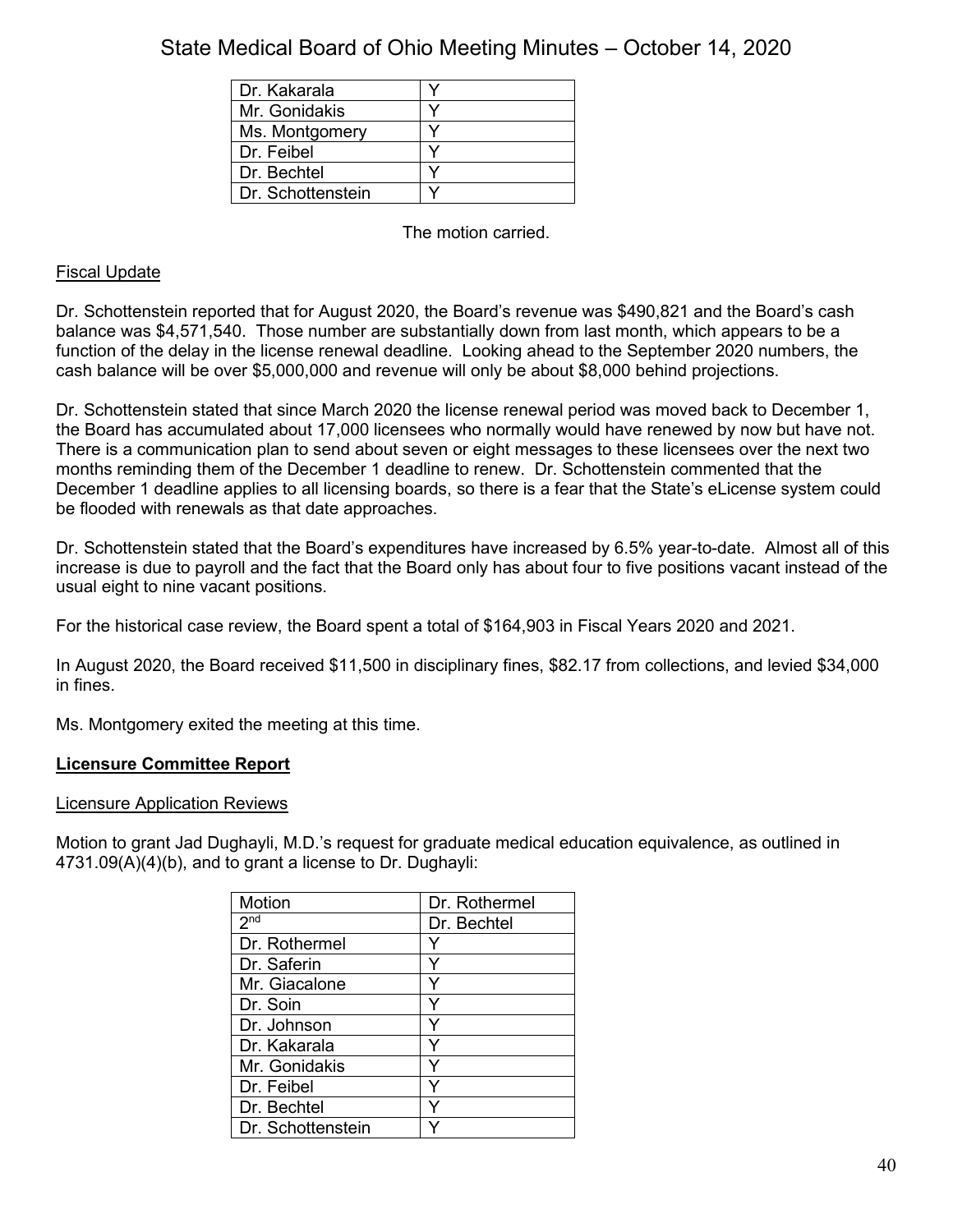The motion carried.

Motion to approve Jessica Collins, Kristie Fry, Sophat Lort, and Margaret Paparella's applications for restoration of their Ohio licenses, contingent on passing of the MBLEx within 12 months of the date of mailing of the Notices of Opportunity for a Hearing:

| Motion            | Dr. Kakarala  |
|-------------------|---------------|
| 2 <sup>nd</sup>   | Dr. Rothermel |
| Dr. Rothermel     |               |
| Dr. Saferin       |               |
| Mr. Giacalone     |               |
| Dr. Soin          |               |
| Dr. Johnson       |               |
| Dr. Kakarala      |               |
| Mr. Gonidakis     |               |
| Dr. Feibel        |               |
| Dr. Bechtel       |               |
| Dr. Schottenstein |               |

The motion carried.

Motion to approve applications and issue licenses to Holly Craig, Jovon Harris and Lauren Marlow:

| Motion            | Dr. Bechtel  |
|-------------------|--------------|
| 2 <sup>nd</sup>   | Dr. Kakarala |
| Dr. Rothermel     |              |
| Dr. Saferin       |              |
| Mr. Giacalone     |              |
| Dr. Soin          |              |
| Dr. Johnson       |              |
| Dr. Kakarala      | ٧            |
| Mr. Gonidakis     |              |
| Dr. Feibel        | ٧            |
| Dr. Bechtel       |              |
| Dr. Schottenstein |              |

The motion carried.

#### **COMPLIANCE**

#### **Office Conference Review**

Motion to approve the Compliance staff's Reports of Conferences for September 8 and 10, 2020:

| <b>Motion</b>   | Mr. Giacalone |
|-----------------|---------------|
| 2 <sub>nd</sub> | Dr. Kakarala  |
| Dr. Rothermel   | Abstain       |
| Dr. Saferin     | Abstain       |
| Mr. Giacalone   |               |
| Dr. Soin        | ٧             |
| Dr. Johnson     | v             |
| Dr. Kakarala    |               |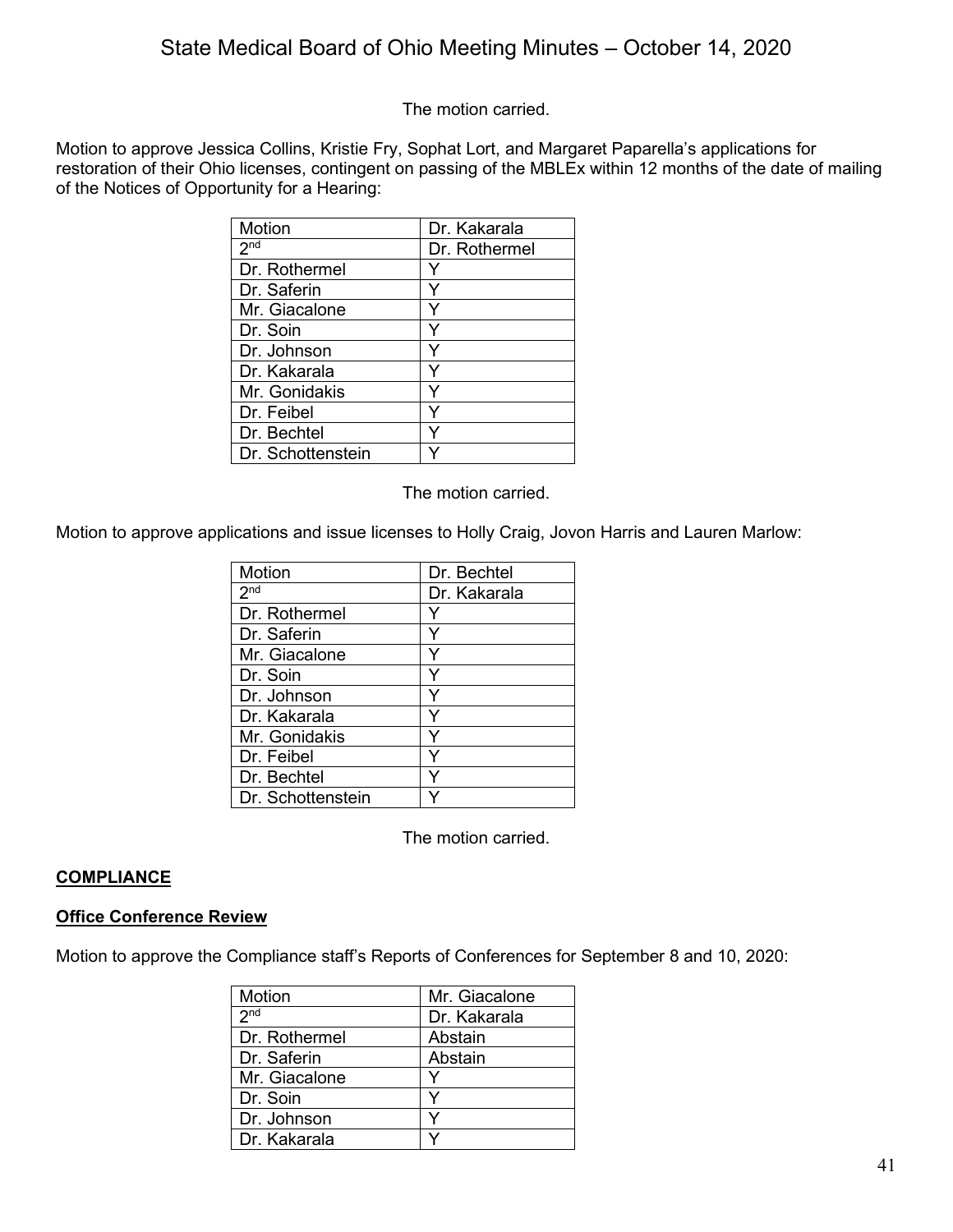| Mr. Gonidakis     |         |
|-------------------|---------|
| Dr. Feibel        |         |
| Dr. Bechtel       | Abstain |
| Dr. Schottenstein |         |

The motion carried.

## **Probationary Requests**

Motion to approve the Secretary and Supervising Member's recommendations for the following probationary requests:

- a) Michael A. Alexander, D.O.: Request for release from the terms of the April 10, 2019 Consent Agreement.
- b) Asad S. Ali, M.D.: Request for approval of the previously completed *Intensive Course in Controlled Substance Prescribing: Pain, Anxiety and Insomnia*, offered by Case Western Reserve University, to fulfill the controlled substance prescribing course requirement.
- c) Thomas M. Bender, A.A.: Request for approval of Celebrate Recovery, in addition to AA recovery meetings, to meet the required weekly 12-Step recovery meeting attendance, for one meeting per week towards the-two-meetings-per-week requirement.
- d) William R. Danko, M.D.: Request for approval of Anthony W. Alvarez, M.D. to complete the psychiatric assessment.
- e) Ryan L. Gerritsen, M.D.: Request for approval of the individual and group counseling required by the Pennsylvania Physicians Health Program contract to complete the aftercare requirement.
- f) Gerry V. Hsu, P.A.: Request for approval of Kenneth Washington, Ph.D., to serve as the new treating psychologist.
- g) Brenden P. Jenks, M.D.: Request for reduction in 12-Step meetings to two per week with a minimum of 10 per month and reduction in appearances to every six months.
- h) Vincent Lombardi, M.D.: Request for approval of the course *Intensive Course in Controlled Substance Prescribing: Pain, Anxiety, Insomnia*, offered by Case Western Reserve University, to fulfill the controlled substance prescribing course requirement, or approval of the course *PBI Prescribing Course: Opioids, Pain Management and Addiction*, offered by the University of California, Irvine School of Medicine, to fulfill the controlled substance prescribing course requirement.
- i) Maneesh L. Mehra, M.D.: Request for release from the terms of the May 13, 2020 Addendum to the July 8, 2015 Step II Consent Agreement, pending continued compliance.
- j) Timothy J. Morley, D.O.: Request for approval of Louis DeMicco, D.O. to serve as the monitoring physician; and determination of the number and frequency of charts at 10 charts per week.
- k) Nicholas L. Pesa, M.D.: Request for release from the terms of the April 9, 2014 Board Order.
- l) Vernon E. Proctor, M.D.: Request for approval of *Prescribing Controlled Drugs*, offered by Vanderbilt University Medical Center, to fulfill the controlled substance prescribing course requirement; and approval of *PBI Medical Record Keeping Course*, offered by the University of California, Irvine School of Medicine, to fulfill the medical records course requirement.
- m) Jon B. Silk, Jr., M.D.: Request for approval of Marcia Kaplan, M.D. to serve as the treating psychiatrist.
- n) Brittney T. Stone, D.P.M.: Request for approval of the ethics course tailored by Donna Homenko, Ph.D., to fulfill the professional ethics course requirement.
- o) Melissa L. Verchio, M.D.: Request for reduction in appearances from every three months to every six .months; and discontinuance of the chart review requirement.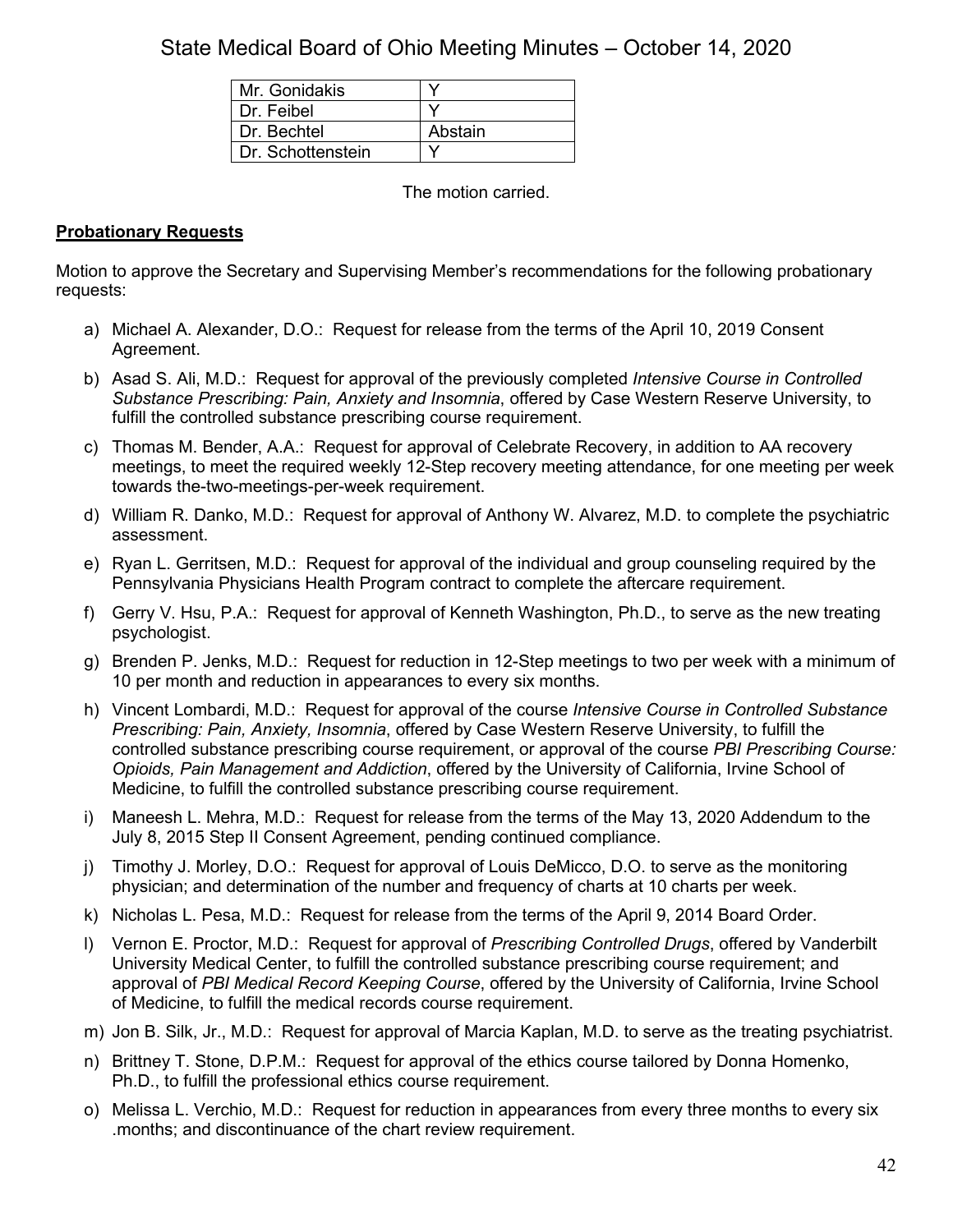p) Rodney J. Williams, M.D.: Request for approval of the previously completed course *UC San Diego PACE Program*, offered by the University of California San Diego School of Medicine, to fulfill the controlled substance prescribing course requirement.

| Motion            | Dr. Johnson  |
|-------------------|--------------|
| 2 <sub>nd</sub>   | Dr. Kakarala |
| Dr. Rothermel     | Abstain      |
| Dr. Saferin       | Abstain      |
| Mr. Giacalone     |              |
| Dr. Soin          |              |
| Dr. Johnson       |              |
| Dr. Kakarala      | Y            |
| Mr. Gonidakis     | Y            |
| Dr. Feibel        |              |
| Dr. Bechtel       | Abstain      |
| Dr. Schottenstein |              |

The motion carried.

#### **ADJOURN**

Motion to adjourn:

| Motion            | Dr. Saferin |
|-------------------|-------------|
| 2 <sup>nd</sup>   | Dr. Bechtel |
| Dr. Rothermel     | Y           |
| Dr. Saferin       | Y           |
| Mr. Giacalone     |             |
| Dr. Soin          |             |
| Dr. Johnson       |             |
| Dr. Kakarala      |             |
| Mr. Gonidakis     | Y           |
| Dr. Feibel        | Y           |
| Dr. Bechtel       | Y           |
| Dr. Schottenstein |             |

The motion carried.

The meeting adjourned at 3:26 p.m.

We hereby attest that these are the true and accurate approved minutes of the State Medical Board of Ohio meeting on October 14, 2020, as approved on November 10, 2020.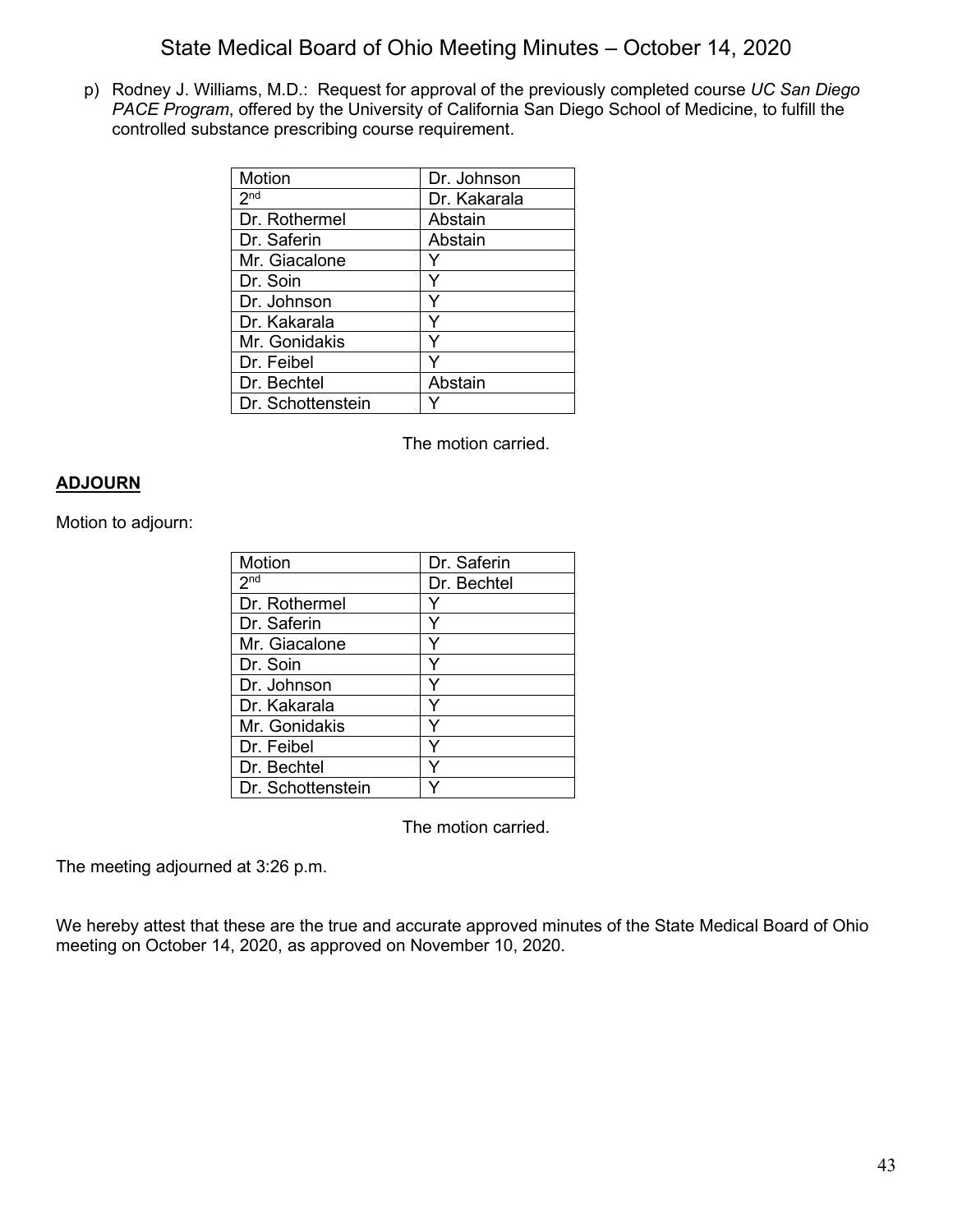(SEAL)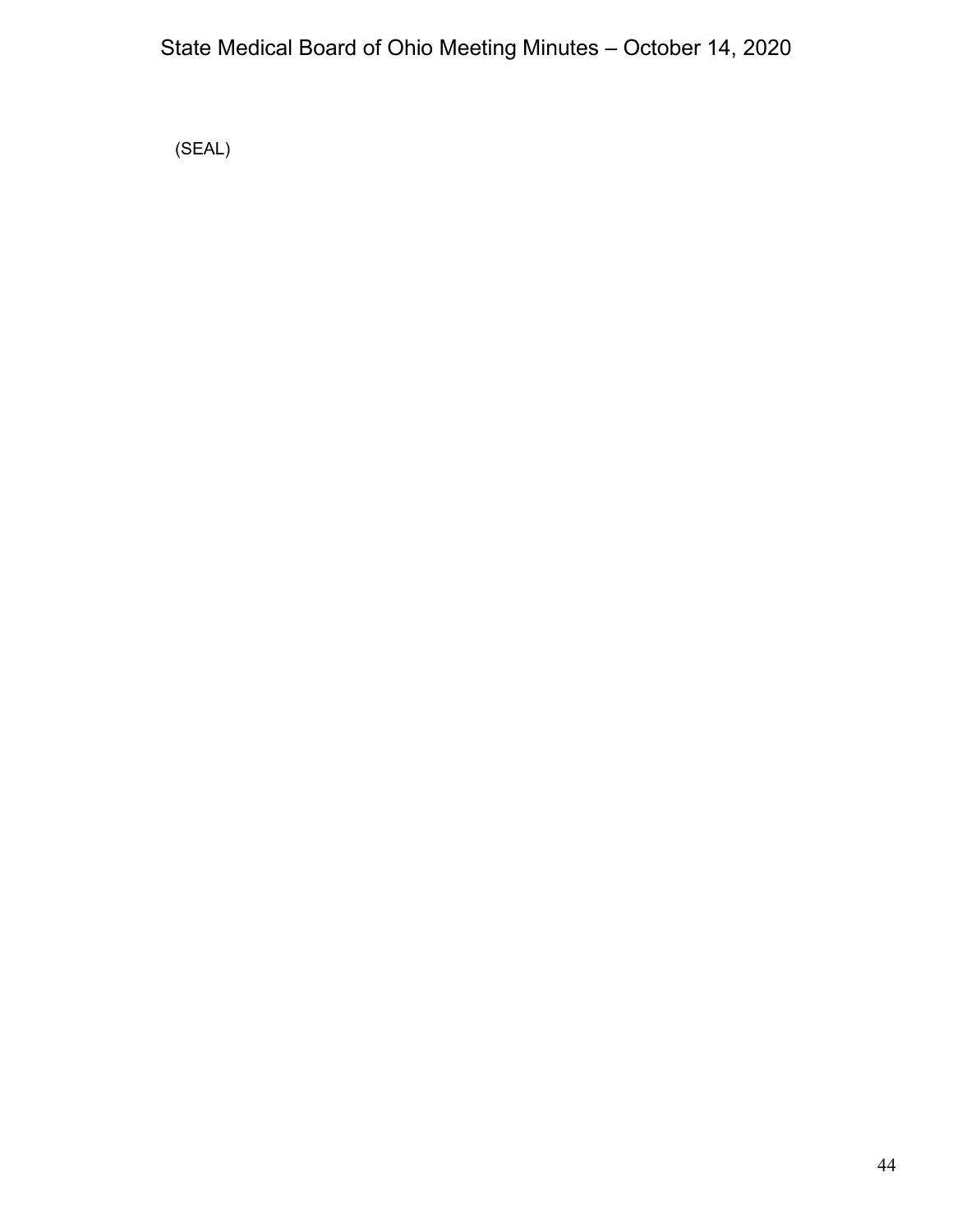

30 E. Broad St., 3rd Floor Columbus, Ohio 43215 (614) 466-3934 www.med.ohio.gov

#### **SEXUAL MISCONDUCT COMMITTEE MEETING October 14, 2020** – **via video conference**

**Committee Members Present:** Michael Schottenstein, MD, Chair Michael Gonidakis, Esq. Robert P. Giacalone, JD, PhD Betty Montgomery

**Other Board Members Present:**  Mark A. Bechtel, MD Kim Rothermel, MD Bruce R. Saferin, DPM Jonathan Feibel, MD

**Staff Present:**  Stephanie Loucka, Executive Director Kimberly Anderson, Chief Legal Counsel Angela Canepa, Deputy Director of Investigations, Enforcement, and Compliance Nathan Smith, Senior Legal Counsel Tessie Pollock, Chief of Communications Benton Taylor, Board Parliamentarian

Dr. Schottenstein called the meeting to order at 8:34 a.m.

#### **MINUTES REVIEW**

**Mr. Gonidakis moved to approve the draft minutes of the Committee's September 9, 2020 meeting. Mr. Giacalone seconded the motion.** The motion carried.

#### **LEGISLATIVE UPDATE**

Mr. Smith reviewed the latest draft legislative language, based on the recommendations of the Governor's Working Group and previous discussions by this Committee. The draft legislative proposals have also been sent to outside groups for comments, which have been provided to Committee members. The staff was pleased with the level of detail in the comments, particularly those from the Ohio Prosecuting Attorneys Association (OPAA) and from Kelly Heile of the Butler County Prosecutor's Office, as well as the Board's more traditional stakeholders such as the Ohio State Medical Association (OSMA) and the Ohio Hospital Association (OHA). Those comments, along with the experience of Angela Canepa, the Board's Deputy Director of Investigations, Enforcement, and Compliance, were very helpful in developing language that is responsive to the concerns of all parties.

#### **Statutes on Criminal Conduct**

Mr. Smith stated that based on previous comments by the Board, the staff considered whether licensees besides physicians and physician assistants should be covered by the statutes on criminal conduct. The recommended change in this regard is to add massage therapists, based on data on the total number of complaints involving massage therapists over the last 26 years. Holder of physician training certificates are also include in this language.

Mr. Smith stated that at least two of the comments received from prosecutors indicated concerns that it would be inadequate for sexual contact, defined as touching of the erogenous zones, to be criminalized as only misdemeanor sexual imposition, especially if the victim is a minor. The recommended change is to criminalize sexual contact as felony sexual battery and would be a felony of the fifth degree, or a felony of the fourth degree if the victim is a minor. Mr. Smith noted that this would be less than the charges for sexual conduct, which would be a felony of the third degree or a felony of the second degree if the victim is a minor. If these